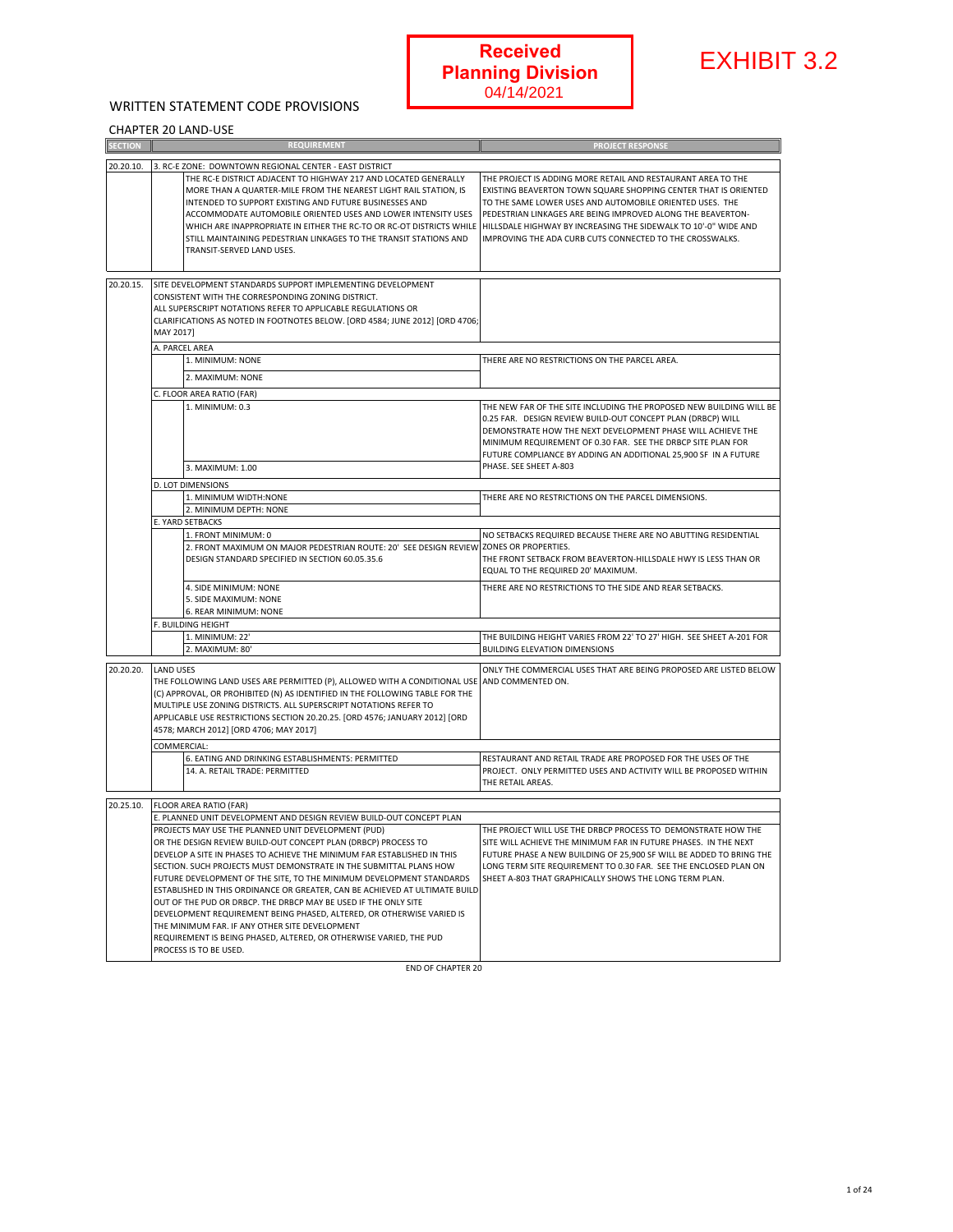#### CHAPTER 40 APPLICATIONS

| <b>SECTION</b> | <b>REQUIREMENT</b>                                                                                                                                                                                                                                                                                                                                                                                                                                                                                                          | <b>PROJECT RESPONSE</b>                                                                                                                                                                                                                                                                                                                                                                                                                                                                                                                                  |  |
|----------------|-----------------------------------------------------------------------------------------------------------------------------------------------------------------------------------------------------------------------------------------------------------------------------------------------------------------------------------------------------------------------------------------------------------------------------------------------------------------------------------------------------------------------------|----------------------------------------------------------------------------------------------------------------------------------------------------------------------------------------------------------------------------------------------------------------------------------------------------------------------------------------------------------------------------------------------------------------------------------------------------------------------------------------------------------------------------------------------------------|--|
| 40.03.         | FACILITIES REVIEW COMMITTEE<br>CONSISTENT WITH SECTION 10.95.3 OF THIS CODE, THE FACILITIES REVIEW                                                                                                                                                                                                                                                                                                                                                                                                                          | THE PROJECT WILL BE REVIEWED WITH A TYPE 3 APPLICATION.                                                                                                                                                                                                                                                                                                                                                                                                                                                                                                  |  |
|                | COMMITTEE SHALL REVIEW TYPE 3 LAND USE APPLICATIONS.                                                                                                                                                                                                                                                                                                                                                                                                                                                                        |                                                                                                                                                                                                                                                                                                                                                                                                                                                                                                                                                          |  |
|                | 1. ALL CONDITIONAL USE, DESIGN REVIEW TWO, DESIGN REVIEW THREE, AND APPLICABLE LAND DIVISION APPLICATIONS:<br>C. THE PROPOSED DEVELOPMENT IS CONSISTENT WITH ALL APPLICABLE                                                                                                                                                                                                                                                                                                                                                 | THE PROPOSED DEVELOPMENT IS CONSISTENT AND WILL COMPLY WITH ALL                                                                                                                                                                                                                                                                                                                                                                                                                                                                                          |  |
|                | PROVISIONS OF CHAPTER 20 (LAND USES) UNLESS THE APPLICABLE<br>PROVISIONS ARE MODIFIED BY MEANS OF ONE OR MORE APPLICATIONS<br>WHICH SHALL BE ALREADY APPROVED OR WHICH SHALL BE CONSIDERED<br>CONCURRENTLY WITH THE SUBJECT APPLICATION; PROVIDED, HOWEVER, IF<br>THE APPROVAL OF THE PROPOSED DEVELOPMENT IS CONTINGENT UPON ONE<br>OR MORE ADDITIONAL APPLICATIONS, AND THE SAME IS NOT APPROVED,<br>THEN THE PROPOSED DEVELOPMENT MUST COMPLY WITH ALL APPLICABLE<br>PROVISIONS OF CHAPTER 20 (LAND USES).               | APPLICABLE PROVISIONS OF CHAPTER 20 (LAND USES). SEE SPECIFIC POINTS IN<br>THE CHAPTER 20 COMMENTS ABOVE. THE PROJECT IS NOT A CRITICAL OR<br>ESSENTIAL FACILITIES DEVELOPMENT AND SO NO REQUIREMENTS FOR THOSE<br>TYPES OF PROJECTS.                                                                                                                                                                                                                                                                                                                    |  |
|                | D. THE PROPOSED DEVELOPMENT IS CONSISTENT WITH ALL APPLICABLE<br>PROVISIONS OF CHAPTER 60 (SPECIAL REQUIREMENTS) AND ALL<br>IMPROVEMENTS, DEDICATIONS, OR BOTH, AS REQUIRED BY THE APPLICABLE<br>PROVISIONS OF CHAPTER 60 (SPECIAL REQUIREMENTS), ARE PROVIDED OR<br>CAN BE PROVIDED IN ROUGH PROPORTION TO THE IDENTIFIED IMPACT(S) OF<br>THE PROPOSED DEVELOPMENT.                                                                                                                                                        | THE PROPOSED DEVELOPMENT AND DEDICATIONS ARE CONSISTENT WITH ALL<br>APPLICABLE PROVISIONS OF CHAPTER 60. SEE SPECIFIC POINTS IN THE<br>CHAPTER 60 COMMENTS WITHIN THE FOLLOWING PAGES.                                                                                                                                                                                                                                                                                                                                                                   |  |
|                | E. ADEQUATE MEANS ARE PROVIDED OR CAN BE PROVIDED TO ENSURE<br>CONTINUED PERIODIC MAINTENANCE AND NECESSARY NORMAL<br>REPLACEMENT OF THE FOLLOWING PRIVATE COMMON FACILITIES AND<br>AREAS, AS APPLICABLE: DRAINAGE FACILITIES, ROADS AND OTHER IMPROVED<br>RIGHTS-OF-WAY, STRUCTURES, RECREATION FACILITIES, LANDSCAPING, FILL<br>AND EXCAVATION AREAS, SCREENING AND FENCING, GROUND COVER,<br>GARBAGE AND RECYCLING STORAGE AREAS, AND OTHER FACILITIES NOT<br>SUBJECT TO MAINTENANCE BY THE CITY OR OTHER PUBLIC AGENCY. | ADEQUATE MEANS WILL BE PROVIDED TO ENSURE MAINTENANCE AND<br>REPLACEMENT OF THE PRIVATE COMMON FACILITIES AND AREAS.<br>BEAVERTON TOWN SQUARE HAS A MAINTENANCE AND REPLACEMENT<br>PROGRAM THROUGH THEIR DEVELOPMENT OFFICES ON SITE AND PREFORM<br>REPLACEMENT AND MAINTENANCE AS NEEDED. BTS CONTRACTS<br>PROFESSIONALS FOR THOSE SERVICES AND AREAS.LANDSCAPING INCLUDING<br>THE COMMON AREAS, ROADWAYS AND PARKING AREAS ARE MAINTAINED<br>WEEKLY, REPAIRED AND REPLACED AS NEEDED. BTS CAN PROVIDE A LIST OF<br>OUR CONTRACTORS FOR THOSE SERVICES. |  |
|                | F. THERE ARE SAFE AND EFFICIENT VEHICULAR AND PEDESTRIAN CIRCULATION THE DEVELOPMENT PROVIDES SAFE AND EFFICIENT VEHICULAR AND<br>PATTERNS WITHIN THE BOUNDARIES OF THE DEVELOPMENT.                                                                                                                                                                                                                                                                                                                                        | PEDESTRIAN CIRCULATION WITHIN THE SITE. ALL PEDESTRIAN ROUTES ARE ON<br>LIT SIDEWALKS OR DESIGNATED PATHWAYS THROUGH THE PARKING LOT.<br>CROSSWALKS ARE DESIGNATED IN PLACES WHERE THE PEDESTRIAN PATHWAY<br>AND VEHICLES CROSS. CODE REQUIRED DIMENSIONS FOR DRIVE AISLES ARE A<br>MINIMUM OF 24'-0" FOR TWO -WAY TRAFFIC AND 20'-0" FOR ONE-WAY<br>TRAFFIC. SEE SITE CIRCULATION DIAGRAMS FOR FIRE ACCESS PLAN FS-1,<br>TURNING MOVEMENT PLAN C4.0, AND THE PEDESTRIAN PATHWAYS PLAN A-<br>803.                                                        |  |
|                | G. THE DEVELOPMENT'S ON-SITE VEHICULAR AND PEDESTRIAN CIRCULATION<br>SYSTEMS CONNECT TO THE SURROUNDING CIRCULATION SYSTEMS IN A SAFE,<br>EFFICIENT, AND DIRECT MANNER.                                                                                                                                                                                                                                                                                                                                                     | THE DEVELOPMENT CONNECTS TO THE REST OF BEAVERTON TOWN SQUARE<br>THROUGH THE PARKING AREAS AND PEDESTRIAN WALKWAYS AND SIDEWALKS<br>USING THE EXISTING DEVELOPMENT FRAMEWORK. NEW LIGHTING PROVIDES<br>REQUIRED LUMENS AT SIDEWALKS AND WALKWAYS OF THE NEW<br>DEVELOPMENT. ALSO THE NEW PROJECT CONNECTS TO SIDEWALKS ALONG<br>SW BEAVERTON-HILLSDALE HIGHWAY BY NEW PATHWAYS IN A SAFE AND<br>DIRECT MANNER.                                                                                                                                           |  |
|                | H. STRUCTURES AND PUBLIC FACILITIES SERVING THE DEVELOPMENT SITE ARE<br>DESIGNED IN ACCORDANCE WITH ADOPTED CITY CODES AND STANDARDS<br>AND PROVIDE ADEQUATE FIRE PROTECTION, INCLUDING, BUT NOT LIMITED<br>TO, FIRE FLOW.                                                                                                                                                                                                                                                                                                  | THE PROJECT IS DESIGNED WITH ADOPTED CITY CODES AND STANDARDS. THE<br>BUILDING IS FULLY SPRINKLED AND SERVED BY ADEQUATE FLOW. A TVF&R<br>PERMIT HAS BEEN FILED AND APPROVED.                                                                                                                                                                                                                                                                                                                                                                            |  |
|                | I. STRUCTURES AND PUBLIC FACILITIES SERVING THE DEVELOPMENT SITE ARE<br>DESIGNED IN ACCORDANCE WITH ADOPTED CITY CODES AND STANDARDS<br>AS PROTECTION FROM HAZARDOUS CONDITIONS DUE TO INADEQUATE,<br>SUBSTANDARD OR ILL-DESIGNED DEVELOPMENT.                                                                                                                                                                                                                                                                              | THE PROJECT IS DESIGNED WITH ADOPTED CITY CODES AND STANDARDS.<br>BUILDING AND SITE LIGHTING FOR PROVIDING ADEQUATE PROTECTION FROM<br>AND PROVIDE ADEQUATE PROTECTION FROM CRIME AND ACCIDENT, AS WELL HAZARDOUS CONDITIONS WITHIN THE DEVELOPMENT. SEE SHEET LT-100 FOR<br>THE LIGHTING DESIGN.                                                                                                                                                                                                                                                        |  |
|                | J. GRADING AND CONTOURING OF THE DEVELOPMENT SITE IS DESIGNED TO<br>ACCOMMODATE THE PROPOSED USE AND TO MITIGATE ADVERSE EFFECT(S)<br>ON NEIGHBORING PROPERTIES, PUBLIC RIGHT-OF-WAY, SURFACE DRAINAGE,<br>WATER STORAGE FACILITIES, AND THE PUBLIC STORM DRAINAGE SYSTEM.                                                                                                                                                                                                                                                  | GRADING OF THE DEVELOPMENT SITE IS DESIGN TO ACCOMMODATE THE<br>PROPOSED USE AND MITIGATE THE EFFECTS ON THE NEIGHBORING<br>PROPERTIES AND PUBLIC FACILITIES/SYSTEMS. SEE C1.0 AND C2.0 FOR<br>SPECIFIC GRADING AND DRAINAGE DESIGN.                                                                                                                                                                                                                                                                                                                     |  |
|                | K. ACCESS AND FACILITIES FOR PHYSICALLY HANDICAPPED PEOPLE ARE<br>INCORPORATED INTO THE DEVELOPMENT SITE AND BUILDING DESIGN, WITH<br>PARTICULAR ATTENTION TO PROVIDING CONTINUOUS, UNINTERRUPTED<br>ACCESS ROUTES.                                                                                                                                                                                                                                                                                                         | SITE DESIGN AND BUILDING DESIGN PROVIDE CONTINUOUS, UNINTERRUPTED<br>ACCESS ROUTES PER ADA REQUIREMENTS. NEW ADA CURB CUTS AND<br>EXPANSION OF THE SIDEWALK WIDTH ON BEAVERTON-HILLSDALE HIGHWAY.<br>SEE A-102 FOR THE SPECFIC ACCESS ROUTES.                                                                                                                                                                                                                                                                                                            |  |
|                | L. THE APPLICATION INCLUDES ALL REQUIRED SUBMITTAL MATERIALS AS<br>SPECIFIED IN SECTION 50.25.1. OF THE DEVELOPMENT CODE. [ORD 4265;<br>OCTOBER 2003]                                                                                                                                                                                                                                                                                                                                                                       | ALL REQUIRED MATERIALS ARE PROVIDED FOR APPLICATION COMPLETENESS.<br>SEE DESIGN REVIEW SUBMITAL CHECKLIST AT THE BEGINNING OF<br>APPLICATION.                                                                                                                                                                                                                                                                                                                                                                                                            |  |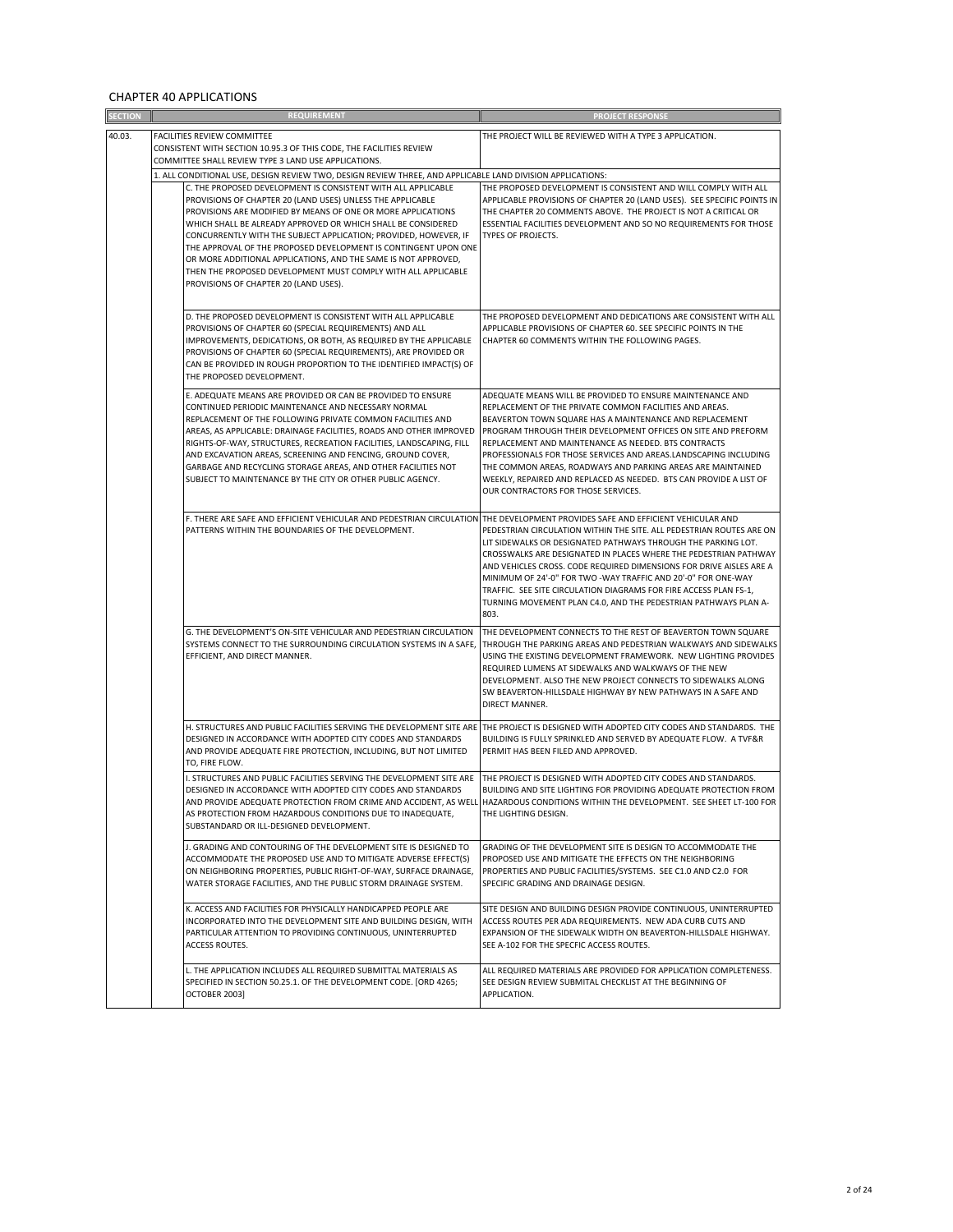| <b>SECTION</b> | <b>REQUIREMENT</b>                                                                                                                        | <b>PROJECT RESPONSE</b>                                                                                                          |  |  |  |
|----------------|-------------------------------------------------------------------------------------------------------------------------------------------|----------------------------------------------------------------------------------------------------------------------------------|--|--|--|
| 40.20.         |                                                                                                                                           |                                                                                                                                  |  |  |  |
|                | <b>DESIGN REVIEW</b>                                                                                                                      |                                                                                                                                  |  |  |  |
| 40.20.10.      | THE PURPOSE OF DESIGN REVIEW AS SUMMARIZED IN THIS SECTION IS CARRIED OUT BY THE APPROVAL CRITERIA LISTED HEREIN.<br><b>APPLICABILITY</b> |                                                                                                                                  |  |  |  |
|                |                                                                                                                                           |                                                                                                                                  |  |  |  |
|                | 1. THE SCOPE OF DESIGN REVIEW SHALL BE LIMITED TO THE EXTERIOR OF<br>BUILDINGS, STRUCTURES, AND OTHER DEVELOPMENT AND TO THE SITE ON      | THE APPLICATION DEMONSTRATES THE DESIGN OF THE EXTERIOR BUILDING<br>AND SITE.                                                    |  |  |  |
|                | WHICH THE BUILDINGS, STRUCTURES, AND OTHER DEVELOPMENT ARE                                                                                |                                                                                                                                  |  |  |  |
|                | LOCATED. [ORD 4584; JUNE 2012]                                                                                                            |                                                                                                                                  |  |  |  |
|                |                                                                                                                                           |                                                                                                                                  |  |  |  |
|                | 2. CONSIDERING THE THRESHOLDS FOR THE DESIGN REVIEW COMPLIANCE<br>LETTER, DESIGN REVIEW TWO, OR DESIGN REVIEW THREE APPLICATIONS AND      | THE EXTERIOR OF THE PROJECT WILL BE REVIEWED FOR DESIGN REVIEW<br>THREE APPLICATION (BECAUSE OF THE NEED TO APPLY THE DRBCP) FOR |  |  |  |
|                | UNLESS EXEMPTED BY SECTION 40.20.10.3. (DESIGN REVIEW) APPROVAL                                                                           | PERMITTED USES (RETAIL TRADE AND EATING AND DRINKING                                                                             |  |  |  |
|                | SHALL BE REQUIRED FOR THE FOLLOWING: [ORD 4584; JUNE 2012]                                                                                | ESTABLISHMENTS). SITE GRADING WILL BE THE OTHER FOCUS OF THE DESIGN                                                              |  |  |  |
|                | C. ALL USES LISTED AS PERMITTED AND CONDITIONAL USES IN ALL                                                                               | REVIEW AND SEE SHEETS C1.0 FOR THE SITE GRADING OF THE DEVELOPMENT                                                               |  |  |  |
|                | COMMERCIAL, INDUSTRIAL, AND MULTIPLE USE ZONING DISTRICTS.                                                                                | AND ITS COMPLIANCE.                                                                                                              |  |  |  |
|                | D. SITE GRADING.                                                                                                                          |                                                                                                                                  |  |  |  |
|                |                                                                                                                                           |                                                                                                                                  |  |  |  |
|                | 4. DESIGN REVIEW APPROVAL THROUGH ONE OF THE PROCEDURES NOTED IN                                                                          | THE NEW DEVELOPMENT WILL ADDRESS ALL APPLICABLE DESIGN STANDARDS                                                                 |  |  |  |
|                | SECTION 40.20.15. WILL BE REQUIRED FOR ALL NEW DEVELOPMENT WHERE                                                                          | FOR SECTION 40.20.15.3.A.6 DESIGN REVIEW THREE, APPLYING TO NEW FREE-                                                            |  |  |  |
|                | APPLICABLE. THE APPLICABLE DESIGN STANDARDS OR GUIDELINES WILL                                                                            | STANDING BUILDINGS WITHIN AN EXISTING DEVELOPMENT, BUT NOT                                                                       |  |  |  |
|                | SERVE AS APPROVAL CRITERIA DEPENDING ON THE PROCEDURE. EXISTING                                                                           | REACHING THE MINIMUM FAR OF 0.30 (SEE 40.20.10.5).                                                                               |  |  |  |
|                | DEVELOPMENTS, AND PROPOSED ADDITIONS, DEMOLITIONS AND                                                                                     |                                                                                                                                  |  |  |  |
|                | REDEVELOPMENTS ASSOCIATED WITH THEM, WILL BE TREATED ACCORDING                                                                            |                                                                                                                                  |  |  |  |
|                | TO THE FOLLOWING PRINCIPLES:                                                                                                              |                                                                                                                                  |  |  |  |
|                | B. PROPOSED NEW FREE-STANDING BUILDING(S) WITHIN AN EXISTING                                                                              |                                                                                                                                  |  |  |  |
|                | DEVELOPMENT WILL BE SUBJECT TO ALL APPLICABLE DESIGN STANDARDS.                                                                           |                                                                                                                                  |  |  |  |
|                |                                                                                                                                           |                                                                                                                                  |  |  |  |
|                |                                                                                                                                           |                                                                                                                                  |  |  |  |
|                | 5. DESIGN REVIEW APPROVAL IS REQUIRED FOR ALL APPLICABLE NEW AND                                                                          | PROJECT WILL USE A DESIGN REVIEW BUILD-OUT CONCEPT PLAN TO                                                                       |  |  |  |
|                | EXISTING DEVELOPMENTS. THE CITY RECOGNIZES, HOWEVER, THAT MEETING                                                                         | DEMONSTRATE HOW THE TOWN CENTER WILL MEET THE MINIMUM 0.3 FAR                                                                    |  |  |  |
|                | MINIMUM FLOOR AREA RATIO (FAR) IN AN EARLY PHASE OF A MULTI-PHASED                                                                        | WITH FUTURE DEVELOPMENT. A PLAN AND NARRATIVE WILL BE INCLUDED IN                                                                |  |  |  |
|                | DEVELOPMENT ON A LARGE SITE MAY BE DIFFICULT. THE CITY ALSO                                                                               | THE DRBCP, COMPLIANCES WITH ANY DESIGN STANDARDS AND/OR                                                                          |  |  |  |
|                | RECOGNIZES THAT CREATING HIGH QUALITY PEDESTRIAN ENVIRONMENTS                                                                             | GUIDELINES IN THE CURRENT PHASE OF DRBCP AND NOT DEFERRED TO                                                                     |  |  |  |
|                | ALONG PUBLIC STREETS IS A PRIORITY. IN RECOGNITION OF THESE AND                                                                           | FUTURE PHASES OF THE DRBCP.                                                                                                      |  |  |  |
|                | OTHER ISSUES, THE FOLLOWING OPTIONS ARE AVAILABLE.                                                                                        |                                                                                                                                  |  |  |  |
|                | A. PROJECTS MAY USE A DESIGN REVIEW BUILD-OUT CONCEPT PLAN (DRBCP),                                                                       |                                                                                                                                  |  |  |  |
|                | APPROVED THROUGH A TYPE 3 PROCESS, TO DEVELOP A SITE BY                                                                                   |                                                                                                                                  |  |  |  |
|                | DEMONSTRATING CONCEPTUALLY FULL COMPLIANCE AT BUILD-OUT WITH                                                                              |                                                                                                                                  |  |  |  |
|                | THE DESIGN REVIEW STANDARDS AND/OR GUIDELINES ESTABLISHED IN                                                                              |                                                                                                                                  |  |  |  |
|                | SECTION 60.05. SUCH PROJECTS SHALL DEMONSTRATE IN A DRBCP HOW<br>FUTURE DEVELOPMENT OF THE SITE, TO THE MINIMUM APPLICABLE FLOOR          |                                                                                                                                  |  |  |  |
|                | AREA RATIO (FAR), WHILE MEETING THE DEVELOPMENT STANDARDS                                                                                 |                                                                                                                                  |  |  |  |
|                | CONTAINED IN CHAPTER 20 OF THE BEAVERTON DEVELOPMENT CODE AND                                                                             |                                                                                                                                  |  |  |  |
|                | TO THE MINIMUM APPLICABLE DESIGN STANDARDS CONTAINED IN SECTION                                                                           |                                                                                                                                  |  |  |  |
|                | 60.05. OR GREATER, CAN BE ACHIEVED AT ULTIMATE BUILD OUT OF THE                                                                           |                                                                                                                                  |  |  |  |
|                | DRBCP.                                                                                                                                    |                                                                                                                                  |  |  |  |
|                |                                                                                                                                           |                                                                                                                                  |  |  |  |
|                |                                                                                                                                           |                                                                                                                                  |  |  |  |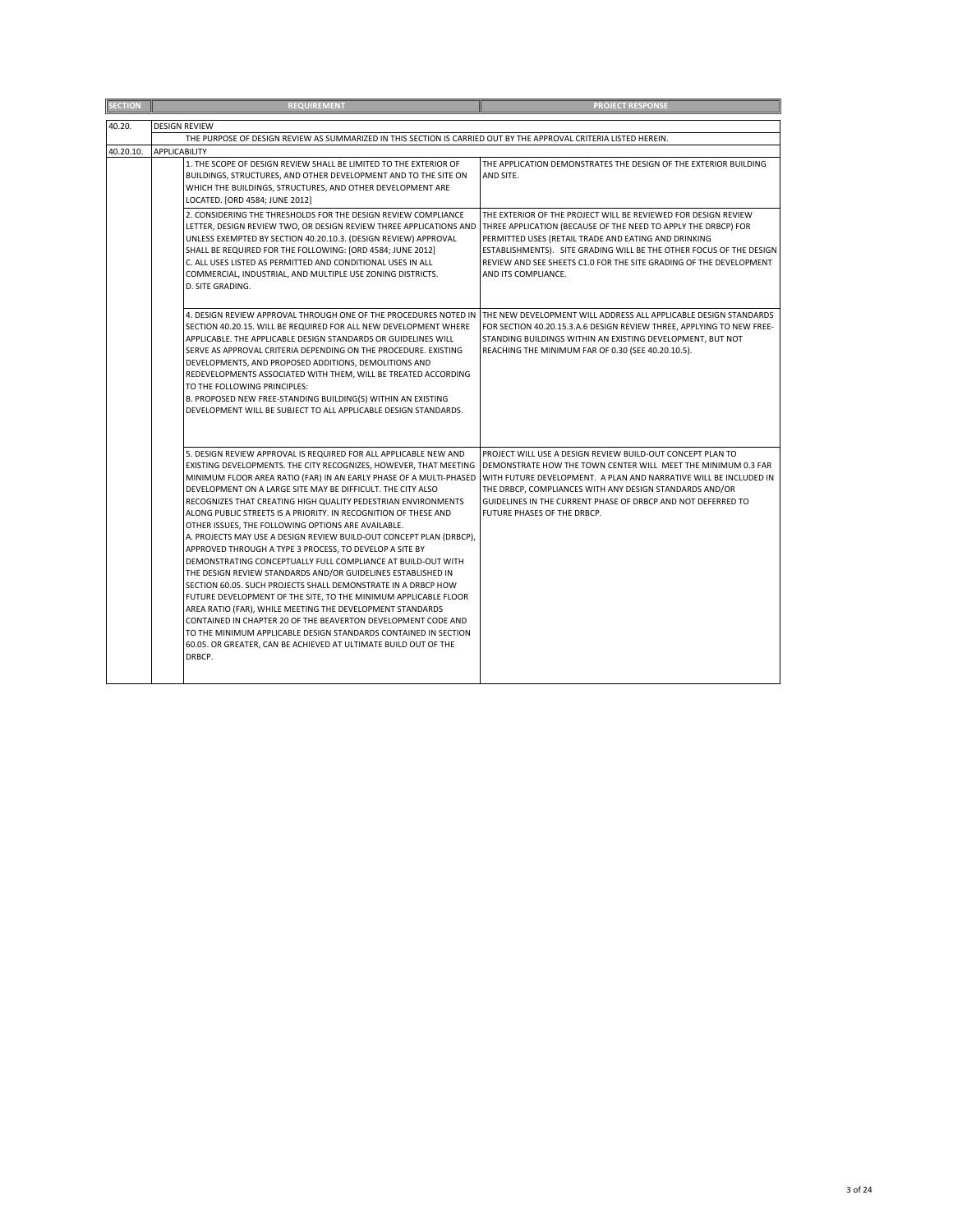| <b>SECTION</b> | <b>REQUIREMENT</b>                                                                                                                                                                                                                                                                                                                                                                                                                                                                                                                                                                                                                                                                                                                                                                                                                                                                                                                                                                                                                                                                                                                                                                                                                                                                                                                                                                                                                                                                       | <b>PROJECT RESPONSE</b>                                                                                                                                                                                                                                                                                                                                                                                                                                                                                                                                                                                                                                                            |
|----------------|------------------------------------------------------------------------------------------------------------------------------------------------------------------------------------------------------------------------------------------------------------------------------------------------------------------------------------------------------------------------------------------------------------------------------------------------------------------------------------------------------------------------------------------------------------------------------------------------------------------------------------------------------------------------------------------------------------------------------------------------------------------------------------------------------------------------------------------------------------------------------------------------------------------------------------------------------------------------------------------------------------------------------------------------------------------------------------------------------------------------------------------------------------------------------------------------------------------------------------------------------------------------------------------------------------------------------------------------------------------------------------------------------------------------------------------------------------------------------------------|------------------------------------------------------------------------------------------------------------------------------------------------------------------------------------------------------------------------------------------------------------------------------------------------------------------------------------------------------------------------------------------------------------------------------------------------------------------------------------------------------------------------------------------------------------------------------------------------------------------------------------------------------------------------------------|
| 40.20.15.      | <b>APPLICATION</b>                                                                                                                                                                                                                                                                                                                                                                                                                                                                                                                                                                                                                                                                                                                                                                                                                                                                                                                                                                                                                                                                                                                                                                                                                                                                                                                                                                                                                                                                       |                                                                                                                                                                                                                                                                                                                                                                                                                                                                                                                                                                                                                                                                                    |
|                | 3. DESIGN REVIEW THREE                                                                                                                                                                                                                                                                                                                                                                                                                                                                                                                                                                                                                                                                                                                                                                                                                                                                                                                                                                                                                                                                                                                                                                                                                                                                                                                                                                                                                                                                   |                                                                                                                                                                                                                                                                                                                                                                                                                                                                                                                                                                                                                                                                                    |
|                | A. THRESHOLD. AN APPLICATION FOR DESIGN REVIEW THREE SHALL BE<br>REQUIRED WHEN AN APPLICATION IS SUBJECT TO APPLICABLE DESIGN<br>GUIDELINES AND ONE OR MORE OF THE FOLLOWING THRESHOLDS DESCRIBE<br>THE PROPOSAL:<br>6. PROJECTS PROPOSED UTILIZING THE OPTIONS DESCRIBED IN SECTION<br>40.20.10.5                                                                                                                                                                                                                                                                                                                                                                                                                                                                                                                                                                                                                                                                                                                                                                                                                                                                                                                                                                                                                                                                                                                                                                                       | THIS PROJECT ONLY MEETS THE 40.20.15.3.A.6 THRESHOLD REQUIREMENT TO<br>BE REVIEWED FOR A DESIGN REVIEW 3 APPLICATION<br>DOESN'T MEET THE 50,000 GROSS SQUARE FEET REQUIREMENT. 2.DOESN'T<br>MEET THE 30,000 GROSS SQUARE FEET REQUIREMENT. 3.DOESN'T MEET<br>BECAUSE IT IS NOT AN ADDITION.<br>4. DOESN'T MEET<br>BECAUSE NOT AN ADDITION IN INDUSTRIAL ZONE. 5.DOESN'T MEET BECAUSE<br>IT IS CONSIDERED A BUILDING. 6. MEETS THIS CONDITION BECAUSE OF<br>UTILIZING A DRBCP TO DEMONSTRATE FUTURE FAR MINIMUM STANDARD. 7.<br>DOESN'T MEET BECAUSE NOT A PARK.<br>8.<br>DOESN'T MEET THE DESIGN REVIEW COMPLIANCE LETTER THRESHOLDS.<br>9. DOESN'T MEET THE MINIMUM FAR STANDARD. |
|                | B. PROCEDURE TYPE. THE TYPE 3 PROCEDURE, AS DESCRIBED IN SECTION<br>50.45. OF THIS CODE, SHALL APPLY TO AN APPLICATION FOR DESIGN REVIEW<br>THREE. THE DECISION MAKING AUTHORITY IS THE PLANNING COMMISSION.<br>[ORD 4532; APRIL 2010]                                                                                                                                                                                                                                                                                                                                                                                                                                                                                                                                                                                                                                                                                                                                                                                                                                                                                                                                                                                                                                                                                                                                                                                                                                                   | THE PROJECT WILL BE PRESENTED TO THE PLANNING COMMISSION FOR<br>DESIGN REVIEW. THE APPLICATION CONTAINS ALL THE REQUIRED PROJECT<br>INFORMATION.                                                                                                                                                                                                                                                                                                                                                                                                                                                                                                                                   |
|                | C. APPROVAL CRITERIA. [ORD 4365; OCTOBER 2005] IN ORDER TO APPROVE A<br>DESIGN REVIEW THREE APPLICATION, THE DECISION MAKING AUTHORITY<br>SHALL MAKE FINDINGS OF FACT BASED ON EVIDENCE PROVIDED BY THE<br>APPLICANT DEMONSTRATING THAT ALL THE FOLLOWING CRITERIA ARE<br>SATISFIED:<br>1. THE PROPOSAL SATISFIES THE THRESHOLD REQUIREMENTS FOR A DESIGN<br>REVIEW THREE APPLICATION. (SEE THE THRESHOLD REQUIREMENTS IN<br>RESPONSE ABOVE).<br>2. ALL CITY APPLICATION FEES RELATED TO THE APPLICATION UNDER<br>CONSIDERATION BY THE DECISION MAKING AUTHORITY HAVE BEEN<br>SUBMITTED.<br>3. FOR PROPOSALS MEETING DESIGN REVIEW THREE APPLICATION<br>THRESHOLDS NUMBER 1 THRU 6, THE PROPOSAL IS CONSISTENT WITH ALL<br>APPLICABLE PROVISIONS OF SECTION 60.05.35 THROUGH 60.05.50 (DESIGN<br>GUIDELINES).<br>5. FOR DRBCP PROPOSALS WHICH INVOLVE THE PHASING OF REQUIRED<br>FLOOR AREA, THE PROPOSED PROJECT SHALL DEMONSTRATE HOW FUTURE<br>DEVELOPMENT OF THE SITE, TO THE MINIMUM DEVELOPMENT STANDARDS<br>ESTABLISHED IN THE DEVELOPMENT CODE OR GREATER, CAN BE<br>REALISTICALLY ACHIEVED AT ULTIMATE BUILD OUT OF THE DRBCP. [ORD 4584;<br><b>JUNE 2012]</b><br>7. FOR PROPOSALS MEETING DESIGN REVIEW THREE APPLICATION<br>THRESHOLD NUMBERS 7 OR 8, WHERE THE APPLICANT HAS DECIDED TO<br>ADDRESS DESIGN GUIDELINES ONLY, THE PROPOSAL IS CONSISTENT WITH THE<br>APPLICABLE PROVISIONS OF SECTIONS<br>60.05.35 THROUGH 60.05.50 (DESIGN GUIDELINES). [ORD 4531; APRIL 2010] | 1. THE PROJECT MEETS THE THRESHOLD REQUIREMENT 40.20.15.6 BECAUSE<br>OF USING A DRBCP.<br>2.<br>REQUIRED FEES ARE SUBMITTED WITH APPLICATION.<br>3. SEE<br>RESPONSE TO MEETING APPLICABLE DESIGN GUIDELINES IN THE CHAPTER 60<br>RESPONSES BELOW.<br>4. NOT<br>APPLICABLE<br>5. THE<br>PROPOSAL COMPLIES WITH THE GRADING STANDARDS IN SECTION 60.15.10.<br>6. FOR THE DRBCP PROPOSAL, SHEET A-803 DEMONSTRATES HOW THE<br>MINIMUM FAR WILL BE ACHEIVED.<br>7.<br>DOESN'T APPLY<br>8.<br>DOESN'T APPLY<br>9.<br>THE APPLICATIONS WILL BE SUBMITTED TO THE CITY IN PROPER SEQUENCE.                                                                                                 |
|                | D. SUBMISSION REQUIREMENTS. AN APPLICATION FOR A DESIGN REVIEW<br>THREE SHALL BE MADE BY THE OWNER OF THE SUBJECT PROPERTY, OR THE<br>OWNER'S AUTHORIZED AGENT, ON A FORM PROVIDED BY THE DIRECTOR AND<br>SHALL BE FILED WITH THE DIRECTOR. THE DESIGN REVIEW THREE<br>APPLICATION SHALL BE ACCOMPANIED BY THE INFORMATION REQUIRED BY<br>THE APPLICATION FORM, AND BY SECTION 50.25. (APPLICATION<br>COMPLETENESS), AND ANY OTHER INFORMATION IDENTIFIED THROUGH A<br>PRE-APPLICATION CONFERENCE.                                                                                                                                                                                                                                                                                                                                                                                                                                                                                                                                                                                                                                                                                                                                                                                                                                                                                                                                                                                       | ALL SUBMISSION REQUIREMENTS ARE INCLUDED IN THIS APPLICATION THAT<br>WERE REVIEWED IN THE PRE-APPLICATION CONFERENCE.                                                                                                                                                                                                                                                                                                                                                                                                                                                                                                                                                              |

END OF CHAPTER 40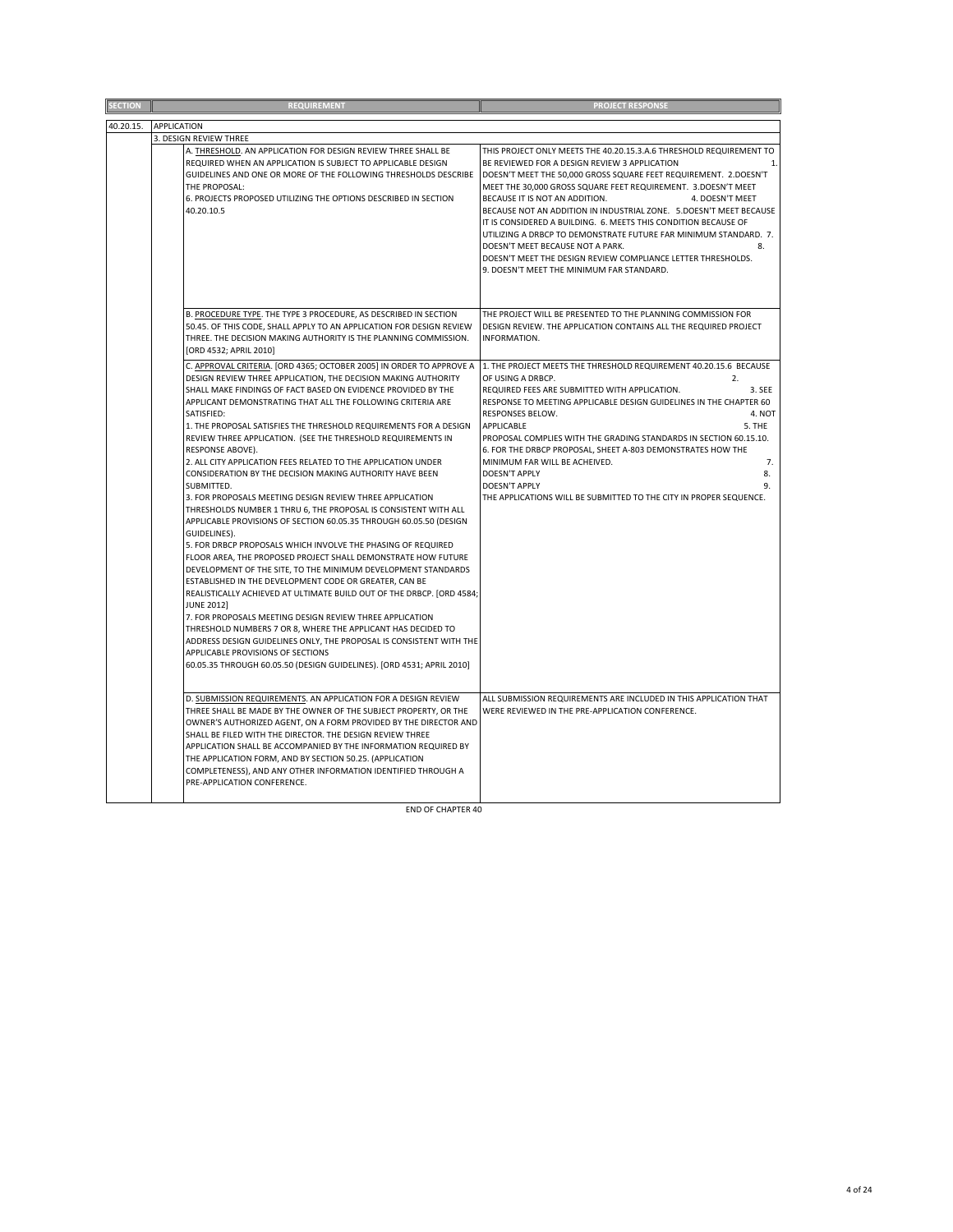CHAPTER 60 SPECIAL REQUIREMENTS

| <b>SECTION</b> | <b>REQUIREMENT</b>                                                                                                                                                                                                                                                                                                                                                                                                                                                                                                                                                                                                                                                                                                                                                                                                                                                                                                       | <b>PROJECT RESPONSE</b>                                                                                                                                                                                                                                                                                                                                                                                                                                                                                             |
|----------------|--------------------------------------------------------------------------------------------------------------------------------------------------------------------------------------------------------------------------------------------------------------------------------------------------------------------------------------------------------------------------------------------------------------------------------------------------------------------------------------------------------------------------------------------------------------------------------------------------------------------------------------------------------------------------------------------------------------------------------------------------------------------------------------------------------------------------------------------------------------------------------------------------------------------------|---------------------------------------------------------------------------------------------------------------------------------------------------------------------------------------------------------------------------------------------------------------------------------------------------------------------------------------------------------------------------------------------------------------------------------------------------------------------------------------------------------------------|
|                | DESIGN REVIEW DESIGN PRINCIPLES, STANDARDS AND GUIDELINES [ORD 4332; January 2005]                                                                                                                                                                                                                                                                                                                                                                                                                                                                                                                                                                                                                                                                                                                                                                                                                                       |                                                                                                                                                                                                                                                                                                                                                                                                                                                                                                                     |
|                | 60.05.10. DESIGN PRINCIPLES. THE FOLLOWING DESIGN PRINCIPLES ARE GENERAL STATEMENTS<br>TO GUIDE THE DEVELOPMENT OF THE BUILT ENVIRONMENT, THE APPEARANCE OF<br>THAT DEVELOPMENT, AND THE EFFECT OF THAT DEVELOPMENT ON THE EXISTING<br>SURROUNDINGS. THE DESIGN GUIDELINES AND STANDARDS IMPLEMENT THESE<br>PRINCIPLES. [ORD 4584; JUNE 2012]                                                                                                                                                                                                                                                                                                                                                                                                                                                                                                                                                                            |                                                                                                                                                                                                                                                                                                                                                                                                                                                                                                                     |
|                | 1. BUILDING DESIGN AND ORIENTATION.                                                                                                                                                                                                                                                                                                                                                                                                                                                                                                                                                                                                                                                                                                                                                                                                                                                                                      |                                                                                                                                                                                                                                                                                                                                                                                                                                                                                                                     |
|                | DESIGN BUILDINGS THAT ENHANCE THE VISUAL CHARACTER OF THE COMMUNITY<br>AND TAKE INTO ACCOUNT THE SURROUNDING NEIGHBORHOODS, PROVIDE<br>PERMANENCE, AND CREATE A SENSE OF PLACE. IN RESIDENTIAL, COMMERCIAL AND<br>MULTIPLE USE DISTRICTS, DESIGN BUILDINGS THAT CONTRIBUTE TO A SAFE, HIGH<br>QUALITY PEDESTRIAN-ORIENTED STREETSCAPE.                                                                                                                                                                                                                                                                                                                                                                                                                                                                                                                                                                                   | THE BUILDING DESIGN AND MATERIALS WILL CONTRIBUTE TO THE HIGH<br>QUALITY ENVIRONMENT AT BEAVERTON TOWN SQUARE THROUGH THE USE<br>OF QUALITY COMMERCIAL MATERIAL SYSTEMS. THE ORIENTATIN OF THE<br>BUILDING ADDRESSES BOTH THE STREET AND INTERNAL ENVIRONMENTS. NO<br>BACK OF THE BUILDING IN THE DESIGN. PEDESTRIAN SIDEWALKS ARE<br>EXPANDED AND DIRECT, LANDSCAPED CONNECTION ARE MADE TO BUILDING<br>ENTRIES.                                                                                                   |
|                | 2. MULTIPLE USE DISTRICT BUILDING ORIENTATION AND DESIGN. LOCATE BUILDINGS<br>SO THEY ARE CONVENIENTLY AND SAFELY ACCESSIBLE FROM ON-SITE AND OFF-SITE<br>SIDEWALKS AND STREETS, AND SO BUILDINGS NEAR THE EDGE OF A RIGHT OF WAY<br>PROVIDE A HIGH QUALITY, PEDESTRIAN ORIENTED STREETSCAPE, CONTRIBUTE TO<br>SAFETY BY OFFERING "EYES ON THE STREET" AND PROMOTE PEDESTRIAN SAFETY AND<br>USE. PROVIDE A PEDESTRIAN-FRIENDLY ENVIRONMENT THROUGH BUILDING AND SITE<br>DESIGN TREATMENTS THAT MAY VARY IN NATURE AND DEGREE DEPENDING ON THE<br>CHARACTER OF THE URBAN AREA, THE CHARACTERISTICS OF THE STREET, AND THE<br>TYPE OF USE AND DEVELOPMENT PROPOSED.                                                                                                                                                                                                                                                        | THE BUILDING ORIENTATION STRENGTHENS THE STREETSCAPE ALONG<br>BEAVERTON HILLSDALE HWY. THROUGH MATERIALS, ACCESS AND ENTRIES.<br>ALL PATHWAYS ARE ACCESSIBLE AND APPROPRIATELY LIT FOR PEDESTRIAN<br>SAFETY. A HIGH DEGREE OF TRANSPARENCY AND AREAS FOR ACTIVATION<br>ENCOURAGE "EYES ON THE STREET" FOR ALL SIDES OF THE BUILDING.                                                                                                                                                                                |
|                | 3. CIRCULATION AND PARKING DESIGN. PROVIDE INTEGRATED MULTI-MODAL<br>CIRCULATION AND PARKING IMPROVEMENTS THAT ARE SAFE AND CONVENIENT,<br>CONNECT TO SURROUNDING NEIGHBORHOODS AND STREETS, AND SERVE THE NEEDS<br>OF DEVELOPMENT.                                                                                                                                                                                                                                                                                                                                                                                                                                                                                                                                                                                                                                                                                      | THE CIRCULATION AND PARKING INTEGRATE TO THE BTS SITE CREATING A<br>SAFE AND CONVENIENT PATHWAYS FOR VEHICLES, BICYCLES AND<br>PEDESTRIANS. SEE SITE DIAGRAMS FOR TRUCK ACCESS, FIRE TRUCK ACCESS<br>AND PEDESTRIAN CONNECTIONS. BIKE PARKING FOR SHORT TERM AND LONG<br>TERM IS PROVIDED CLOSE TO THE BUILDING (LONG TERM UNDER WEATHER<br>PROTECTION).                                                                                                                                                            |
|                | 4. LANDSCAPE, OPEN SPACE, AND NATURAL AREAS DESIGN. CREATE LANDSCAPE AREAS<br>THAT CONTRIBUTE TO THE AESTHETICS OF THE COMMUNITY, CONSERVE, PROTECT,<br>ENHANCE OR RESTORE NATURAL FEATURES AND THE NATURAL ENVIRONMENT,<br>PROVIDE AN ATTRACTIVE SETTING FOR BUILDINGS, AND PROVIDE SAFE, INTERESTING<br>OUTDOOR SPACES FOR RESIDENTS, CUSTOMERS, EMPLOYEES, AND THE COMMUNITY.<br>WHENEVER POSSIBLE, UTILIZE NATIVE VEGETATIVE SPECIES WHICH ARE DISEASE AND<br>DROUGHT TOLERANT.                                                                                                                                                                                                                                                                                                                                                                                                                                      | LANDSCAPE DESIGN PRESERVES THE CONTINUITY OF THE SITE WITH NEW<br>LANDSCAPING FEATURING NATIVE LOW WATER USE VEGETATIVE SPECIES.<br>PLANTERS AROUND THE BUILDING PROVIDE SETTINGS FOR THE USERS TO<br>EXPERIENCE THE VARIETY OF LANDSCAPING. SEE LANDSCAPE DESIGN PLAN<br>FOR SPECIFIC DESIGN, LOCATIONS AND SPECIES OF PLANTINGS.                                                                                                                                                                                  |
|                | 5. LIGHTING DESIGN. PROVIDE EXTERIOR LIGHTING FOR BUILDINGS, PARKING LOTS,<br>PEDESTRIAN PATHWAYS, VEHICULAR AREAS, PEDESTRIAN PLAZAS, PUBLIC OPEN<br>SPACES TO ENSURE PUBLIC SAFETY AND CONVENIENCE, AND TO MINIMIZE EXCESSIVE<br>ILLUMINATION ON ENVIRONMENTALLY SENSITIVE AREAS, ADJOINING PROPERTIES,<br>AND STREETS.                                                                                                                                                                                                                                                                                                                                                                                                                                                                                                                                                                                                | THE LIGHTING DESIGN PROPOSED WILL PROVIDE LIGHTING TO ENSURE<br>PROPER AND SAFE EXTERIOR AREAS AND MINIMIZE EXCESSIVE ILLUMINATION.<br>SEE LIGHTING DESIGN PLANS FOR LOCATIONS, TYPES AND ILLUMINATION<br>LEVELS PROPOSED.                                                                                                                                                                                                                                                                                          |
|                | <b>BUILDING DESIGN AND ORIENTATION STANDARDS</b>                                                                                                                                                                                                                                                                                                                                                                                                                                                                                                                                                                                                                                                                                                                                                                                                                                                                         |                                                                                                                                                                                                                                                                                                                                                                                                                                                                                                                     |
| 60.05.15.      | 1. BUILDING ARTICULATION AND VARIETY                                                                                                                                                                                                                                                                                                                                                                                                                                                                                                                                                                                                                                                                                                                                                                                                                                                                                     |                                                                                                                                                                                                                                                                                                                                                                                                                                                                                                                     |
|                | BUILDINGS VISIBLE FROM AND WITHIN 200 FEET OF AN ADJACENT PUBLIC<br>STREET SHALL HAVE A MINIMUM PORTION OF THE STREET-FACING<br>ELEVATION(S) AND THE ELEVATION(S) CONTAINING A PRIMARY BUILDING<br>ENTRANCE OR MULTIPLE TENANT ENTRANCES DEVOTED TO PERMANENT<br>ARCHITECTURAL FEATURES DESIGNED TO PROVIDE ARTICULATION AND<br>VARIETY. THESE PERMANENT FEATURES INCLUDE, BUT ARE NOT LIMITED TO<br>WINDOWS, BAYS AND OFFSETTING WALLS THAT EXTEND AT LEAST EIGHTEEN<br>INCHES (18"), RECESSED ENTRANCES, LOADING DOORS AND BAYS, AND<br>CHANGES IN MATERIAL TYPES. CHANGES IN MATERIAL TYPES SHALL HAVE A<br>MINIMUM DIMENSION OF TWO FEET AND MINIMUM AREA OF 25 SQUARE<br>FEET. THE PERCENTAGE OF THE TOTAL SQUARE FOOTAGE OF ELEVATION<br>AREA IS: [ORD 4584; JUNE 2012] 2. FIFTY (50) PERCENT IN COMMERCIAL<br>ZONES WHERE GLAZING IS LESS THAN THIRTY-FIVE (35) PERCENT PURSUANT<br>TO SECTION<br>60.05.15.8.A.3. | THE PROPOSED DESIGN HAS FIVE TENANT ENTRANCES LOCATED ON THE CLASS<br>2 MAJOR PEDESTRIAN ROUTE. THE ELEVATION DESIGN PROVIDES MULTIPLE<br>WINDOWS INTO RETAIL AND RESTAURANT SPACES (WHICH ACCOUNTS FOR<br>MORE THAN 50% OF THE LENGTH IN GLAZING), AN OFFSETTING OF TWO<br>WALLS. FOUR OTHER SOLID MATERIALS (BRICK, WOOD, PLASTER AND METAL)<br>ARE USED ON THE STREET FRONT ELEVATION IN A MANNER TO BREAK DOWN<br>THE LENGTH AND SCALE . THE CHANGES IN MATERIAL EXCEED THE MINIMUM<br>2'-0"DIMENSION REQUIRED. |
|                | C. THE MAXIMUM SPACING BETWEEN PERMANENT ARCHITECTURAL<br>FEATURES SHALL BE NO MORE THAN:<br>1. FORTY (40) FEET IN RESIDENTIAL ZONES, AND ALL USES IN COMMERCIAL<br>AND MULTIPLE USE ZONES.                                                                                                                                                                                                                                                                                                                                                                                                                                                                                                                                                                                                                                                                                                                              | THE HORIZONTAL AND VERTICAL SPACING BETWEEN PERMANENT<br>ARCHITECTURAL FEATURES IS IS LESS THAN FORTY FEET ON ALL ELEVATIONS.                                                                                                                                                                                                                                                                                                                                                                                       |
|                | 2. ROOF FORMS                                                                                                                                                                                                                                                                                                                                                                                                                                                                                                                                                                                                                                                                                                                                                                                                                                                                                                            |                                                                                                                                                                                                                                                                                                                                                                                                                                                                                                                     |
|                | C. ALL ROOFS WITH A SLOPE OF LESS THAN 4/12 PITCH SHALL BE<br>ARTICULATED WITH A PARAPET WALL THAT MUST PROJECT VERTICALLY<br>ABOVE THE ROOF LINE AT LEAST TWELVE (12) INCHES OR ARCHITECTURALLY<br>TREATED, SUCH AS WITH A DECORATIVE CORNICE. [ORD 4584; June 2012]                                                                                                                                                                                                                                                                                                                                                                                                                                                                                                                                                                                                                                                    | THIS PROJECT HAS A FLAT ROOF WITH PARAPET WALLS THAT ARE PROJECTING<br>VERTICALLY ABOVE THE ROOF LINE MORE THAN 12 INCHES (AND UP TO 9').<br>THEY ARE VARIED TO MAKE THE BUILDING LOOK LIKE MULTIPLE BUILDINGS.<br>THE VARIATION IN THE PARAPET HEIGHTS AND PROJECTIONS TIE INTO<br>MATERIALS ON THE WALLS BELOW.                                                                                                                                                                                                   |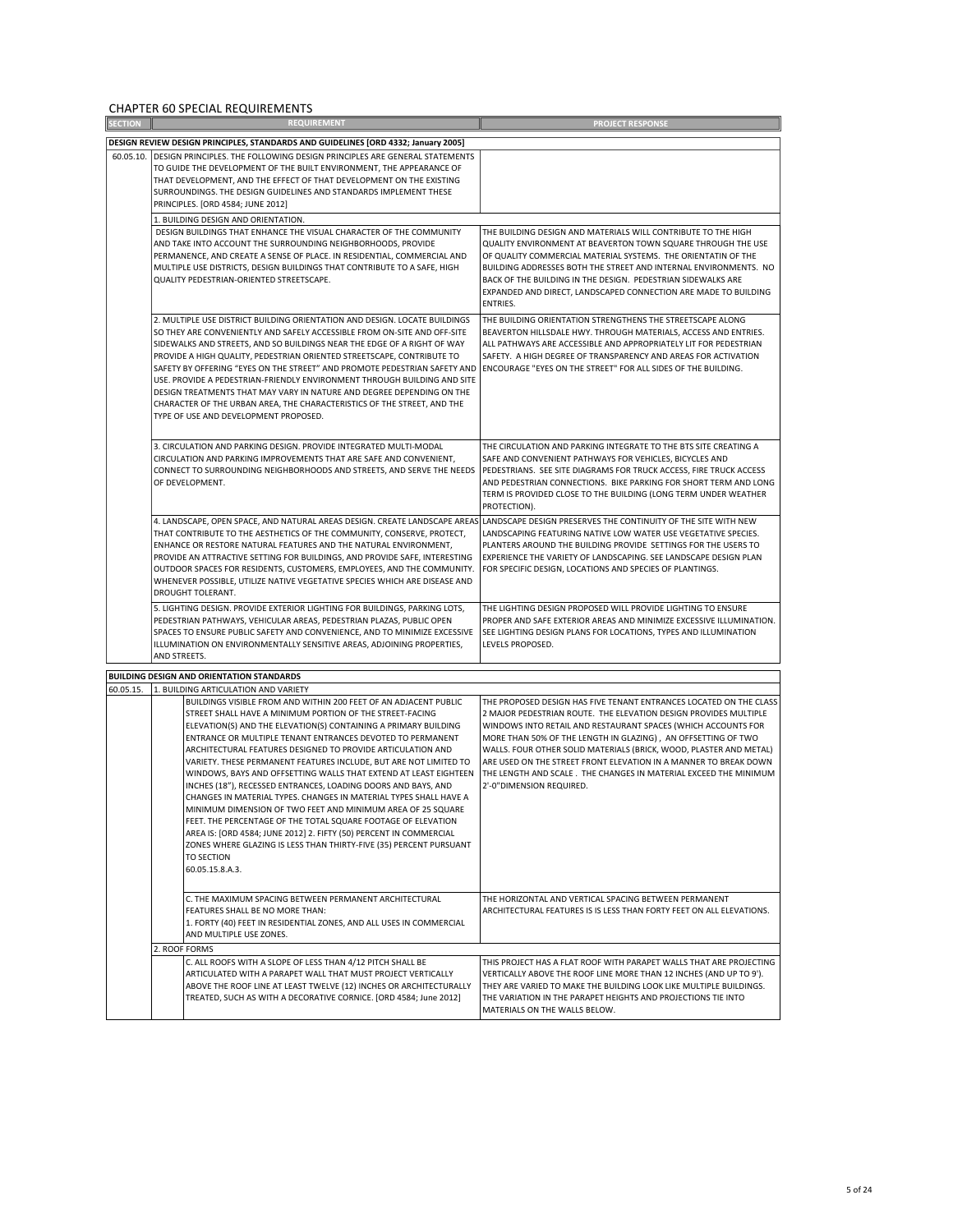| ECTION    | <b>REQUIREMENT</b>                                                                                                                                                                                                                                                                                                                                                                                                                                                                                                                                                                                                                                                                                                                                                                                                                        | <b>PROJECT RESPONSE</b>                                                                                                                                                                                                                                                                                                                     |
|-----------|-------------------------------------------------------------------------------------------------------------------------------------------------------------------------------------------------------------------------------------------------------------------------------------------------------------------------------------------------------------------------------------------------------------------------------------------------------------------------------------------------------------------------------------------------------------------------------------------------------------------------------------------------------------------------------------------------------------------------------------------------------------------------------------------------------------------------------------------|---------------------------------------------------------------------------------------------------------------------------------------------------------------------------------------------------------------------------------------------------------------------------------------------------------------------------------------------|
| 60.05.15. | 3. PRIMARY BUILDING ENTRANCES                                                                                                                                                                                                                                                                                                                                                                                                                                                                                                                                                                                                                                                                                                                                                                                                             |                                                                                                                                                                                                                                                                                                                                             |
|           | A. PRIMARY ENTRANCES, WHICH ARE THE MAIN POINT(S) OF ENTRY WHERE<br>THE MAJORITY OF BUILDING USERS WILL ENTER AND LEAVE, SHALL BE<br>COVERED, RECESSED, OR TREATED WITH A PERMANENT ARCHITECTURAL<br>FEATURE IN SUCH A WAY THAT WEATHER PROTECTION IS PROVIDED. THE<br>COVERED AREA PROVIDING WEATHER PROTECTION SHALL BE AT LEAST SIX (6)<br>FEET WIDE AND FOUR (4) FEET DEEP.                                                                                                                                                                                                                                                                                                                                                                                                                                                           | ALL ENTRANCES ARE COVERED WITH WEATHER PROJECTIONS. THE MINIMUM<br>COVERED AREA IS 8FT WIDE AND 6 FT DEEP                                                                                                                                                                                                                                   |
|           | 4. EXTERIOR BUILDING MATERIALS.                                                                                                                                                                                                                                                                                                                                                                                                                                                                                                                                                                                                                                                                                                                                                                                                           |                                                                                                                                                                                                                                                                                                                                             |
|           | B. FOR CONDITIONAL USES IN RESIDENTIAL ZONES AND ALL USES IN<br>COMMERCIAL AND MULTIPLE USE ZONES, A MAXIMUM OF THIRTY (30)<br>PERCENT OF EACH ELEVATION THAT IS VISIBLE FROM AND WITHIN 200 FEET<br>OF A PUBLIC STREET OR A PUBLIC PARK, PUBLIC PLAZA OR OTHER PUBLIC<br>OPEN SPACE, AND ON ELEVATIONS THAT INCLUDE A PRIMARY BUILDING<br>ENTRANCE OR MULTIPLE TENANT ENTRANCES MAY BE PLAIN, SMOOTH,<br>UNFINISHED CONCRETE, CONCRETE BLOCK, PLYWOOD AND SHEET<br>PRESSBOARD. THE REMAINING ELEVATION AREA FOR ALL APPLICABLE USES IN<br>ALL APPLICABLE ZONES SHALL BE ARCHITECTURALLY TREATED. APPROPRIATE<br>METHODS OF ARCHITECTURAL TREATMENT SHALL INCLUDE, BUT ARE NOT<br>LIMITED TO, SCORING, CHANGES IN MATERIAL TEXTURE, AND THE<br>APPLICATION OF OTHER FINISH MATERIALS SUCH AS WOOD, ROCK, BRICK OR<br>TILE WALL TREATMENT. | LESS THAN 30 % OF THE SOUTH ELEVATION ALONG MAJOR PEDESTRIAN<br>ROUTE IS CEMENT PLASTER WALLS. THE REMAINING ELEVATION AREA IS<br>ARCHITECTURAL TREATMENT WITH DIFFERENT MATERIALS AND DESIGN. THE<br>USE OF BRICK, WOOD, METAL AND GLAZING SYSTEMS IN AN ARCHITECTURAL<br>DESIGN BREAKS DOWN THE SCALE OF THE BUILDING AND GIVES INTEREST. |
|           | C. FOR CONDITIONAL USES IN RESIDENTIAL ZONES AND ALL USES IN<br>COMMERCIAL AND MULTIPLE USE ZONES, PLAIN, SMOOTH, EXPOSED<br>CONCRETE AND CONCRETE BLOCK USED AS FOUNDATION MATERIAL SHALL<br>NOT BE MORE THAN THREE FEET ABOVE THE FINISHED GRADE LEVEL                                                                                                                                                                                                                                                                                                                                                                                                                                                                                                                                                                                  | ALL EXPOSED CONCRETE FOUNDATION WALLS ARE BELOW THREE FEET IN<br>HEIGHT.                                                                                                                                                                                                                                                                    |
|           | ADJACENT TO THE FOUNDATION WALL, UNLESS PIGMENT, TEXTURED, OR<br>BOTH.                                                                                                                                                                                                                                                                                                                                                                                                                                                                                                                                                                                                                                                                                                                                                                    |                                                                                                                                                                                                                                                                                                                                             |
|           | 5. ROOF-MOUNTED EQUIPMENT                                                                                                                                                                                                                                                                                                                                                                                                                                                                                                                                                                                                                                                                                                                                                                                                                 |                                                                                                                                                                                                                                                                                                                                             |
|           | A. ALL ROOF-MOUNTED EQUIPMENT SHALL BE SCREENED FROM VIEW OF<br>ADJACENT STREETS AND ADJACENT PROPERTIES IN ONE OF THE FOLLOWING<br>WAYS:<br>1. A PARAPET WALL<br>3. SETBACK FROM THE STREET FACING ELEVATIONS                                                                                                                                                                                                                                                                                                                                                                                                                                                                                                                                                                                                                            | THE ROOF-MOUNTED EQUIPMENT WILL BE SCREENED FROM VIEW BY<br>PARAPET WALLS AND WILL BE SETBACK FROM THE STREET FACING ELEVATION,<br>SO THE EQUIPMENT DOESN'T SHOW ABOVE THE PARAPET WALLS.                                                                                                                                                   |
|           | B. THE VERTICAL MEASURING DISTANCE FOR REQUIRED SCREENING SHALL BE<br>MEASURED AT FIVE (5) FEET ABOVE THE FINISHED OR EXISTING GRADE AT THE THE SETBACK (IF NEEDED) FOR KEEPING ROOF-MOUNTED EQUIPMENT OUT OF<br>PROPERTY LINE OR R.O.W. ABUTTING THE DEVELOPMENT SITE'S FRONT YARD THE SIGHTLINES FROM PUBLIC STREETS.<br>SETBACK FOR A DISTANCE OF 100 LINEAL FEET MEASURED OUTWARD FROM<br>THE DEVELOPMENT SITE'S FRONT PROPERTY LINE ONCE THE VERTICAL<br>MEASURING DISTANCE IS ESTABLISHED FOR THE SITE'S FRONT YARD, THIS<br>SAME VERTICAL MEASURING DISTANCE SHALL BE APPLIED TO ALL SIDES OF<br>THE DEVELOPMENT SITE'S PERIMETER PROPERTY LINES.                                                                                                                                                                                  | THE MEASURING REQUIREMENTS WILL BE APPLIED AND USED TO DETERMINE                                                                                                                                                                                                                                                                            |
|           | 6. BUILDING LOCATION AND ORIENTATION ALONG STREETS IN COMMERCIAL AND MULTIPLE USE ZONES                                                                                                                                                                                                                                                                                                                                                                                                                                                                                                                                                                                                                                                                                                                                                   |                                                                                                                                                                                                                                                                                                                                             |
|           | A. BUILDINGS IN MULTIPLE USE ZONES SHALL OCCUPY A MINIMUM PUBLIC<br>STREET FRONTAGE AS FOLLOWS:<br>2. 35% OF THE STREET FRONTAGE WHERE A PARCEL ABUTS A CLASS 2 MAJOR<br>PEDESTRIAN ROUTE.                                                                                                                                                                                                                                                                                                                                                                                                                                                                                                                                                                                                                                                | BUILDING OCCUPIES 62% OF THE STREET FRONTAGE ALONG CLASS 2 MAJOR<br>PEDESTRIAN ROUTE (220' OF 355' OF PROPERTY FRONTAGE).                                                                                                                                                                                                                   |
|           | C. BUILDINGS SUBJECT TO THE STREET FRONTAGE STANDARD SHALL BE<br>LOCATED NO FARTHER THAN 20 FEET FROM THE PROPERTY LINE. THE AREA<br>BETWEEN THE BUILDING AND PROPERTY LINE SHALL BE LANDSCAPED TO<br>STANDARDS FOUND IN SECTION 60.05.25.5.B. OR 60.05.25.5.C.                                                                                                                                                                                                                                                                                                                                                                                                                                                                                                                                                                           | 100% OF THE STREET FRONTAGE IS LOCATED WITHIN 20 FT FROM THE<br>PROPERTY LINE (MAJORITY IS WITHIN 10'-6"). THE LANDSCAPE DESIGN IS IN<br>COMPLIANCE WITH SECTION 60.05.25.B                                                                                                                                                                 |
|           | E. BUILDINGS SUBJECT TO THE STREET FRONTAGE STANDARD SHALL HAVE AT<br>LEAST ONE PRIMARY BUILDING ENTRANCE ORIENTED TOWARD AN ABUTTING<br>STREET OR PUBLIC PEDESTRIAN WAY.<br>1. A MINIMUM OF ONE PRIMARY BUILDING ENTRANCE SHALL NOT BE<br>SETBACK MORE THAN 20 FEET FROM THE ABUTTING PUBLIC STREET OR<br>PUBLIC PEDESTRIAN WAY.                                                                                                                                                                                                                                                                                                                                                                                                                                                                                                         | THE BUILDING HAS A PRIMARY ENTRANCE ACCESSED FROM A PUBLIC<br>PEDESTRIAN WAY ON ITS EAST FACADE. ALL RETAIL SPACES HAVE ENTRIES<br>FROM THE PRIMARY STREET AND THE INTERNAL PARKING LOTS.<br>ALL ENTRANCES OFF THE PUBLIC STREET ARE LOCATED WITHIN 20 FT FROM<br>THE PUBLIC WAY AND CONNECTED DIRECTLY BY WALK WAYS.                       |
|           | 2. PEDESTRIAN CONNECTIONS TO STREET ORIENTED PRIMARY BUILDING<br>ENTRANCES SHALL NOT CROSS VEHICULAR CIRCULATION AND PARKING<br>AREAS.                                                                                                                                                                                                                                                                                                                                                                                                                                                                                                                                                                                                                                                                                                    | NO PEDESTRIAN CONNECTIONS AND PATHWAYS CROSS VEHICULAR<br>CIRCULATION AND PARKING AREAS TO REACH ENTRIES.<br>SEE<br>SHEET A-803                                                                                                                                                                                                             |
|           | F. SECONDARY ENTRANCES MAY FACE ON STREETS, OFF-STREET PARKING<br>AREAS, OR LANDSCAPED COURTYARDS.                                                                                                                                                                                                                                                                                                                                                                                                                                                                                                                                                                                                                                                                                                                                        | ENTRANCES ARE FACING OFF-STREET PARKING AREA AND STREETS.                                                                                                                                                                                                                                                                                   |
|           | 7. BUILDING SCALE ALONG MAJOR PEDESTRIAN ROUTES                                                                                                                                                                                                                                                                                                                                                                                                                                                                                                                                                                                                                                                                                                                                                                                           |                                                                                                                                                                                                                                                                                                                                             |
|           | A. THE HEIGHT OF ANY PORTION OF A BUILDING AT OR WITHIN 20 FEET OF<br>THE PROPERTY LINE AS MEASURED FROM THE FINISHED GRADE AT THE<br>PROPERTY LINE ABUTTING A MAJOR PEDESTRIAN ROUTE SHALL BE A                                                                                                                                                                                                                                                                                                                                                                                                                                                                                                                                                                                                                                          | STREET FRONTAGE ALONG THE MAJOR PEDESTRIAN ROUTE IS A MINIMUM OF<br>22 FT AND UP TO 26 FT FROM THE FINISH GRADE.                                                                                                                                                                                                                            |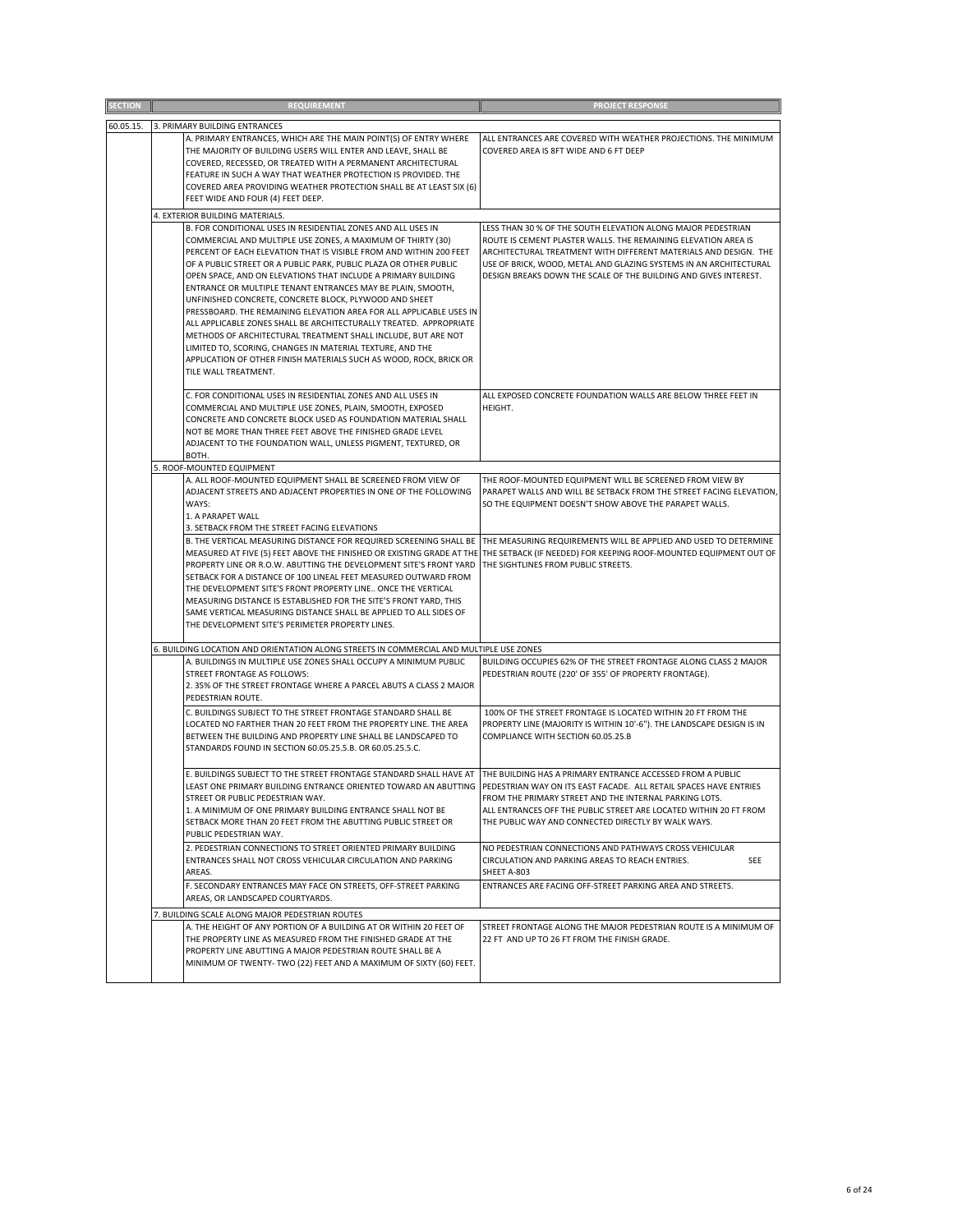|                | <b>REQUIREMENT</b>                                                                                                                                                                                                                                                                                                                                                                                                                                                                                                                                                                                                                                                                                                             | <b>PROJECT RESPONSE</b>                                                                                                                                                                                                                                                                                                                          |
|----------------|--------------------------------------------------------------------------------------------------------------------------------------------------------------------------------------------------------------------------------------------------------------------------------------------------------------------------------------------------------------------------------------------------------------------------------------------------------------------------------------------------------------------------------------------------------------------------------------------------------------------------------------------------------------------------------------------------------------------------------|--------------------------------------------------------------------------------------------------------------------------------------------------------------------------------------------------------------------------------------------------------------------------------------------------------------------------------------------------|
| <b>SECTION</b> |                                                                                                                                                                                                                                                                                                                                                                                                                                                                                                                                                                                                                                                                                                                                |                                                                                                                                                                                                                                                                                                                                                  |
| 60.05.15.      | 8. GROUND FLOOR ELEVATIONS ON COMMERCIAL AND MULTIPLE USE BUILDINGS<br>A. GROUND FLOOR ELEVATIONS VISIBLE FROM AND WITHIN 200 FEET OF A<br>PUBLIC STREET, MAJOR PEDESTRIAN ROUTE, OR A PUBLIC PARK, PUBLIC PLAZA<br>OR OTHER PUBLIC OPEN SPACE, AND ELEVATIONS THAT INCLUDE A PRIMARY<br>BUILDING ENTRANCE OR MULTIPLE TENANT ENTRANCES, SHALL HAVE THE<br>FOLLOWING MINIMUM PERCENT OF THE GROUND FLOOR ELEVATION AREA<br>PERMANENTLY TREATED WITH WINDOWS, DISPLAY AREAS OR GLASS<br>DOORWAY OPENINGS:<br>2. CLASS 2 MAJOR PEDESTRIAN ROUTES: 35% FOR THE PURPOSE PF THIS<br>STANDARD, GROUND FLOOR ELEVATION AREA SHALL BE MEASURED FROM 3<br>FEET ABOVE GRADE TO 10 FEET ABOVE GRADE THE ENTIRE WIDTH OF THE<br>ELEVATION. | THE STREET FRONTAGE ALONG THE MAJOR PEDESTRIAN ROUTE (SW<br>BEAVERTON-HILLSDALE HIGHWAY) HAS MORE THAN 35 % OF THE GROUND<br>FLOOR ELEVATION TREATED WITH WINDOWS, DISPLAY AREAS AND GLASS<br>DOORWAYS.                                                                                                                                          |
|                | B. EXCEPT THOSE USED EXCLUSIVELY FOR RESIDENTIAL USE, GROUND FLOOR<br>ELEVATIONS THAT ARE LOCATED ON A MAJOR PEDESTRIAN ROUTE,<br>SIDEWALK, OR OTHER SPACE WHERE PEDESTRIANS ARE ALLOWED TO WALK<br>SHALL PROVIDE WEATHER PROTECTION TO THE FOLLOWING MINIMUM:<br>2. CLASS 2 MAJOR PEDESTRIAN ROUTES: 35%                                                                                                                                                                                                                                                                                                                                                                                                                      | THE STREET FRONTAGE ALONG MAJOR PEDESTRIAN ROUTE (SW BEAVERTON-<br>HILLSDALE HIGHWAY) HAS 45 % COVERED WITH CANOPIES FOR WEATHER<br>PROTECTION.                                                                                                                                                                                                  |
| 60.05.20.      | CIRCULATION AND PARKING DESIGN STANDARDS                                                                                                                                                                                                                                                                                                                                                                                                                                                                                                                                                                                                                                                                                       |                                                                                                                                                                                                                                                                                                                                                  |
|                | 1. CONNECTIONS TO THE PUBLIC STREET SYSTEM<br>A. PEDESTRIAN, BICYCLE, AND MOTOR VEHICLE CONNECTIONS SHALL BE<br>PROVIDED BETWEEN THE ON-SITE CIRCULATION SYSTEM AND ADJACENT<br>EXISTING AND PLANNED STREETS AS SPECIFIED IN TABLES 6.1 THROUGH 6.6<br>AND FIGURES 6.1 THROUGH 6.23 OF THE COMPREHENSIVE PLAN<br>TRANSPORTATION ELEMENT.                                                                                                                                                                                                                                                                                                                                                                                       | PEDESTRIAN CONNECTIONS ARE MADE WITH NEW SIDEWALKS FROM SW<br>BEAVERTON-HILLSDALE HIGHWAY SIDESWALKS TO THE BUILDING ENTRIES<br>(SEE SHEET A-803). BICYCLE AND MOTOR VEHICLES CONNECTIONS ARE MADE<br>WITH EXISTING DRVEWAYS AND PARKING LOTS OF THE BEAVERTON TOWN<br>SQUARE. (SEE C4.0 AND FS-1 FOR TURNING MOVEMENT AND FIRE ACCESS<br>PLANS) |
|                | 2. LOADING AREAS, SOLID WASTE FACILITIES AND SIMILAR IMPROVEMENTS                                                                                                                                                                                                                                                                                                                                                                                                                                                                                                                                                                                                                                                              |                                                                                                                                                                                                                                                                                                                                                  |
|                | A. ALL ON-SITE SERVICE AREAS, OUTDOOR STORAGE AREAS, WASTE STORAGE,<br>DISPOSAL FACILITIES, RECYCLING CONTAINERS, TRANSFORMER AND UTILITY<br>VAULTS AND SIMILAR ACTIVITIES SHALL BE LOCATED IN AN AREA NOT VISIBLE<br>FROM A PUBLIC STREET, OR SHALL BE FULLY SCREENED FROM VIEW FROM A<br>PUBLIC STREET.                                                                                                                                                                                                                                                                                                                                                                                                                      | ALL THE LOADING, SOLID WASTE AND SIMILAR AREAS HAVE SCREENING<br>ELEMENTS OF LANDSCAPING OR SCREEN WALLS TO MAKE THEM NOT VISIBLE<br>FROM PUBLIC VIEW FROM A PUBLIC STREET OR SET AWAY FROM THE STREET<br>ON THE OTHER SIDE OF THE BUILDING.                                                                                                     |
|                | C. SCREENING FROM PUBLIC VIEW FOR SERVICE AREAS, LOADING DOCKS,<br>LOADING ZONES AND OUTDOOR STORAGE AREAS, WASTE STORAGE,<br>DISPOSAL FACILITIES, RECYCLING CONTAINERS, TRANSFORMER AND UTILITY<br>VAULTS AND SIMILAR ACTIVITIES SHALL BE FULLY SIGHT-OBSCURING, SHALL<br>BE CONSTRUCTED A MINIMUM OF ONE FOOT HIGHER THAN THE FEATURE TO FROM THE PUBLIC STREET.<br>BE SCREENED, AND SHALL BE ACCOMPLISHED BY ONE OR MORE OF THE<br>FOLLOWING METHODS:<br>1. SOLID SCREEN WALL CONSTRUCTED OF PRIMARY EXTERIOR FINISH<br>MATERIALS UTILIZED ON PRIMARY BUILDINGS.<br>2. SOLID HEDGE WALL WITH A MINIMUM OF 95% OPACITY WITHIN 2 YEARS                                                                                        | SOLID SCREEN WALLS CONSTRUCTED AROUND THE RECYCLING AREA/ SOLID<br>WASTE AREA WITH PRIMARY EXTERIOR MATERIAL OF ADJACENT BUILDING (<br>SEE SHEET A-202). THE LOADING AREA WILL BE LOCATED WITHIN THE<br>INTERNAL PARKING LOT ON THE INTERNAL SIDE OF THE BUILDING AWAY                                                                           |
|                | D. SCREENING FROM PUBLIC VIEW BY CHAIN-LINK FENCE OR WITHOUT SLATS<br><b>IS PROHIBITED</b>                                                                                                                                                                                                                                                                                                                                                                                                                                                                                                                                                                                                                                     | THE PROJECT WILL USE A SOLID WALL FOR THE SOLID WASTE / RECYCLING<br>AREA.                                                                                                                                                                                                                                                                       |
|                | 3. PEDESTRIAN CIRCULATION<br>B. A REASONABLY DIRECT WALKWAY CONNECTION IS REQUIRED BETWEEN<br>PRIMARY ENTRANCES, WHICH ARE THE MAIN POINT(S) OF ENTRY WHERE THE SHEET A-803 FOR GRAPHIC.<br>MAJORITY OF BUILDING USERS WILL ENTER AND LEAVE, AND PUBLIC AND<br>PRIVATE STREETS, TRANSIT STOPS, AND OTHER PEDESTRIAN DESTINATIONS.                                                                                                                                                                                                                                                                                                                                                                                              | DIRECT WALKWAY CONNECTIONS ARE MADE FROM THE PUBLIC STREETS. SEE                                                                                                                                                                                                                                                                                 |
|                | D. PEDESTRIAN CONNECTIONS THROUGH PARKING LOTS SHALL BE<br>PHYSICALLY SEPARATED FROM ADJACENT VEHICLE PARKING AND PARALLEL<br>VEHICLE TRAFFIC THROUGH THE USE OF CURBS, LANDSCAPING, TREES, AND<br>LIGHTING, IF NOT OTHERWISE PROVIDED IN THE PARKING LOT DESIGN.                                                                                                                                                                                                                                                                                                                                                                                                                                                              | PEDESTRIAN CONNECTIONS THROUGH THE PARKING LOTS SHALL FOLLOW THE<br>STANDARDS OF THE PARKING LOT DESIGN.                                                                                                                                                                                                                                         |
|                | E. WHERE PEDESTRIAN CONNECTIONS CROSS DRIVEWAYS OR VEHICULAR<br>ACCESS AISLES A CONTINUOUS WALKWAY SHALL BE PROVIDED AND SHALL BE WHERE IT CROSSES DRIVE AISLES.<br>COMPOSED OF A DIFFERENT PAVING MATERIAL THAN THE PRIMARY ON-SITE<br>PAVING MATERIAL.                                                                                                                                                                                                                                                                                                                                                                                                                                                                       | THE WALKWAY WILL BE COMPOSED OF A DIFFERENT PAVING MATERIAL                                                                                                                                                                                                                                                                                      |
|                | F. PEDESTRIAN WALKWAYS SHALL HAVE A MINIMUM OF FIVE (5) FOOT WIDE<br>UNOBSTRUCTED CLEARANCE AND SHALL BE PAVED WITH SCORED CONCRETE<br>OR MODULAR PAVING MATERIALS. IN THE EVENT THAT THE AMERICANS<br>WITH DISABILITIES ACT (ADA) CONTAINS STRICTER STANDARDS FOR ANY<br>PEDESTRIAN WALKWAY, THE ADA STANDARDS SHALL APPLY. [ORD 4531;<br><b>APRIL 2010]</b>                                                                                                                                                                                                                                                                                                                                                                  | THE PEDESTRIAN WALKWAYS ARE DESIGNED FOR A MINIMUM OF 5'-0" WIDE.                                                                                                                                                                                                                                                                                |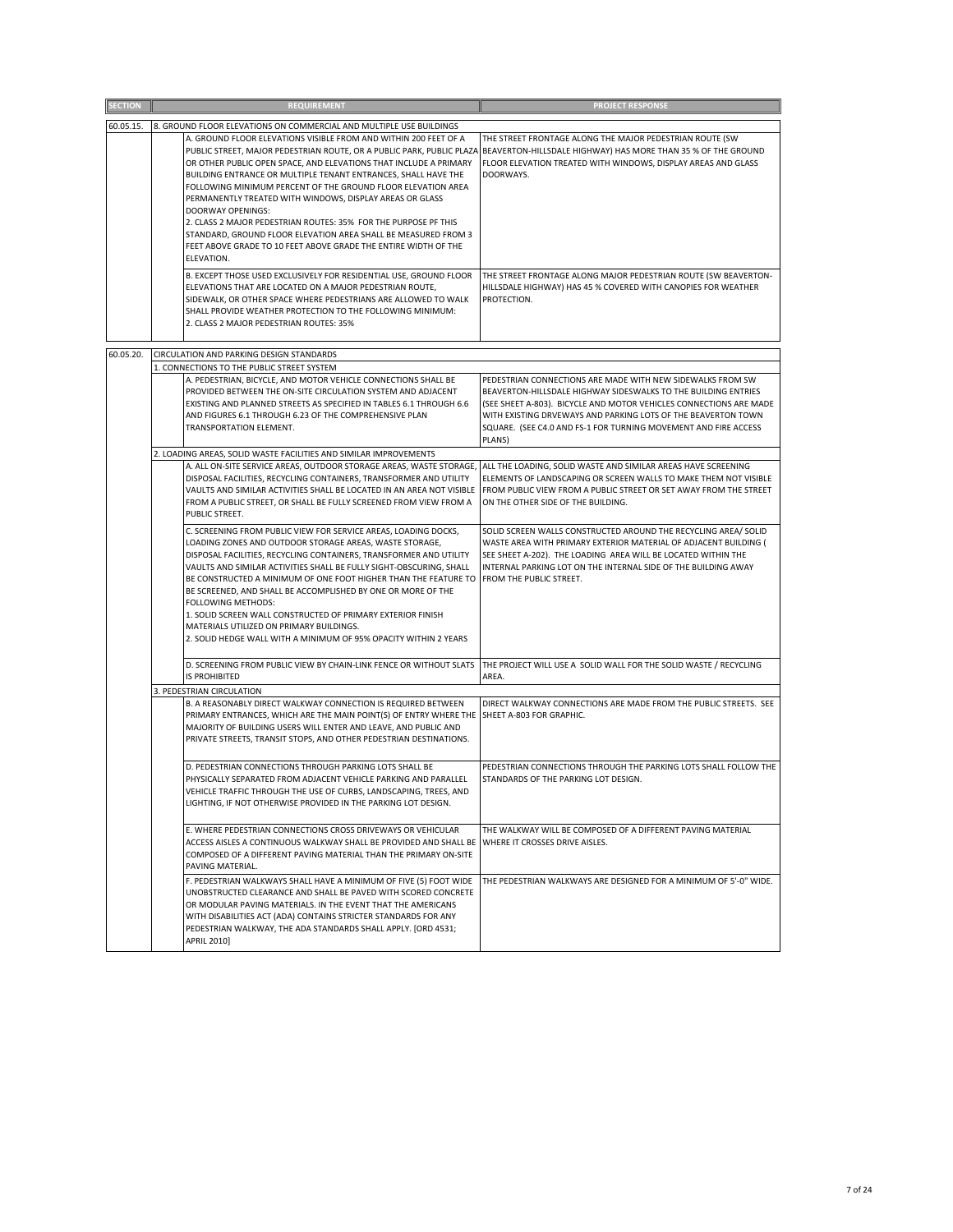| <b>SECTION</b> | <b>REQUIREMENT</b>                                                                                                                                                                                                                                                                                                                                                                                                                                                                                                                                                                                                                                                                                                                                                                                                                                                       | <b>PROJECT RESPONSE</b>                                                                                                                                                                             |
|----------------|--------------------------------------------------------------------------------------------------------------------------------------------------------------------------------------------------------------------------------------------------------------------------------------------------------------------------------------------------------------------------------------------------------------------------------------------------------------------------------------------------------------------------------------------------------------------------------------------------------------------------------------------------------------------------------------------------------------------------------------------------------------------------------------------------------------------------------------------------------------------------|-----------------------------------------------------------------------------------------------------------------------------------------------------------------------------------------------------|
| 60.05.20.      | 4. STREET FRONTAGES AND PARKING AREAS                                                                                                                                                                                                                                                                                                                                                                                                                                                                                                                                                                                                                                                                                                                                                                                                                                    |                                                                                                                                                                                                     |
|                | A. SURFACE PARKING AREAS ABUTTING A PUBLIC STREET SHALL PROVIDE<br>PERIMETER PARKING LOT LANDSCAPING WHICH MEETS ONE OF THE<br>FOLLOWING STANDARDS: 1. A MINIMUM SIX (6)-FOOT WIDE PLANTING STRIP<br>BETWEEN THE RIGHT-OF-WAY AND THE PARKING AREA. PEDESTRIAN<br>WALKWAYS AND VEHICULAR DRIVEWAYS MAY CROSS THE PLANTING STRIP.<br>TREES SHALL BE PLANTED AT A MINIMUM 2 1/2 INCH CALIPER AT A<br>MAXIMUM OF THIRTY (30) FEET ON CENTER. PLANTING STRIPS SHALL BE<br>PLANTED WITH AN EVERGREEN HEDGE THAT WILL PROVIDE A 30-INCH HIGH<br>SCREEN AND FIFTY (50) PERCENT OPACITY WITHIN TWO YEARS. THE<br>MAXIMUM HEIGHT SHALL BE MAINTAINED AT NO MORE THAN THIRTY-SIX<br>(36) INCHES. AREAS NOT COVERED BY TREES OR HEDGE SHALL BE<br>LANDSCAPED WITH LIVE GROUND COVER. BUMPER OVERHANGS WHICH<br>INTRUDE INTO THE PLANTING STRIP SHALL NOT IMPACT REQUIRED TREES OR   | THE PARKING LOT ABUTTING THE SW BEAVERTON-HILLSDALE HIGHWAY HAS<br>NEW LANDSCAPING AND A STORMWATER DETENTION AREA OF A MINIMUM<br>OF 16'-0" WIDE THAT MEETS THE CITY REQUIREMENTS. SEE SHEET L-101 |
|                | HEDGE:                                                                                                                                                                                                                                                                                                                                                                                                                                                                                                                                                                                                                                                                                                                                                                                                                                                                   |                                                                                                                                                                                                     |
|                | 5. PARKING AREA LANDSCAPING                                                                                                                                                                                                                                                                                                                                                                                                                                                                                                                                                                                                                                                                                                                                                                                                                                              |                                                                                                                                                                                                     |
|                | A. LANDSCAPED PLANTER ISLANDS SHALL BE REQUIRED ACCORDING TO THE<br>FOLLOWING: 1. RESIDENTIAL USES IN RESIDENTIAL ZONES, ONE FOR EVERY<br>EIGHT (8) CONTIGUOUS PARKING SPACES. 2. ALL USES IN COMMERCIAL AND<br>MULTIPLE USE ZONES, ONE FOR EVERY TEN (10) CONTIGUOUS PARKING<br>SPACES. [ORD 4584; JUNE 2012]                                                                                                                                                                                                                                                                                                                                                                                                                                                                                                                                                           | THE PROJECT USES THE 2. COMMERCIAL REQUIREMENT. SEE SHEET L-101                                                                                                                                     |
|                | B. THE ISLAND SHALL HAVE A MINIMUM AREA OF 70 SQUARE FEET, AND A<br>MINIMUM WIDTH OF 6 FEET, AND SHALL BE CURBED TO PROTECT<br>LANDSCAPING. THE LANDSCAPED ISLAND SHALL BE PLANTED WITH A TREE<br>HAVING A MINIMUM MATURE HEIGHT OF 20 FEET. IF A POLE-MOUNTED<br>LIGHT IS PROPOSED TO BE INSTALLED WITHIN A LANDSCAPED PLANTER<br>ISLAND, AND AN APPLICANT DEMONSTRATES THAT THERE IS A PHYSICAL<br>CONFLICT FOR SITING THE TREE AND THE POLE-MOUNTED LIGHT TOGETHER,<br>THE DECISION-MAKING AUTHORITY MAY WAIVE THE PLANTING OF THE TREE,<br>PROVIDED THAT AT LEAST SEVENTY-FIVE (75) PERCENT OF THE REQUIRED<br>ISLANDS CONTAIN TREES. LANDSCAPED PLANTER ISLANDS SHALL BE EVENLY<br>SPACED THROUGHOUT THE PARKING AREA.                                                                                                                                              | THE LANDSCAPE ISLANDS MEET THE REQUIRED MINIMUM AREA AND WIDTH.<br>SEE SHEET L-101                                                                                                                  |
|                | 6. OFF-STREET PARKING FRONTAGES IN MULTIPLE USE ZONES                                                                                                                                                                                                                                                                                                                                                                                                                                                                                                                                                                                                                                                                                                                                                                                                                    |                                                                                                                                                                                                     |
|                | A. OFF-STREET SURFACE PARKING AREAS SHALL BE LOCATED TO THE REAR OR<br>SIDE OF BUILDINGS. SURFACE PARKING AREAS LOCATED ADJACENT TO PUBLIC<br>STREETS ARE LIMITED TO A MAXIMUM OF: 2. 65% ALONG CLASS 2 MAJOR<br>PEDESTRIAN ROUTES                                                                                                                                                                                                                                                                                                                                                                                                                                                                                                                                                                                                                                       |                                                                                                                                                                                                     |
|                | 7. SIDEWALKS ALONG STREET AND PRIMARY BUILDING ELEVATIONS IN COMMERCIAL AND MULTIPE USE ZONES                                                                                                                                                                                                                                                                                                                                                                                                                                                                                                                                                                                                                                                                                                                                                                            |                                                                                                                                                                                                     |
|                | A. A SIDEWALK IS REQUIRED ON ALL STREETS. EXCEPT WHERE APPROVED<br>THROUGH SIDEWALK DESIGN MODIFICATION (40.58), THE SIDEWALK SHALL<br>BE A MINIMUM OF TEN (10) FEET WIDE AND PROVIDE AN UNOBSTRUCTED<br>PATH AT LEAST FIVE (5) FEET WIDE. [ORD 4531; APRIL 2010]<br>B.A<br>SIDEWALK OR WALKWAY INTERNAL TO THE SITE IS REQUIRED ALONG<br>BUILDING ELEVATIONS THAT INCLUDE A PRIMARY BUILDING ENTRANCE,<br>MULTIPLE TENANT ENTRANCES OR DISPLAY WINDOWS. THE SIDEWALK SHALL<br>BE A MINIMUM OF TEN (10) FEET WIDE AND PROVIDE AN UNOBSTRUCTED<br>PATH AT LEAST FIVE (5) FEET WIDE AT BUILDING ENTRANCES, AND ALONG<br>ELEVATIONS CONTAINING DISPLAY WINDOWS. SIDEWALKS SHALL BE PAVED<br>WITH SCORED CONCRETE OR MODULAR PAVING MATERIALS. IF ADJACENT TO<br>PARKING AREAS, THE SIDEWALK SHALL BE SEPARATED FROM THE PARKING BY<br>A RAISED CURB. [ORD 4531; APRIL 2010] | A SIDEWALK IS PROVIDED ALONG SW BEAVERTON-HILLSDALE HIGHWAY AND<br>SIDEWALKS ARE PROVIDED AROUND THE NEW BUILDING ACCORDING TO THE<br>REGULATIONS STATED.                                           |
|                | 8. CONNECT ON-SITE BUILDINGS, PARKING, AND OTHER IMPROVEMENTS WITH IDENTIFIABLE STREETS AND DRIVE AISLES IN RESIDENTIAL, COMMERCIAL AND<br>MULTIPLE USE ZONES. [ORD 4584; JUNE 2012]                                                                                                                                                                                                                                                                                                                                                                                                                                                                                                                                                                                                                                                                                     |                                                                                                                                                                                                     |
|                | A. PARKING LOT DRIVE AISLES THAT LINK PUBLIC STREETS AND/OR PRIVATE<br>STREETS WITH PARKING STALLS SHALL BE DESIGNED AS PRIVATE STREETS<br>CONSISTENT WITH THE STANDARD AS DESCRIBED UNDER SECTION<br>60.05.20.8.B., UNLESS ONE OF THE FOLLOWING IS MET: 1. THE PARKING LOT<br>DRIVE AISLE IS LESS THAN 100 FEET LONG; OR 3. THE PARKING LOT DRIVE<br>AISLE PROVIDES DIRECT ACCESS TO ANGLED OR PERPENDICULAR PARKING<br>STALLS.                                                                                                                                                                                                                                                                                                                                                                                                                                         | EXISTING ENTRIES TO THE BTS WILL BE USED TO ACCESS THE PROJECT AND<br>FOLLOW THE STANDARDS.                                                                                                         |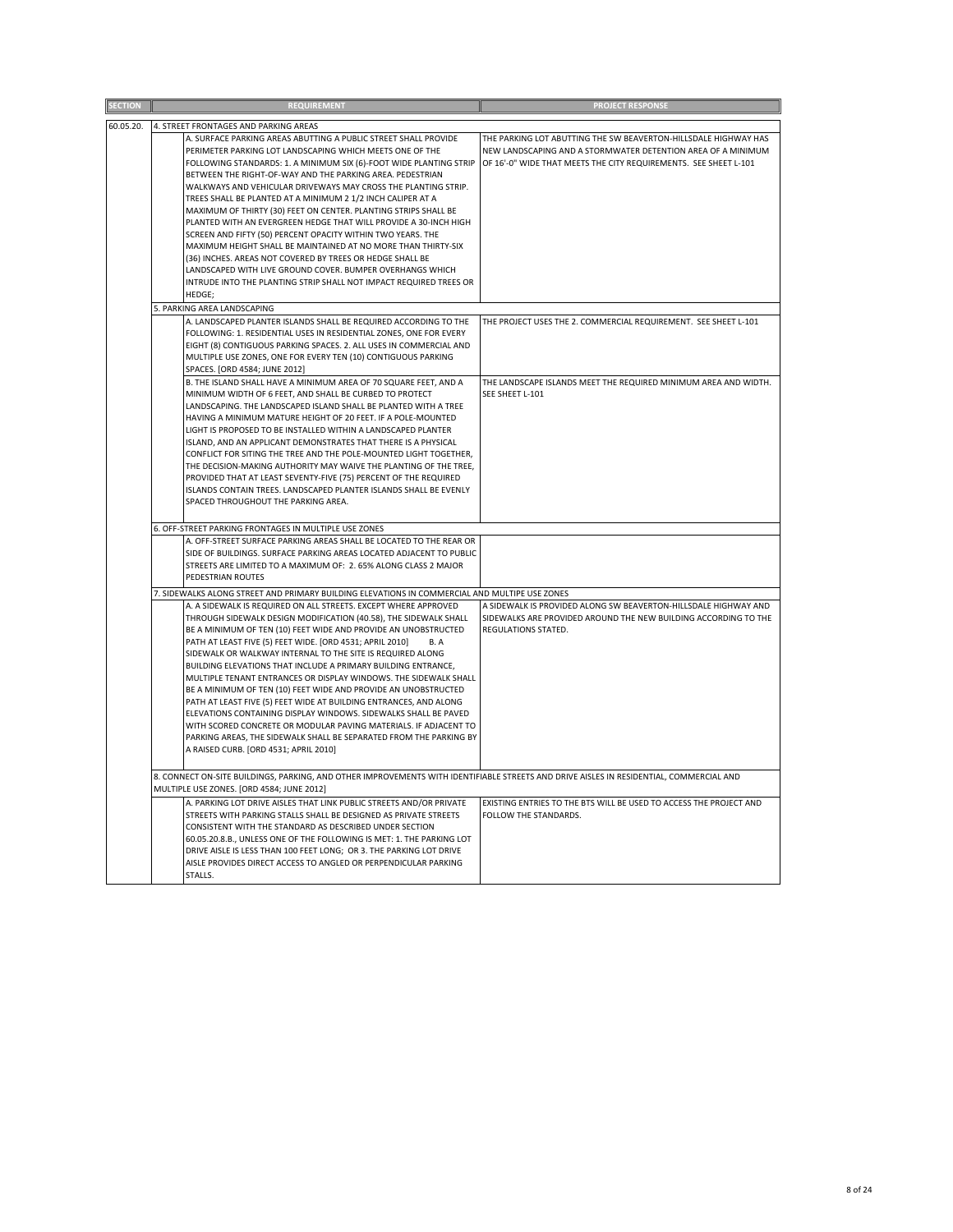| <b>SECTION</b> | <b>REQUIREMENT</b>                                                                                                                   | <b>PROJECT RESPONSE</b>                                            |
|----------------|--------------------------------------------------------------------------------------------------------------------------------------|--------------------------------------------------------------------|
| 60.05.25.      | LANDSCAPE, OPEN SPACE AND NATURAL AREAS DESIGN GUIDELINES.UNLESS OTHERWISE NOTED, ALL GUIDELINES APPLY IN ALL ZONING DISTRICTS.      |                                                                    |
|                | 5. MINIMUM LANDSCAPE REQUIREMENTS FOR NON-RESIDENTIAL DEVELOPMENTS AND MIXED USE DEVELOPMENT.                                        |                                                                    |
|                | A. A MINIMUM PORTION OF THE TOTAL GROSS LOT AREA SHALL BE                                                                            | THE MINIMUM LANDSCAPED AREAS ARE MET WITH THE PROPOSED PLAN SEE    |
|                | LANDSCAPED: 2. ALL USES IN MULTIPLE USE DISTRICTS, TEN (10) PERCENT. 3.                                                              | SHEET L-101 REQUIRED LANDSCAPE TO MEET THE 10% MINIMUM EQUALS      |
|                | ENVIRONMENTALLY SENSITIVE AREAS SHALL BE COUNTED TOWARDS THE                                                                         | 6,476 SF, THE PROPOSED AREA EQUALS 11,894 SF. THE OVERALL SITE FOR |
|                | MINIMUM LANDSCAPE REQUIREMENT. ABOVE GROUND LANDSCAPED WATER BEAVERTON TOWN SQUARE IS APPROXIMATELY 514,000 SQUARE FEET WITH         |                                                                    |
|                | QUALITY TREATMENT FACILITIES SHALL BE COUNTED TOWARD THE MINIMUM 52,000 SF OF THAT AS LANDSCAPED.                                    |                                                                    |
|                | LANDSCAPE REQUIREMENT.                                                                                                               |                                                                    |
|                | B. THE FOLLOWING MINIMUM PLANTING REQUIREMENTS FOR REQUIRED                                                                          | SEE L-101 FOR THE PLANTING REQUIREMENTS AND ITS COMPLIANCE.        |
|                | LANDSCAPED AREAS SHALL BE COMPLIED WITH. THESE REQUIREMENTS SHALL                                                                    |                                                                    |
|                | BE USED TO CALCULATE THE TOTAL NUMBER OF TREES AND SHRUBS TO BE                                                                      |                                                                    |
|                | INCLUDED WITHIN THE REQUIRED LANDSCAPE AREA: 1. ONE (1) TREE SHALL                                                                   |                                                                    |
|                | BE PROVIDED FOR EVERY EIGHT HUNDRED (800) SQUARE FEET OF REQUIRED                                                                    |                                                                    |
|                | LANDSCAPED AREA. EVERGREEN TREES SHALL HAVE A MINIMUM PLANTING                                                                       |                                                                    |
|                | HEIGHT OF SIX (6) FEET. DECIDUOUS TREES SHALL HAVE A MINIMUM CALIPER                                                                 |                                                                    |
|                | OF 1.5 INCHES AT TIME OF PLANTING. 2. ONE (1) EVERGREEN SHRUB HAVING                                                                 |                                                                    |
|                | A MINIMUM MATURE HEIGHT OF FORTY-EIGHT (48) INCHES SHALL BE                                                                          |                                                                    |
|                | PROVIDED FOR EVERY FOUR HUNDRED (400) SQUARE FEET OF REQUIRED                                                                        |                                                                    |
|                | LANDSCAPED AREA. 3. LIVE GROUND COVER CONSISTING OF LOW-HEIGHT<br>PLANTS, OR SHRUBS, OR GRASS SHALL BE PLANTED IN THE PORTION OF THE |                                                                    |
|                | LANDSCAPED AREA NOT OCCUPIED BY TREES OR EVERGREEN SHRUBS. BARE                                                                      |                                                                    |
|                | GRAVEL, ROCK, BARK OR OTHER SIMILAR MATERIALS MAY BE USED, BUT ARE                                                                   |                                                                    |
|                | NOT A SUBSTITUTE FOR GROUND COVER PLANTINGS, AND SHALL BE LIMITED                                                                    |                                                                    |
|                | TO NO MORE THAN TWENTY-FIVE (25) PERCENT OF THE REQUIRED                                                                             |                                                                    |
|                | LANDSCAPE AREA.                                                                                                                      |                                                                    |
|                |                                                                                                                                      |                                                                    |
|                | C. A HARD SURFACE PEDESTRIAN PLAZA OR COMBINED HARD SURFACE AND                                                                      | THE LANDSCAPE REQUIREMENTS ARE MET WITH THE (SOFT) PLANTED AREAS   |
|                | SOFT SURFACE PEDESTRIAN PLAZA, IF PROPOSED SHALL BE COUNTED                                                                          | AND THE HARD SURFACE AREAS ARE NOT USED TO MEET THE REQUIREMENT.   |
|                | TOWARDS MEETING THE MINIMUM LANDSCAPING REQUIREMENT, PROVIDED                                                                        |                                                                    |
|                | THAT THE HARD-SURFACE PORTION OF THE PLAZA SHALL NOT EXCEED                                                                          |                                                                    |
|                | TWENTY-FIVE (25) PERCENT OF THE MINIMUM LANDSCAPING REQUIREMENT                                                                      |                                                                    |
|                | FOR CONDITIONAL USES IN RESIDENTIAL DISTRICTS, AND SHALL BE                                                                          |                                                                    |
|                | COMPRISED OF THE FOLLOWING: 1. BRICK PAVERS, OR STONE, SCORED, OR<br>COLORED CONCRETE; AND, 2. ONE (1) TREE HAVING A MINIMUM MATURE  |                                                                    |
|                | HEIGHT OF TWENTY (20) FEET FOR EVERY THREE HUNDRED (300) SQUARE                                                                      |                                                                    |
|                | FEET OF PLAZA SQUARE FOOTAGE; AND, 3. STREET FURNITURE INCLUDING                                                                     |                                                                    |
|                | BUT NOT LIMITED TO BENCHES, TABLES, CHAIRS AND TRASH RECEPTACLES;                                                                    |                                                                    |
|                | AND, 4. PEDESTRIAN SCALE LIGHTING CONSISTENT WITH THE CITY'S                                                                         |                                                                    |
|                | TECHNICAL LIGHTING STANDARDS.                                                                                                        |                                                                    |
|                |                                                                                                                                      |                                                                    |
|                | D. ALL BUILDING ELEVATIONS VISIBLE FROM AND WITHIN 200 FEET OF A                                                                     | WINDOWS ARE LOCATED ON ALL ELEVATIONS VISIBLE FROM 200 FEET OF THE |
|                | PUBLIC STREET THAT DO NOT HAVE WINDOWS ON THE GROUND FLOOR                                                                           | PUBLIC STREET.                                                     |
|                | SHALL HAVE LANDSCAPING ALONG THEIR FOUNDATION,                                                                                       |                                                                    |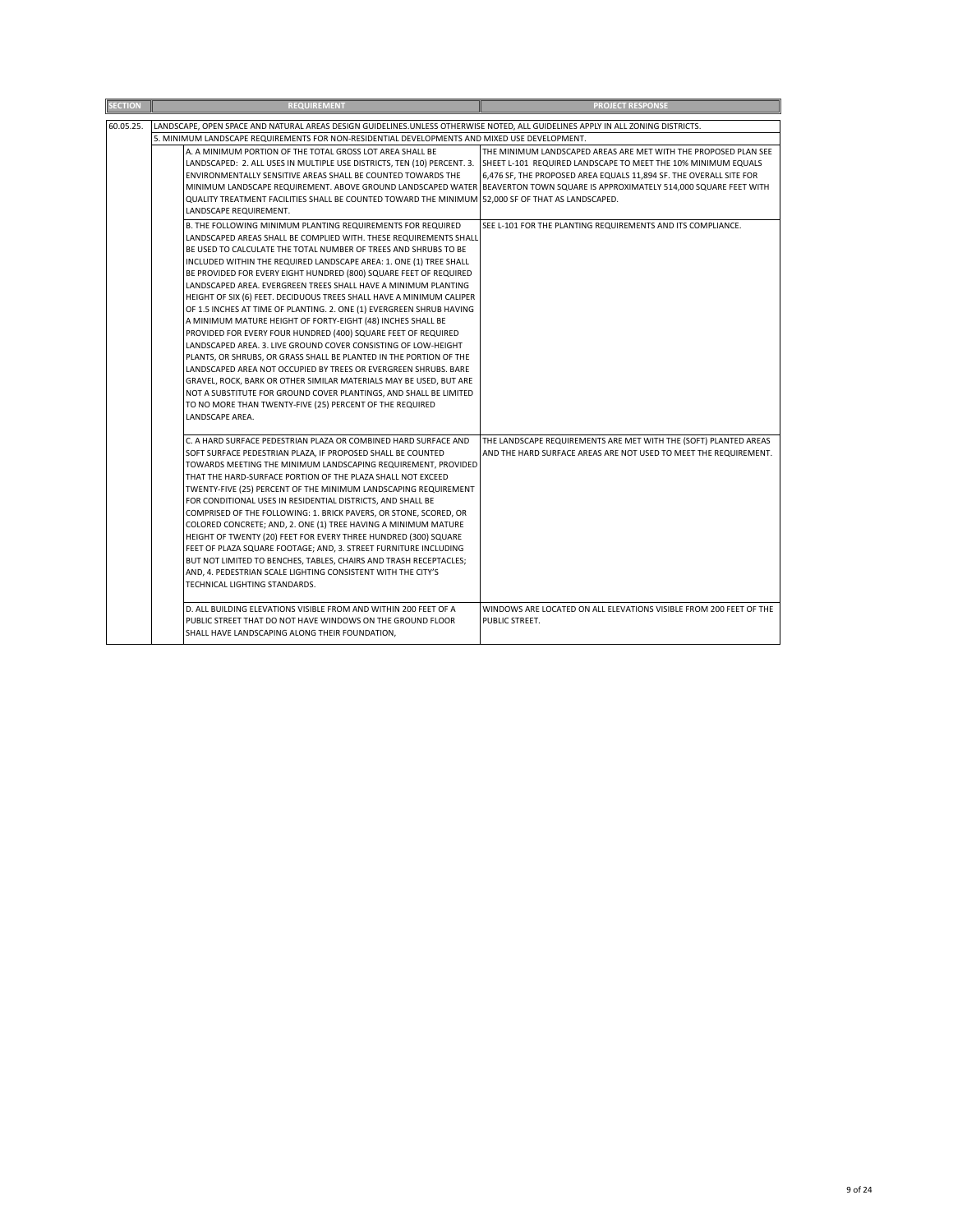| <b>SECTION</b> | <b>REQUIREMENT</b>                                                                                                                                                                                                                                                                                                                                                                                                                                                                                                                                                                                                                  | <b>PROJECT RESPONSE</b>                                                                                                                                                                                                                                                                                                                                                                                                                                             |
|----------------|-------------------------------------------------------------------------------------------------------------------------------------------------------------------------------------------------------------------------------------------------------------------------------------------------------------------------------------------------------------------------------------------------------------------------------------------------------------------------------------------------------------------------------------------------------------------------------------------------------------------------------------|---------------------------------------------------------------------------------------------------------------------------------------------------------------------------------------------------------------------------------------------------------------------------------------------------------------------------------------------------------------------------------------------------------------------------------------------------------------------|
|                |                                                                                                                                                                                                                                                                                                                                                                                                                                                                                                                                                                                                                                     |                                                                                                                                                                                                                                                                                                                                                                                                                                                                     |
| 60.05.30.      | LIGHTING DESIGN STANDARDS<br>1. ADEGUATE ON-SITE LIGHTING AND MINIMAL GLARE ON ADJOINING PROPERTIES                                                                                                                                                                                                                                                                                                                                                                                                                                                                                                                                 | THE PROJECT MEETS THESE STANDARDS                                                                                                                                                                                                                                                                                                                                                                                                                                   |
|                | A. LIGHTING SHALL BE PROVIDED AT LIGHTING LEVELS FOR DEVELOPMENT<br>AND REDEVELOPMENT IN ALL ZONING DISTRICTS CONSISTENT WITH THE<br>CITY'S TECHNICAL LIGHTING STANDARDS.                                                                                                                                                                                                                                                                                                                                                                                                                                                           | PROJECT LIGHTING MEETS THE CITY'S STANDARDS.                                                                                                                                                                                                                                                                                                                                                                                                                        |
|                | B. LIGHTING SHALL BE PROVIDED IN VEHICULAR CIRCULATION AREAS AND<br>PEDESTRIAN CIRCULATION AREAS.                                                                                                                                                                                                                                                                                                                                                                                                                                                                                                                                   | LIGHTING PROVIDED IN THE VEHICULAR AND PEDESTRIAN CIRCULATION<br>AREAS.                                                                                                                                                                                                                                                                                                                                                                                             |
|                | D. LIGHTING SHALL BE PROVIDED AT BUILDING ENTRANCES.                                                                                                                                                                                                                                                                                                                                                                                                                                                                                                                                                                                | LIGHTING PROVIDED AT BUILDING ENTRANCES.                                                                                                                                                                                                                                                                                                                                                                                                                            |
|                | E. CANOPY LIGHTING SHALL BE RECESSED SO THAT THE BULB OR LENS IS NOT                                                                                                                                                                                                                                                                                                                                                                                                                                                                                                                                                                | CANOPY LIGHTING BULB OR LENS IS RECESSED TO NOT BE VISIBLE FROM                                                                                                                                                                                                                                                                                                                                                                                                     |
|                | VISIBLE FROM A PUBLIC RIGHT-OF-WAY.                                                                                                                                                                                                                                                                                                                                                                                                                                                                                                                                                                                                 | PUBLIC RIGHT-OF-WAY.                                                                                                                                                                                                                                                                                                                                                                                                                                                |
|                | 2. PEDESTRIAN-SCALE ON-SITE LIGHTING<br>A. POLE-MOUNTED LUMINAIRES SHALL COMPLY WITH THE CITY'S TECHNICAL<br>LIGHTING STANDARDS, AND SHALL NOT EXCEED A MAXIMUM OF: 1. FIFTEEN<br>(15) FEET IN HEIGHT FOR ON-SITE PEDESTRIAN PATHS OF TRAVEL. 3. THIRTY<br>(30) FEET IN HEIGHT FOR ON-SITE VEHICULAR CIRCULATION AREAS IN NON-<br>RESIDENTIAL ZONING DISTRICTS. 5. THE HEIGHT OF THE POLES FOR ON-SITE<br>PEDESTRIAN WAYS AND ONSITE VEHICULAR CIRCULATION AREAS SHALL BE<br>MEASURED FROM THE<br>SITE'S FINISHED GRADE. 7. THE POLES AND BASES FOR POLE-MOUNTED<br>LUMINAIRES SHALL BE FINISHED OR PAINTED A NON-REFLECTIVE COLOR. | THE POLE LUMINAIRES MEET THE CITY'S REQUIREMENTS FOR HEIGHTS AND<br>BEING A NON-REFLECTIVE FINISH.                                                                                                                                                                                                                                                                                                                                                                  |
|                |                                                                                                                                                                                                                                                                                                                                                                                                                                                                                                                                                                                                                                     |                                                                                                                                                                                                                                                                                                                                                                                                                                                                     |
|                | B. NON-POLE-MOUNTED LUMINAIRES SHALL COMPLY WITH THE CITY'S<br>TECHNICAL LIGHTING STANDARDS. C. LIGHTED BOLLARDS WHEN USED TO<br>DELINEATE ON-SITE PEDESTRIAN AND BICYCLE PATHWAYS SHALL HAVE A<br>MAXIMUM HEIGHT OF FORTY-EIGHT (48) INCHES.                                                                                                                                                                                                                                                                                                                                                                                       | POLE-MOUNTED AND LIGHTED BOLLARDS MET THE CITY'S TECHNICAL<br>STANDARDS.                                                                                                                                                                                                                                                                                                                                                                                            |
| 60.05.35.      | BUILDING DESIGN AND ORIENTATION GUIDELINES                                                                                                                                                                                                                                                                                                                                                                                                                                                                                                                                                                                          | SEE SHEET A-802 FOR ELEVATIONS AND PLAN FOR VISUAL SUPPORT                                                                                                                                                                                                                                                                                                                                                                                                          |
|                | 1. BUILDING ARTICULATION AND VARIETY. [ORD 4584; JUNE 2012]<br>B. BUILDING ELEVATIONS SHOULD BE VARIED AND ARTICULATED TO PROVIDE<br>VISUAL INTEREST TO PEDESTRIANS. WITHIN LARGER PROJECTS, VARIATIONS<br>IN ARCHITECTURAL ELEMENTS SUCH AS: BUILDING ELEVATIONS, ROOF<br>LEVELS, ARCHITECTURAL FEATURES, AND EXTERIOR FINISHES SHOULD BE<br>PROVIDED. (STANDARDS 60.05.15.1.A AND B)                                                                                                                                                                                                                                              | PROPOSED DESIGN PROVIDES VISUAL INTERESTS WITH VARIED<br>ARCHITECTURAL ARTICULATION ON ALL FOUR ELEVATIONS BY CHANGING THE<br>HEIGHTS OF THE FACADES, ENFORCING THE DESIGN WITH MATERIAL<br>CHANGES, USING TRELLISED PROJECTIONS / CANOPIES, AND USING CHANGES<br>OF WALL PLANES. SEE ELEVATIONS ON SHEET A-802. THE MAIN SOUTH<br>ELEVATION ALONG SW BEAVERTON-HILLSDALE HIGHWAY (A CLASS 2<br>PEDESTRIAN ROUTE) PROVIDES 51.8% OF TRANSPARENCY ON THIS ELEVATION. |
|                | C. TO BALANCE HORIZONTAL FEATURES ON LONGER BUILDING ELEVATIONS,<br>VERTICAL BUILDING ELEMENTS, SUCH AS BUILDING ENTRIES, SHOULD BE<br>EMPHASIZED. (STANDARD 60.05.15.1.B)                                                                                                                                                                                                                                                                                                                                                                                                                                                          | VERTICAL ELEMENTS SUCH AS BUILDING ENTRIES ARE EMPHASIZED WITH<br>MATERIAL CHANGES, ADDITIONAL SIDE LIGHT WINDOWS AND OVERHEAD<br>WEATHER PROTECTION. THE STOREFRONTS ARE VERTICALLY EMPHASIZED<br>WITH WOOD PANELS ABOVE THE WINDOWS ARE ADDED TO BALANCE THE<br>HORIZONTAL NATURE OF THE NORTH AND SOUTH ELEVATIONS. THE<br>HORIZONTAL NATURE IS ALSO BROKEN WITH FACADE ARTICULATION<br>THROUGH PLANE CHANGES.                                                   |
|                | D. BUILDINGS SHOULD PROMOTE AND ENHANCE A COMFORTABLE<br>PEDESTRIAN SCALE AND ORIENTATION. THIS GUIDELINE DOES NOT APPLY TO<br>BUILDINGS IN INDUSTRIAL DISTRICTS WHERE THE PRINCIPAL USE OF THE<br>BUILDING IS MANUFACTURING, ASSEMBLY, FABRICATING, PROCESSING,<br>PACKING, STORAGE, WHOLESALE OR DISTRIBUTION ACTIVITIES. (STANDARD<br>60.05.15.1.B) [ORD 4531; APRIL 2010]                                                                                                                                                                                                                                                       | HUMAN SCALE IS PROMOTED THROUGH THE USE OF MATERIALS CHANGES,<br>SMALLER SCALED TEXTURES OF MATERIALS, AND USE OF OVERHEAD<br>WEATHER PROTECTION (WITH ARCADES, TRELLIS AND CANOPY ELEMENTS).                                                                                                                                                                                                                                                                       |
|                | E. BUILDING ELEVATIONS VISIBLE FROM AND WITHIN 200 FEET OF AN<br>ADJACENT STREET OR MAJOR PARKING AREA SHOULD BE ARTICULATED WITH<br>ARCHITECTURAL FEATURES SUCH AS WINDOWS, DORMERS, OFF-SETTING<br>WALLS, ALCOVES, BALCONIES OR BAYS, OR BY OTHER DESIGN FEATURES THAT<br>REFLECT THE BUILDING'S STRUCTURAL SYSTEM. UNDIFFERENTIATED BLANK<br>WALLS FACING A STREET, COMMON GREEN, SHARED COURT, OR MAJOR<br>PARKING AREA SHOULD BE AVOIDED. (STANDARDS 60.05.15.1.B, C, AND D)<br>[ORD 4542; JUNE 2010]                                                                                                                          | THE SOUTH ELEVATION WHICH IS FACING THE CLASS 2 MAJOR PEDESTRIAN<br>ROUTE IS ARTICULATED WITH WINDOWS, OFF SETTING WALLS, CANOPIES AND<br>MATERIAL CHANGES. BLANK WALL ARE LIMITED TO MATERIAL CHANGES AND<br>OFF-SET WALLS. THE NORTH ELEVATION FACING PARKING USES WINDOWS,<br>OFF-SETS, MATERIAL CHANGES AND CANOPIES AS ARCHITECTURAL FEATURES.                                                                                                                 |
|                | 2. ROOF FORMS                                                                                                                                                                                                                                                                                                                                                                                                                                                                                                                                                                                                                       |                                                                                                                                                                                                                                                                                                                                                                                                                                                                     |
|                | A. ROOF FORMS SHOULD BE DISTICTIVE AND INCLUDE VARIETY AND DETAIL<br>WHEN VIEWED FROM THE STREET. SLOPED ROOFS SHOULD HAVE A<br>SIGNIFICANT PITCH AND BUILDING FOCAL POINTS SHOULD BE EMPHASIZED<br>(STANDARD 60.05.15.2.A AND B)                                                                                                                                                                                                                                                                                                                                                                                                   | THE ROOF FORMS ARE FLAT, BUT WITH CHANGES IN HEIGHT OF THE CORNICES<br>AND PROJECTION OF CORNER TRELLIS ELEMENTS ADD DISTINCTION AND<br>VARIETY TO THE BUILDING FAÇADE AND ROOF PROFILE.                                                                                                                                                                                                                                                                            |
|                | B. FLAT ROOFS SHOULD INCLUDED DISTINCTIVE CORNICE TREATMENTS.<br>(STANDARD 60.05.15.2.C)                                                                                                                                                                                                                                                                                                                                                                                                                                                                                                                                            | THE BUILDING CORNICE IS ARTICULATED IN HEIGHT AND MATERIAL CHANGES<br>TO ADD ARCHITECTURAL INTEREST. ALL ROOFS ARE FLAT, BUT THE HEIGHT OF<br>THE PARAPETS VARY BETWEEN 12 INCHES AND 10'-0" AND HIDE THE<br>MECHANICAL UNITS ON THE ROOF.                                                                                                                                                                                                                          |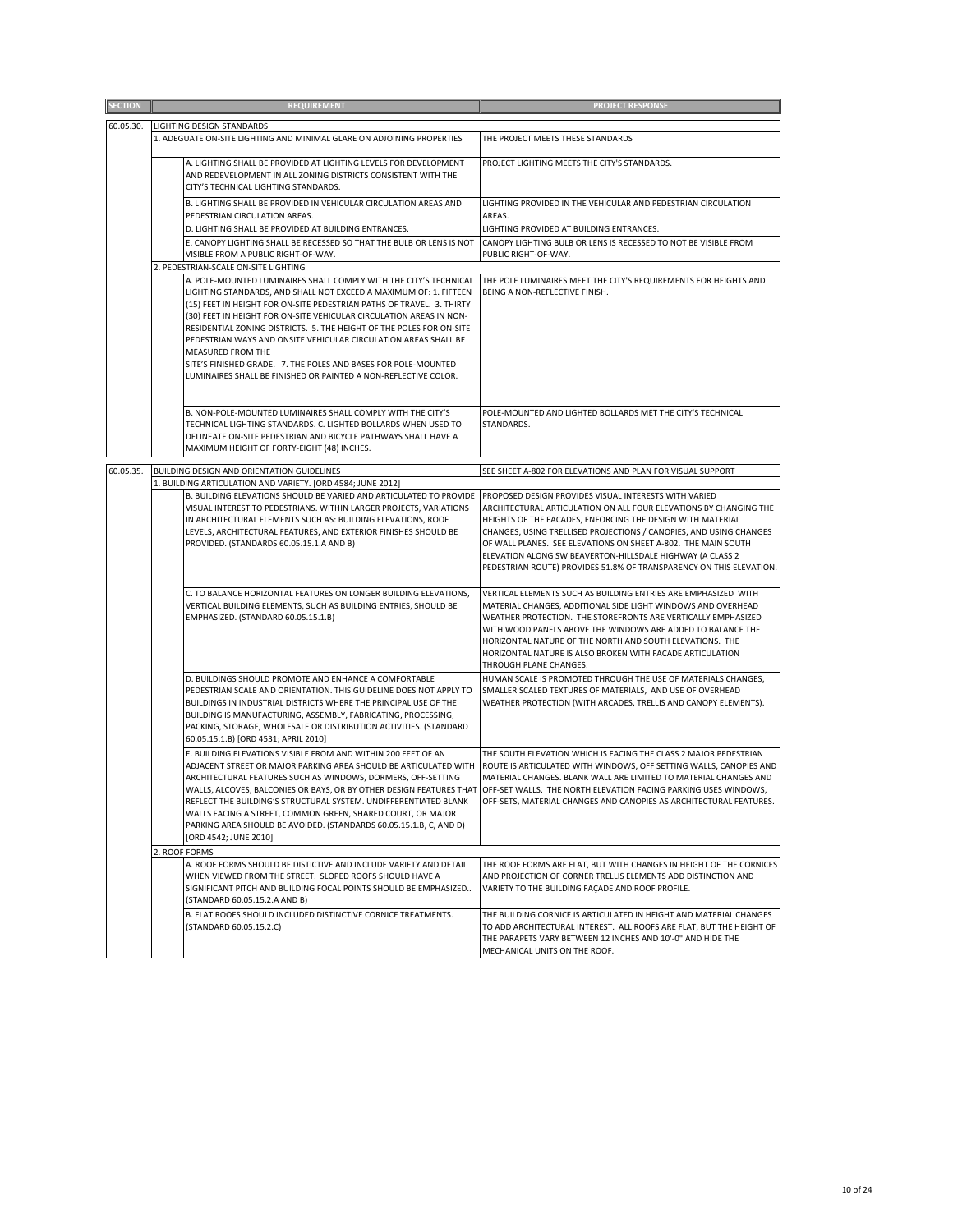| <b>REQUIREMENT</b>                                                                                                                                                                                                                                                                                                                                                                                                                                                                                                                                                                                                   | <b>PROJECT RESPONSE</b>                                                                                                                                                                                                                                                                                                                                                                                   |
|----------------------------------------------------------------------------------------------------------------------------------------------------------------------------------------------------------------------------------------------------------------------------------------------------------------------------------------------------------------------------------------------------------------------------------------------------------------------------------------------------------------------------------------------------------------------------------------------------------------------|-----------------------------------------------------------------------------------------------------------------------------------------------------------------------------------------------------------------------------------------------------------------------------------------------------------------------------------------------------------------------------------------------------------|
| 3. PRIMARY BUILDING ENTRANCES.                                                                                                                                                                                                                                                                                                                                                                                                                                                                                                                                                                                       |                                                                                                                                                                                                                                                                                                                                                                                                           |
| A. THE DESIGN OF BUILDINGS SHOULD INCORPORATE FEATURES SUCH AS<br>ARCADES, ROOFS, PORCHES, ALCOVES, PORTICOES, AWNINGS, AND CANOPIES WEATHER PROTECTION. THEY ALSO INCORPORATE CHANGES IN MASSING,<br>TO PROTECT PEDESTRIANS FROM THE RAIN AND SUN. THIS GUIDELINE DOES<br>NOT APPLY TO BUILDINGS IN INDUSTRIAL DISTRICTS WHERE THE PRINCIPAL<br>USE OF THE BUILDING IS MANUFACTURING, ASSEMBLY, FABRICATING,<br>PROCESSING, PACKING, STORAGE, WHOLESALE OR DISTRIBUTION ACTIVITIES.                                                                                                                                 | PRIMARY ENTRANCES INCORPORATE ARCADES, AWNINGS AND CANOPIES FOR<br>MATERIALS, SURFACE ARTICULATIONS AND ADDITIONAL WINDOW GLAZING<br>TO EMPHASIZE THE ENTRIES. THE BUILDING HAS PRIMARY ENTRIES ON BOTH<br>THE STREET AND PARKING LOT SIDES. THE GENEROUS SIDEWALKS (AND<br>LANDSCAPING) AROUND THE BUILDING HELP PEDESTRIANS AND BICYCLISTS                                                              |
| (STANDARD 60.05.15.3) [ORD 4531; APRIL 2010]                                                                                                                                                                                                                                                                                                                                                                                                                                                                                                                                                                         | CONNECT TO THE ENTRIES FROM BOTH DIRECTIONS.                                                                                                                                                                                                                                                                                                                                                              |
| B. SPECIAL ATTENTION SHOULD BE GIVEN TO DESIGNING A PRIMARY<br>BUILDING ENTRANCE THAT IS BOTH ATTRACTIVE AND FUNCTIONAL. PRIMARY<br>ENTRANCES SHOULD INCORPORATE CHANGES IN MASS, SURFACE, OR FINISH<br>TO EMPHASIZE THE ENTRANCE. (STANDARD 60.05.15.3)                                                                                                                                                                                                                                                                                                                                                             | THE PRIMARY ENTRANCES INCORPORATED CHANGES IN MASS, MATERIALS<br>AND SURFACE ARTICULATIONS TO EMPHASIZE THE ENTRIES ALONG WITH<br>ADDITIONAL STOREFRONT GLAZING.                                                                                                                                                                                                                                          |
| 4. EXTERIOR BUILDING MATERIALS.                                                                                                                                                                                                                                                                                                                                                                                                                                                                                                                                                                                      |                                                                                                                                                                                                                                                                                                                                                                                                           |
| A. EXTERIOR BUILDING MATERIALS AND FINISHES SHOULD CONVEY AN<br>IMPRESSION OF PERMANENCE AND DURABILITY. MATERIALS SUCH AS<br>MASONRY, STONE, WOOD, TERRA COTTA, AND TILE ARE ENCOURAGED.<br>WINDOWS ARE ALSO ENCOURAGED, WHERE THEY ALLOW VIEWS TO<br>INTERIOR ACTIVITY AREAS OR DISPLAYS. (STANDARDS 60.05.15.4.A AND B)                                                                                                                                                                                                                                                                                           | THE EXTERIOR MATERIALS ARE ALL HIGH QUALITY, DURABLE COMMERCIAL<br>SYSTEMS: BRICK VENEER, METAL PANEL, WOOD PANEL RAINSCREEN, REAL<br>CEMENT PLASTER VENEER AND STOREFRONT GLAZING SYSTEMS. THE<br>VISIBILITY INTO THE COMMERCIAL SPACES THROUGH THE STOREFRONT<br>SYSTEMS ARE AT LEAST 35% TRANSPERANCY OF THE STREET FACING<br>ELEVATIONS TO ALLOW INTERIOR VIEWING.                                    |
| B. WHERE MASONRY IS USED, DECORATIVE PATTERNS (OTHER THAN<br>RUNNING BOND PATTERN) SHOULD BE PROVIDED, ESPECIALLY AT<br>ENTRANCES, BUILDING CORNERS AND AT THE PEDESTRIAN LEVEL. THESE<br>DECORATIVE PATTERNS MAY INCLUDE MULTI-COLORED MASONRY UNITS,<br>SUCH AS BRICK, TILE, STONE, OR CAST STONE, IN A LAYERED OR GEOMETRIC<br>PATTERN, OR MULTI-COLORED CERAMIC TILE BANDS USED IN CONJUNCTION<br>WITH MATERIALS SUCH AS CONCRETE. THIS GUIDELINE DOES NOT APPLY TO<br>DEVELOPMENT IN INDUSTRIAL ZONES, WHERE MASONRY IS USED FOR<br>EXTERIOR FINISHES. (STANDARDS 60.05.15.4.B AND C) [ORD 4531; APRIL<br>2010] | MULTI COLORED BRICK AND MASONRY UNITS USED TO ARTICULATE MULTIPLE<br>FACADES ARTICULATION AND DETAIL. SOLDIER COURSING WILL BE USED AT<br>ENTRIES, WINDOW OPENINGS, AT THE CORNICE AND BASE WHERE BRICK<br>FACES OCCUR ON THE BUILDING.                                                                                                                                                                   |
| 5. SCREENING OF EQUIPMENT. ALL ROOF, SURFACE, AND WALL-MOUNTED<br>MECHANICAL, ELECTRICAL, COMMUNICATIONS, AND SERVICE EQUIPMENT SHOULD BE THE VIEW OF PUBLIC STREET BY PARAPETS. THE HEIGHTS OF THE PARAPETS<br>SCREENED FROM VIEW FROM ADJACENT PUBLIC STREETS BY THE USE OF PARAPETS,<br>WALLS, FENCES, ENCLOSURES, DENSE EVERGREEN FOLIAGE, OR BY OTHER SUITABLE<br>MEANS. (STANDARDS 60.05.15.5.A THROUGH C)                                                                                                                                                                                                     | MECHANICAL UNITS ARE LOCATED ON THE ROOF TOP AND SCREENED FROM<br>VARY FROM 5'-0" TO 10'-0" TO HIDE THE MECHANICAL UNITS.                                                                                                                                                                                                                                                                                 |
| 6. BUILDING LOCATION AND ORIENTATION IN COMMERCIAL AND MULTIPLE USE ZONES. [ORD 4584; JUNE 2012] [ORD 4706; MAY 2017]                                                                                                                                                                                                                                                                                                                                                                                                                                                                                                |                                                                                                                                                                                                                                                                                                                                                                                                           |
| A. BUILDINGS SHOULD BE ORIENTED TOWARD AND LOCATED WITHIN CLOSE<br>PROXIMITY TO PUBLIC STREETS AND PUBLIC STREET INTERSECTIONS. THE<br>OVERALL IMPRESSION SHOULD BE THAT ARCHITECTURE IS THE<br>PREDOMINANT DESIGN ELEMENT OVER PARKING AREAS AND LANDSCAPING.<br>PROPERTY SIZE, SHAPE AND TOPOGRAPHICAL CONDITIONS SHOULD ALSO BE<br>CONSIDERED, TOGETHER WITH EXISTING AND PROPOSED USES OF THE<br>BUILDING AND SITE, WHEN DETERMINING THE APPROPRIATE LOCATION AND<br>ORIENTATION OF BUILDINGS. (STANDARDS 60.05.15.6.A AND B) [ORD 4462;<br>JANUARY 2008] [ORD 4531; APRIL 2010] [ORD 4706; MAY 2017]            | THE PROPOSED BUILDING IS LOCATED ALONG THE SW BEAVERTON- HILLSDALE<br>HWY. ITS LOCATION IS WITHIN THE 20 FT SETBACK FROM THE PROPERTY LINE.<br>THE PARKING IS LOCATED WITHIN THE INTERIOR OF THE BTS SITE.                                                                                                                                                                                                |
| D. PRIMARY BUILDING ENTRANCES SHOULD BE ORIENTED TOWARD AND<br>LOCATED IN CLOSE PROXIMITY TO PUBLIC STREETS AND PUBLIC STREET<br>INTERSECTIONS. PROPERTY SIZE, SHAPE AND TOPOGRAPHICAL CONDITIONS<br>SHOULD ALSO BE CONSIDERED. (STANDARD 60.05.15.6.E) [ORD 4706; MAY<br>2017]                                                                                                                                                                                                                                                                                                                                      | PRIMARY ENTRANCES ARE LOCATED CLOSE TO THE PUBLIC STREET WITH<br>ACCESS FROM THE PUBLIC SIDEWALKS VIA THE DINING TERRACE, CONNECTING<br>SIDEWALKS AND LANDSCAPED AREAS.                                                                                                                                                                                                                                   |
| 7. BUILDING SCALE ALONG MAJOR PEDESTRIAN ROUTES                                                                                                                                                                                                                                                                                                                                                                                                                                                                                                                                                                      |                                                                                                                                                                                                                                                                                                                                                                                                           |
| A. ARCHITECTURE HELPS DEFINE THE CHARACTER AND QUALITY OF A STREET.<br>ALONG MAJOR PEDESTRIAN ROUTES, LOW HEIGHT, SINGLE STORY BUILDINGS<br>LOCATED AT THE RIGHT-OF-WAY EDGE ARE DISCOURAGED EXCEPT WHERE<br>DETACHED SINGLE FAMILY DWELLINGS ARE PERMITTED. (STANDARDS<br>60.05.15.7.A AND B) [ORD 4542; JUNE 2010]                                                                                                                                                                                                                                                                                                 | IT IS A TALLER SINGLE STORY BUILDING WITH A MINIMUM HEIGHT OF 22 FT TO<br>MAXIMUM HEIGHT OF 27 FT. THE ARCHITECTURE (MATERIALS, ARTICULATION<br>AND MASSING) ALONG THE STREET ELEVATION SUPPORTS A CHARACTER THAT<br>HELPS TO DEFINE A VARIED PEDESTRIAN SCALE THROUGH THE CORNICE<br>HEIGHTS/MECHANICAL SCREENING, WEATHER PROTECTION, SIDEWALK<br>CONNECTIONS, LANDSCAPING AND DINING ACTIVITY TERRACE. |
| B. BUILDING HEIGHTS AT OR NEAR THE STREET SHOULD HELP FORM A SENSE<br>OF ENCLOSURE, BUT SHOULD NOT CREATE AN UNDIFFERENTIATED HIGH<br>WALL OUT OF SCALE WITH PEDESTRIANS. BUILDING HEIGHTS AT THE STREET<br>EDGE SHOULD BE NO HIGHER THAN SIXTY (60) FEET WITHOUT THE UPPER<br>PORTIONS OF THE BUILDING BEING SET BACK FROM THE VERTICAL BUILDING<br>LINE OF THE LOWER BUILDING STORIES. (STANDARD 60.05.15.7.A) [ORD 4531;<br>APRIL 2010]                                                                                                                                                                           | THERE IS DIFFERENTIATION IN THE BUILDING SCALE TO HELP VARY THE SENSE<br>OF SCALE FOR PEDESTRIANS. THE OVERALL BUILDING HEIGHT IS SCALED TO<br>THE PEDESTRIAN BY BEING LOWER THAN 27 FEET HIGH AT ITS HIGHEST POINT.                                                                                                                                                                                      |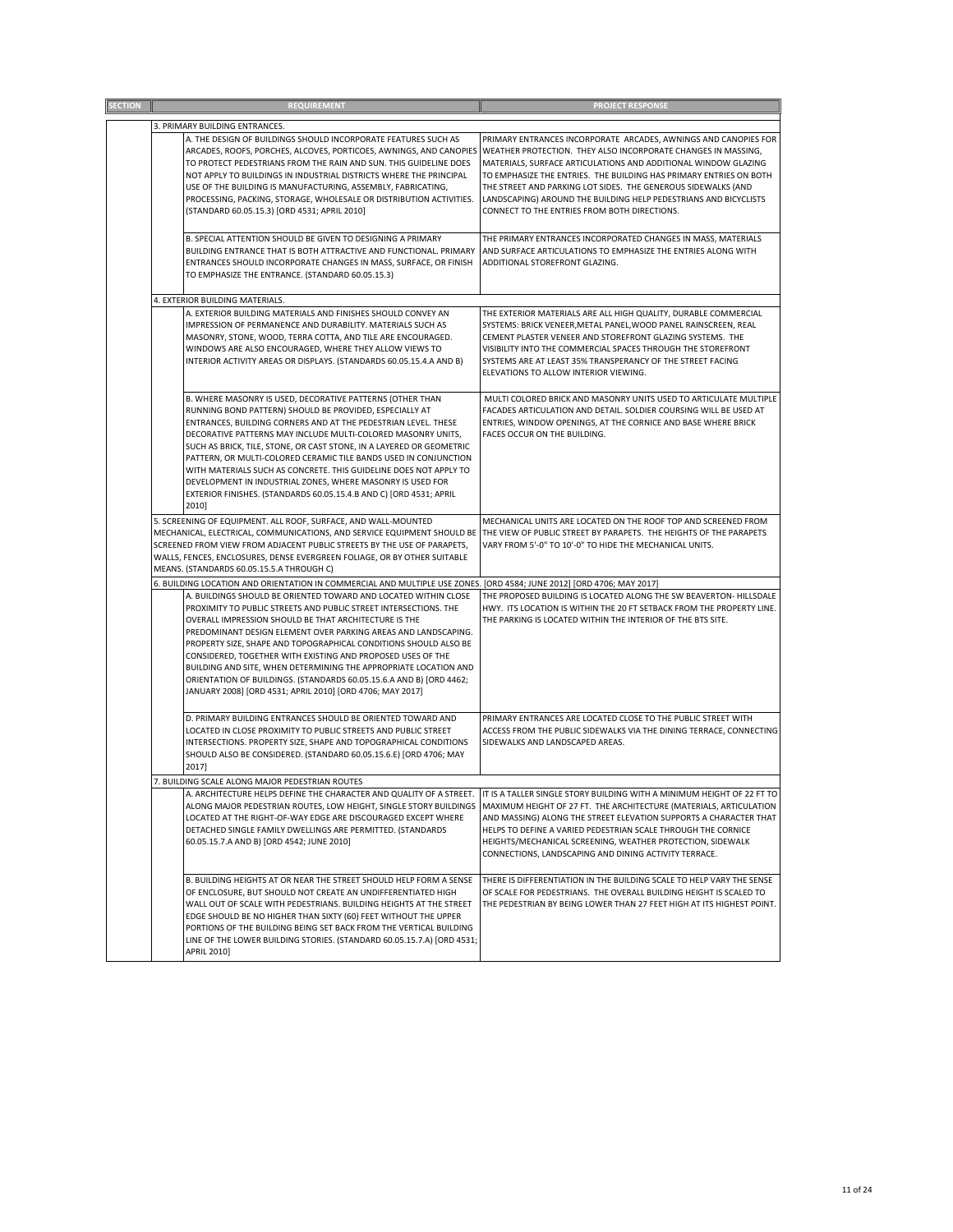| <b>SECTION</b> | <b>REQUIREMENT</b>                                                                                                                                                                                                                                                                                                                                                                                                                           | <b>PROJECT RESPONSE</b>                                                                                                                                                                                                                                                                                                                                                                                  |
|----------------|----------------------------------------------------------------------------------------------------------------------------------------------------------------------------------------------------------------------------------------------------------------------------------------------------------------------------------------------------------------------------------------------------------------------------------------------|----------------------------------------------------------------------------------------------------------------------------------------------------------------------------------------------------------------------------------------------------------------------------------------------------------------------------------------------------------------------------------------------------------|
|                | 8. GROUND FLOOR ELEVATIONS ON COMMERCIAL AND MULTIPLE USE BUILDINGS.                                                                                                                                                                                                                                                                                                                                                                         |                                                                                                                                                                                                                                                                                                                                                                                                          |
|                | A. GROUND FLOOR BUILDING ELEVATIONS SHOULD BE PEDESTRIAN<br>ORIENTED AND TREATED WITH WINDOWS, DISPLAY AREAS OR GLASS<br>DOORWAY OPENINGS TO THE EXTENT POSSIBLE AND WHERE APPROPRIATE<br>TO THE DESIGN AND USE OF THE BUILDING. THIS GUIDELINE PARTICULARLY<br>APPLIES TO GROUND FLOOR BUILDING ELEVATIONS SITUATED ALONG MAJOR<br>PEDESTRIAN ROUTES. (STANDARD 60.05.15.8.A) [ORD 4531; APRIL 2010]                                        | GROUND FLOOR ELEVATION ARE TREATED WITH WINDOWS, DISPLAY AREAS<br>AND GLASS DOORWAY OPENINGS.                                                                                                                                                                                                                                                                                                            |
|                | B. GROUND FLOOR ELEVATIONS THAT ARE LOCATED ON A MAJOR<br>PEDESTRIAN ROUTE, SIDEWALK, OR OTHER SPACE WHERE PEDESTRIANS ARE<br>ALLOWED TO WALK SHOULD PROVIDE WEATHER PROTECTION FOR<br>PEDESTRIANS ON BUILDING ELEVATIONS. (STANDARD 60.05.15.8.B)                                                                                                                                                                                           | WEATHER PROTECTIONS ARE PROVIDED ALONG PEDESTRIAN SIDEWALKS WITH<br>A MINIMUM OF 10'-0" IN LENGTH. SEE CODE COMPLIANCE SHEET FOR<br>DETAILS.                                                                                                                                                                                                                                                             |
| 60.05.40.      | CIRCULATION AND PARKING DESIGN GUIDELINES UNLESS OTHERWISE NOTED, ALL GUIDELINES APPLY IN ALL ZONING DISTRICTS.                                                                                                                                                                                                                                                                                                                              |                                                                                                                                                                                                                                                                                                                                                                                                          |
|                | 1. CONNECTIONS TO PUBLIC STREET SYSTEM. THE ON-SITE PEDESTRIAN, BICYCLE, AND<br>MOTOR VEHICLE CIRCULATION SYSTEM AND THE ABUTTING STREET SYSTEM SHOULD<br>PROVIDE FOR EFFICIENT ACCESS AND CIRCULATION, AND SHOULD CONNECT THE<br>PROJECT TO ABUTTING STREETS IN ACCORDANCE WITH CONNECTIONS IDENTIFIED IN<br>TABLES 6.1 THROUGH 6.6 AND FIGURES 6.1 THROUGH 6.23 OF THE COMPREHENSIVE<br>PLAN. (STANDARD 60.05.20.1) [ORD 4531; APRIL 2010] | THE PROPOSED PROJECT USES THE EXISTING CONNECTIONS WITHIN THE<br>BEAVERTON TOWN SQUARE TO THE SURROUNDING STREETS AND PARKING<br>AREAS. NEW CONNECTIONS TO THE EXISTING PEDESTRIAN PATHWAYS ARE<br>PROVIDED IN THE PLAN. BIKES HAVE NEW LONG AND SHORT TERM PARKING<br>ON THE SITE CLOSE TO THE BUILDING. CONNECTIONS TO THE STREETS CAN BE<br>MADE BY THE NEW SIDEWALKS TO THE BUILDING.                |
|                | 2. LOADING AREA, SOLID WASTE FACILITIES, AND SIMILAR IMPROVEMENTS                                                                                                                                                                                                                                                                                                                                                                            |                                                                                                                                                                                                                                                                                                                                                                                                          |
|                | A. ON-SITE SERVICE, STORAGE AND SIMILAR ACTIVITIES SHOULD BE DESIGNED<br>AND LOCATED SO THAT THESE FACILITIES ARE SCREENED FROM AN ABUTTING OF THE BUILDING AND IS SCREENED FROM VIEW FROM THE PUBLIC STREET.<br>PUBLIC STREET. (STANDARD 60.05.20.2)                                                                                                                                                                                        | ON-SITE SERVICE AREA IS LOCATED ON THE SITE INTERNALLY TO THE NORTH                                                                                                                                                                                                                                                                                                                                      |
|                | B. LOADING AREAS SHOULD BE DESIGNED AND LOCATED SO THAT THESE<br>FACILITIES ARE SCREENED FROM AN ABUTTING PUBLIC STREET, OR ARE<br>SHOWN TO BE COMPATIBLE WITH LOCAL BUSINESS OPERATIONS. (STANDARD<br>60.05.20.2)                                                                                                                                                                                                                           | LOADING AREA IS LOCATED IN THE INTERNAL EXISTING PARKING LOT TO THE<br>NORTH OF THE BUILDING AND WILL OPERATE IN A SIMILAR FASHION TO THE<br>REST OF THE TOWN SQUARE OF VANS AND SMALL TRUCKS COMPATIBLE WITH<br>OTHER LOCAL BUSINESS OPERATIONS. THERE IS NO FENCE SCREENING<br>AROUND IT BECAUSE THE NATURE OF THE LOADING ZONE IS WITHIN THE<br>PARKING FIELD AND IS LIKE AN OVERSIZED PARKING SPACE. |
|                | 3. PEDESTRIAN CIRCULATION                                                                                                                                                                                                                                                                                                                                                                                                                    |                                                                                                                                                                                                                                                                                                                                                                                                          |
|                | A. PEDESTRIAN CONNECTIONS SHOULD BE MADE BETWEEN ON-SITE<br>BUILDINGS, PARKING AREAS, AND OPEN SPACES. (STANDARD 60.05.20.3.A)                                                                                                                                                                                                                                                                                                               | PEDESTRIAN CONNECTIONS ARE PROVIDED TO CONNECT PARKING AREAS,<br>PUBLIC SIDEWALKS AND OTHER BUILDINGS. ONE CONNECTS THROUGH THE<br>PARKING TO THE NORTH SIDE OF THE TOWNCENTER AND THE SIDEWALKS<br>AROUND THE BUILDING CONNECT TO THE PUBLIC SIDEWALK ON BEAVERTON-<br>HILLSDALE HIGHWAY. SEE PEDESTRIAN CIRCULATION DIAGRAM A-803.                                                                     |
|                | B. PEDESTRIAN CONNECTIONS SHOULD CONNECT ON-SITE FACILITIES TO<br>ABUTTING PEDESTRIAN FACILITIES AND STREETS UNLESS SEPARATED BY<br>BARRIERS SUCH AS NATURAL FEATURES, TOPOGRAPHICAL CONDITIONS, OR<br>STRUCTURES. (STANDARD 60.05.20.3.A)                                                                                                                                                                                                   | PEDESTRIAN SIDEWALK CONNECT ON-SITE FACILITIES TO ABUTTING STREETS.                                                                                                                                                                                                                                                                                                                                      |
|                | C. PEDESTRIAN CONNECTIONS SHOULD LINK BUILDING ENTRANCES TO<br>NEARBY STREETS AND OTHER PEDESTRIAN DESTINATIONS. (STANDARD<br>60.05.20.3.B)                                                                                                                                                                                                                                                                                                  | THE BEAVERTON-HILLSDALE HIGHWAY AND THE PROPOSED BUILDING IS<br>CONNECTED BY PEDESTRIAN SIDEWALKS THAT SURROUND THE BUILDING,<br>WHICH CONNECT TO ALL THE BUILDING ENTRIES.                                                                                                                                                                                                                              |
|                | E. EXCLUDING MANUFACTURING, ASSEMBLY, FABRICATING, PROCESSING,<br>PACKING, STORAGE AND WHOLESALE & DISTRIBUTION ACTIVITIES WHICH ARE ACTIVITIES WITH RESTAURANT COVERED OUTDOOR SEATING, COVERED<br>THE PRINCIPLE USE OF A BUILDING IN INDUSTRIAL DISTRICTS, PEDESTRIAN<br>CONNECTIONS DESIGNED FOR HIGH LEVELS OF PEDESTRIAN ACTIVITY SHOULD THE TENANTS.<br>BE PROVIDED ALONG ALL STREETS.                                                 | THE BUILDING PROVIDES FOR ACCESS AND HIGH-LEVELS OF PEDESTRIAN<br>ENTRIES, MULTIPLE SIDEWALK ACCESS POINTS AND STREET-SIDE WINDOWS TO                                                                                                                                                                                                                                                                    |
|                | F. PEDESTRIAN CONNECTIONS SHOULD BE DESIGNED FOR SAFE PEDESTRIAN<br>MOVEMENT AND CONSTRUCTED OF HARD DURABLE SURFACES. (STANDARDS<br>60.05.20.3.F THROUGH G)                                                                                                                                                                                                                                                                                 | THE PEDESTRIAN CONNECTIONS HAVE CODE COMPLIANCE PEDESTRIAN<br>LIGHTING AND CONCRETE SURFACES FOR THE WALKWAYS FOR SAFE<br>PEDESTRIAN MOVEMENTS.                                                                                                                                                                                                                                                          |
|                | 4. STREET FRONTAGES AND PARKING AREAS. LANDSCAPE OR OTHER SCREENING<br>SHOULD BE PROVIDED WHEN SURFACE PARKING AREAS ARE LOCATED ALONG PUBLIC<br>STREETS. (STANDARD 60.05.20.4)                                                                                                                                                                                                                                                              | NO PARKING LOCATED ALONG PUBLIC STREET. ALL PARKING IS INTERNAL TO<br>THE BTS SITE.                                                                                                                                                                                                                                                                                                                      |
|                | 5. PARKING AREA LANDSCAPING. LANDSCAPE ISLANDS AND A TREE CANOPY SHOULD<br>BE PROVIDED TO MINIMIZE THE VISUAL IMPACT OF LARGE PARKING AREAS.<br>(STANDARDS 60.05.20.5.A THROUGH D)                                                                                                                                                                                                                                                           | LANDSCAPE ISLANDS WITH TREE CANOPY IS PROVIDED EVERY 10 PARKING<br>STALLS WITHIN THE ADJUSTED PARKING FIELD.                                                                                                                                                                                                                                                                                             |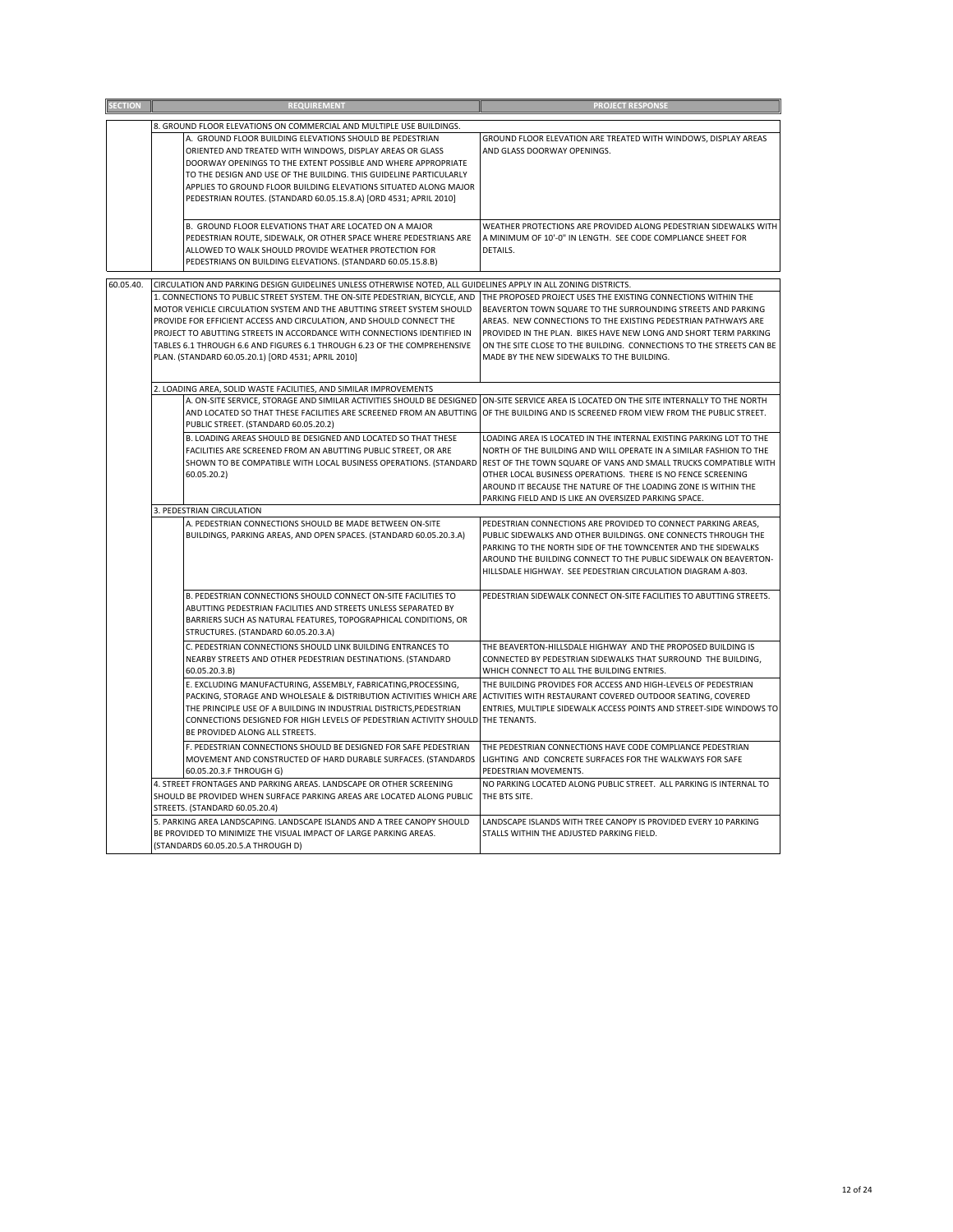| <b>SECTION</b> | <b>REQUIREMENT</b>                                                                                                                                                                                                                                                                                                                       | <b>PROJECT RESPONSE</b>                                                                                                                                                                                                                                                                                                                                                                                                                                                                                                                                                                                                                                                                                                                                                                                |
|----------------|------------------------------------------------------------------------------------------------------------------------------------------------------------------------------------------------------------------------------------------------------------------------------------------------------------------------------------------|--------------------------------------------------------------------------------------------------------------------------------------------------------------------------------------------------------------------------------------------------------------------------------------------------------------------------------------------------------------------------------------------------------------------------------------------------------------------------------------------------------------------------------------------------------------------------------------------------------------------------------------------------------------------------------------------------------------------------------------------------------------------------------------------------------|
| 60.05.40.      | 6. OFF-STREET PARKING FRONTAGES IN MULTIPLE USE ZONES. [ORD 4462; JANUARY 2008] [ORD 4584; JUNE 2012]                                                                                                                                                                                                                                    |                                                                                                                                                                                                                                                                                                                                                                                                                                                                                                                                                                                                                                                                                                                                                                                                        |
|                | A. SURFACE PARKING SHOULD OCCUR TO THE SIDE OR REAR OF BUILDINGS<br>AND SHOULD NOT OCCUR AT THE CORNER OF TWO MAJOR PEDESTRIAN<br>ROUTES. (STANDARD 60.05.20.6)                                                                                                                                                                          | SURFACE PARKING AREA IS LOCATED WITHIN THE INTERNAL EXISTING BTS<br>PARKING FIELD.                                                                                                                                                                                                                                                                                                                                                                                                                                                                                                                                                                                                                                                                                                                     |
|                | B. SURFACE PARKING AREAS SHOULD NOT BE THE PREDOMINANT DESIGN<br>ELEMENT ALONG MAJOR PEDESTRIAN ROUTES AND SHOULD BE LOCATED ON<br>THE SITE TO SAFELY AND CONVENIENTLY SERVE THE INTENDED USERS OF THE<br>DEVELOPMENT, WITHOUT PRECLUDING FUTURE SITE INTENSIFICATION.<br>(STANDARD 60.05.20.6)                                          | SURFACE PARKING AREA IS LOCATED WITHIN THE INTERNAL EXISTING BTS<br>PARKING FIELD.                                                                                                                                                                                                                                                                                                                                                                                                                                                                                                                                                                                                                                                                                                                     |
|                | 7. SIDEWALKS ALONG STREETS AND PRIMARY BUILDING ELEVATIONS IN COMMERCIAL AND MULTIPLE USE ZONES. [ORD 4584; JUNE 2012]                                                                                                                                                                                                                   |                                                                                                                                                                                                                                                                                                                                                                                                                                                                                                                                                                                                                                                                                                                                                                                                        |
|                | A. PEDESTRIAN CONNECTIONS DESIGNED FOR HIGH LEVELS OF PEDESTRIAN<br>ACTIVITY SHOULD BE PROVIDED ALONG ALL STREETS. (STANDARD<br>60.05.20.7.A)                                                                                                                                                                                            | PEDESTRIAN CONNECTIONS ARE PROVIDED FROM THE EXPANDED BEAVERTON-<br>HILLSDALE HWY. SIDEWALK TO THE BUILDING ENTRIES AND DINING TERRACE.                                                                                                                                                                                                                                                                                                                                                                                                                                                                                                                                                                                                                                                                |
|                | B. PEDESTRIAN CONNECTIONS SHOULD BE PROVIDED ALONG PRIMARY<br>BUILDING ELEVATIONS HAVING BUILDING AND TENANT ENTRANCES.<br>(STANDARD 60.05.20.7.B)                                                                                                                                                                                       | PEDESTRIAN CONNECTIONS ARE PROVIDED ALONG PRIMARY BUILDING<br>ELEVATIONS CONNECTING TO ALL BUILDING ENTRIES.                                                                                                                                                                                                                                                                                                                                                                                                                                                                                                                                                                                                                                                                                           |
|                | 8. CONNECT ON-SITE BUILDINGS, PARKING, AND OTHER IMPROVEMENTS WITH<br>IDENTIFIABLE STREETS AND DRIVE AISLES IN RESIDENTIAL, COMMERCIAL AND<br>MULTIPLE USE ZONES. [ORD 4584; JUNE 2012]                                                                                                                                                  |                                                                                                                                                                                                                                                                                                                                                                                                                                                                                                                                                                                                                                                                                                                                                                                                        |
|                | A. ON-SITE VEHICLE CIRCULATION SHOULD BE EASILY RECOGNIZED AND<br>IDENTIFIED, AND INCLUDE A HIGHER LEVEL OF IMPROVEMENTS SUCH AS<br>CURBS, SIDEWALKS, AND LANDSCAPING COMPARED TO PARKING LOT AISLES.<br>(STANDARD 60.05.20.8) [ORD 4531; APRIL 2010]                                                                                    | EXISTING ENTRIES TO THE BTS WILL BE USED TO ACCESS THE PROJECT.                                                                                                                                                                                                                                                                                                                                                                                                                                                                                                                                                                                                                                                                                                                                        |
|                | B. LONG, CONTINUOUS PARKING AISLES SHOULD BE AVOIDED IF POSSIBLE,<br>AND LANDSCAPED AS NECESSARY TO MINIMIZE THE VISUAL IMPACT.<br>(STANDARD 60.05.20.8)                                                                                                                                                                                 | LANDSCAPE ISLANDS ARE PROVIDED EVERY 10 PARKING STALLS FOR NEW AND<br>RE-STRIPED PARKING AREAS.                                                                                                                                                                                                                                                                                                                                                                                                                                                                                                                                                                                                                                                                                                        |
| 60.05.45.      | LANDSCAPE, OPEN SPACE AND NATURAL AREAS DESIGN GUIDELINES. UNLESS OTHERWISE NOTED, ALL GUIDELINES APPLY IN ALL ZONING DISTRICTS.<br>3. MINIMUM LANDSCAPING FOR CONDITIONAL USES IN RESIDENTIAL ZONES AND FOR DEVELOPMENTS IN COMMERCIAL, INDUSTRIAL, AND MULTIPLE USE ZONES.                                                             |                                                                                                                                                                                                                                                                                                                                                                                                                                                                                                                                                                                                                                                                                                                                                                                                        |
|                | A. LANDSCAPING SHOULD SOFTEN THE EDGES OF BUILDINGS AND PARKING<br>AREAS, ADD AESTHETIC INTEREST, AND GENERALLY INCREASE THE<br>ATTRACTIVENESS OF A DEVELOPMENT AND ITS SURROUNDINGS. (STANDARDS TREES AND LOWER SHRUBS CREATE A LAYERING OF THE LANDSCAPING.<br>60.05.25.5.A, B, AND D)                                                 | LANDSCAPING IS USED AROUND THE BUILDING ON THE SOUTH, EAST AND<br>WEST SIDES TO SOFTEN THE BUILDING ELEVATIONS. THE COMBINATION OF                                                                                                                                                                                                                                                                                                                                                                                                                                                                                                                                                                                                                                                                     |
|                | B. PLAZAS AND COMMON AREAS DESIGNED FOR PEDESTRIAN TRAFFIC<br>SHOULD BE SURFACED WITH A COMBINATION OF LANDSCAPE AND<br>DECORATIVE PAVERS OR DECORATIVE CONCRETE. (STANDARD 60.05.25.5.C)                                                                                                                                                | FROM THE PARKING LOT SIDE OF THE BUILDING, THE USE OF PLANTERS AND<br>DECORATIVE CONCRETE WILL BE USED IN THE COMMON AREAS.                                                                                                                                                                                                                                                                                                                                                                                                                                                                                                                                                                                                                                                                            |
|                | C. USE OF NATIVE VEGETATION SHOULD BE EMPHASIZED FOR COMPATIBILITY<br>WITH LOCAL AND REGIONAL CLIMATIC CONDITIONS. (STANDARDS<br>60.05.25.5.A AND B)                                                                                                                                                                                     | SEE THE LANDSCAPE PLAN FOR THE LIST OF NATIVE PLANTS TYPES. THE<br>REVISED PLANTING LIST INCORPORATES MORE NATIVES WHICH TYPICALLY<br>USE LESS WATER AND THE REGIONAL CLIMATIC CONDITIONS. Parking lots can<br>be a difficult area for native plants to survive, for this reason we have included<br>a number of non-native plants that are adapted to this zone, are drought<br>tolerant, and that stand up to these difficult conditions. The landscape plan<br>currently includes a mix of native plants including a native seed mix of 787<br>square feet at the bio-retention area. Please note that on a square footage<br>basis, the current plan is planted with over 50% native plants. The total<br>landscape area is 11,700 square feet and the native planting is at 6,258 square<br>feet. |
|                | D. EXISTING MATURE TREES AND VEGETATION SHOULD BE RETAINED AND<br>INCORPORATED, WHEN POSSIBLE, INTO THE SITE DESIGN OF A<br>DEVELOPMENT. (STANDARDS 60.05.25.5.A AND B)                                                                                                                                                                  | MATURE TREES WILL BE RETAINED WHERE POSSIBLE, SOME MATURE TREES<br>ARE BEING REMOVED BECAUSE OF STORM WATER RETENTION AND PUBLIC<br>SIDEWALK EXPANSIONS. SEE LANDSCAPE PLAN FOR EXACT LOCATIONS.                                                                                                                                                                                                                                                                                                                                                                                                                                                                                                                                                                                                       |
|                | E. A DIVERSITY OF TREE AND SHRUB SPECIES SHOULD BE PROVIDED IN<br>REQUIRED LANDSCAPED AREAS. (STANDARD 60.05.25.5)                                                                                                                                                                                                                       | THE LANDSCAPE PLAN SHOWS A VARIETY OF TREES AND SHRUBS THAT<br>PROVIDE DIVERSITY OF PLANT TYPES. SEE SHEET L-501 FOR THE PLANTING<br><b>SCHEDULE</b>                                                                                                                                                                                                                                                                                                                                                                                                                                                                                                                                                                                                                                                   |
|                | 9. INTEGRATE WATER QUALITY, QUANTITY, OR BOTH FACILITIES. ABOVE- GROUND<br>STORMWATER DETENTION AND TREATMENT FACILITIES SHOULD BE INTEGRATED INTO<br>THE DESIGN OF A DEVELOPMENT SITE AND, IF VISIBLE FROM A PUBLIC STREET,<br>SHOULD APPEAR AS A COMPONENT OF THE LANDSCAPE DESIGN. (STANDARD<br>60.05.25.11) [ORD 4576; JANUARY 2012] | THE STORMWATER RETENTION IS INCORPORATED INTO THE LANDSCAPE PLAN<br>WITH BIO-RETENTION PLANTS THAT BLEND INTO THE GROUND COVER AND<br>SHRUBS OF THE PLAN.                                                                                                                                                                                                                                                                                                                                                                                                                                                                                                                                                                                                                                              |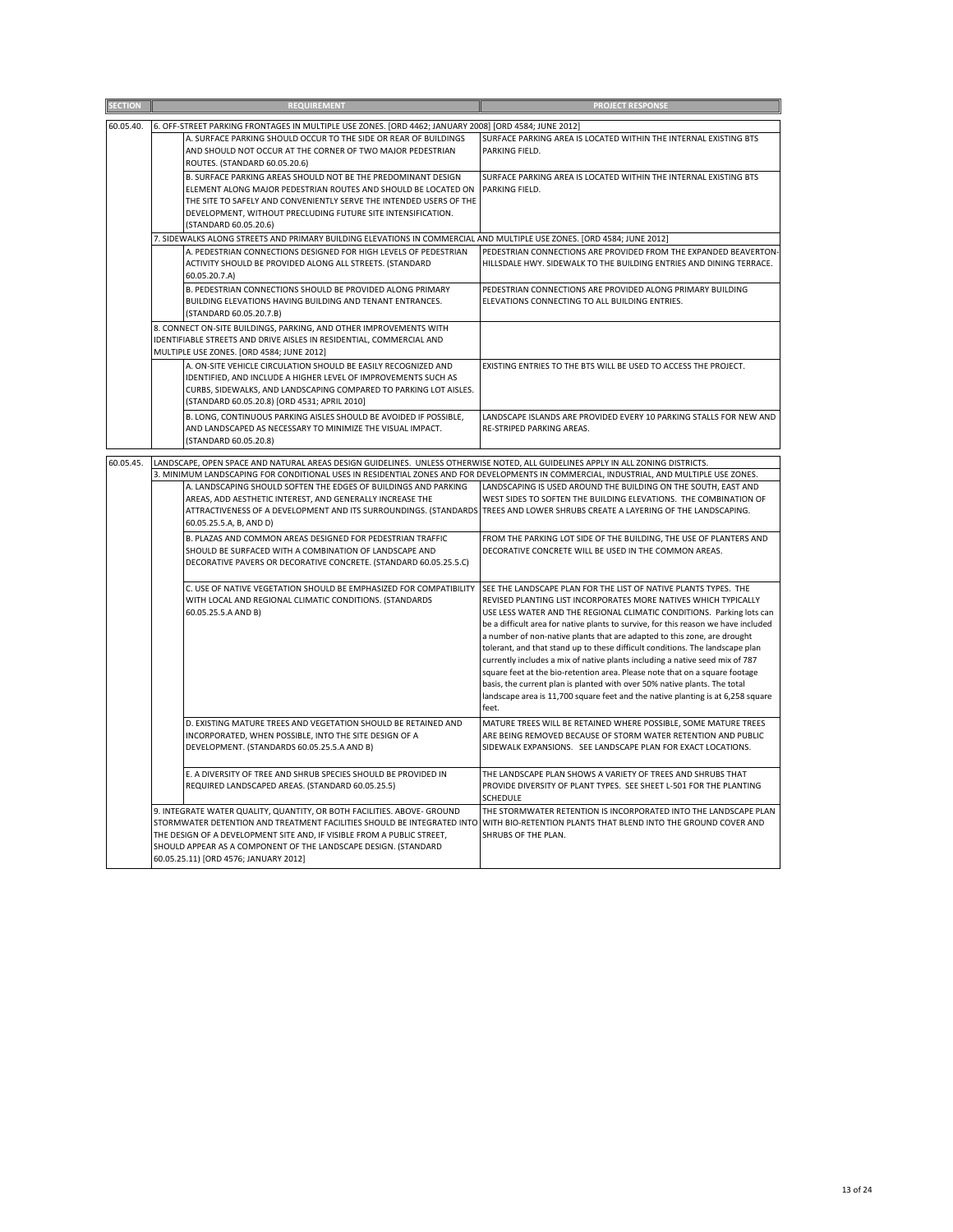| <b>SECTION</b> | <b>REQUIREMENT</b>                                                                                                                                                                                                                                                                                                                                                                    | <b>PROJECT RESPONSE</b>                                                                                                                                                                                                                                                                                                                                                                                                                                                                                                                                                                                                                                                                                                                                                                                                                                                                                                                                                                                                                                                                                                                                                                      |
|----------------|---------------------------------------------------------------------------------------------------------------------------------------------------------------------------------------------------------------------------------------------------------------------------------------------------------------------------------------------------------------------------------------|----------------------------------------------------------------------------------------------------------------------------------------------------------------------------------------------------------------------------------------------------------------------------------------------------------------------------------------------------------------------------------------------------------------------------------------------------------------------------------------------------------------------------------------------------------------------------------------------------------------------------------------------------------------------------------------------------------------------------------------------------------------------------------------------------------------------------------------------------------------------------------------------------------------------------------------------------------------------------------------------------------------------------------------------------------------------------------------------------------------------------------------------------------------------------------------------|
| 60.05.50.      | LIGHTING DESIGN GUIDELINES. UNLESS OTHERWISE NOTED, ALL GUIDELINES APPLY IN ALL ZONING DISTRICTS.<br>1. LIGHTING SHOULD BE UTILIZED TO MAXIMIZE SAFETY WITHIN A DEVELOPMENT<br>THROUGH STRATEGIC PLACEMENT OF POLE-MOUNTED, NON-POLE MOUNTED AND<br>BOLLARD LUMINAIRES. (STANDARDS 60.05.30.1 AND 2)                                                                                  | PEDESTRIAN POLE MOUNTED FIXTURES ARE PLACED ALONG THE PEDESTRIAN<br>PATHWAY WITHIN THE PARKING AREA. BOLLARD LUMINARIES ARE PLACED<br>ALONG ALL PEDESTRIAN PATHWAYS AROUND THE BUILDING.<br>LIGHTING WAS PROVIDED ADEQUATE ON-SITE LIGHTING AND MINIMAL<br><b>GLARE ON ADJOINING PROPERTIES</b><br>VEHICULAR CIRCULATION AREAS AND PEDESTRIAN CIRCULATION AREAS.<br>LIGHTING FOR BUILDING ENTRANCES.<br>CANOPY LIGHTING SHIELDED FROM THE PUBLIC RIGHT-OF-WAY. Lighting<br>revised to ensure a uniform minimum light level of 1-fc is achieved at<br>pedestrian circulation and vehicular drive lane areas as requested by the City<br>Planner.                                                                                                                                                                                                                                                                                                                                                                                                                                                                                                                                              |
|                | 2. PEDESTRIAN SCALE LIGHTING SHOULD BE AN INTEGRAL PART OF THE DESIGN<br>CONCEPT EXCEPT FOR INDUSTRIAL PROJECTS. POLES AND FIXTURES FOR POLE-<br>MOUNTED LIGHTING SHOULD BE OF A CONSISTENT TYPE THROUGHOUT THE PROJECT.<br>THE DESIGN OF WALL-MOUNTED LIGHTING SHOULD BE APPROPRIATE TO THE<br>ARCHITECTURAL DESIGN FEATURES OF THE BUILDING. (STANDARD 60.05.30.2)                  | THE LIGHTING PLAN USES HUMAN SCALED FIXTURES ON PEDESTRIAN LEVEL<br>POLES AND WALL MOUNTED FIXTURES. Pedestrian scale lighting provided at<br>appropriate mounting heights as required by the City's Technical Standards.<br>Mounting Heights have been noted on the Luminaire Schedule.<br>a. Pole Heights do not exceed 15-feet.<br>b. Wall Mounted Sconces do not exceed 8-feet.<br>c. Exception: Luminaire LA2 mounted to underside of North canopy at 17-feet.                                                                                                                                                                                                                                                                                                                                                                                                                                                                                                                                                                                                                                                                                                                          |
|                | 3. LIGHTING SHOULD MINIMIZE DIRECT AND INDIRECT GLARE IMPACTS TO ABUTTING<br>AND ADJACENT PROPERTIES AND STREETS BY INCORPORATING LENS SHIELDS, SHADES<br>OR OTHER MEASURES TO SCREEN THE VIEW OF LIGHT SOURCES FROM RESIDENCES<br>AND STREETS. (STANDARDS 60.05.30.1 AND 2)                                                                                                          | LENS SHIELDS AND SHADES ARE INCORPORATED INTO FIXTURES TO MINIMIZE<br>GLARE IMPACTS TO THE STREETS AND SURROUNDING PROPERTIES. Unless<br>otherwise noted, all luminaires are Dark-Sky approved for full cut-off at 90° or<br>below.                                                                                                                                                                                                                                                                                                                                                                                                                                                                                                                                                                                                                                                                                                                                                                                                                                                                                                                                                          |
|                | 4. ON-SITE LIGHTING SHOULD COMPLY WITH THE CITY'S TECHNICAL LIGHTING<br>STANDARDS. (STANDARDS 60.05.30.1 AND 2). WHERE THE PROPOSAL DOES NOT<br>COMPLY WITH TECHNICAL LIGHTING STANDARDS, THE APPLICANT SHOULD DESCRIBE<br>THE UNIQUE CIRCUMSTANCE ATTRIBUTED TO THE USE OR SITE WHERE COMPLIANCE<br>WITH THE STANDARD IS EITHER INFEASIBLE OR UNNECESSARY. [ORD 4531; APRIL<br>2010] | THE BTS SITE FUNCTIONS AS ONE SITE WITH ADJACENT FM & BWW<br>PROPERTIES. THE PARKING AREAS/DRIVE LANES CROSS THE PROPERTY LINES<br>AND SO IT IS DIFFICULT TO KEEP LIGHT LEVELS PER CODE ALONG THE<br>PROPERTY LINE DUE IN PART TO THE FOLLOWING FACTORS:<br>1. THE SETBACK OF THE PROPOSED DEVELOPMENT FROM THE PROPERTY LINE.<br>2. LT-101 INCLUDES EXISTING HPS PEDESTRIAN POLE TOP LUMINAIRES TYPE<br>"B" WHICH ILLUMINATE THE PUBLIC RIGHT-OF-WAY.<br>3. LX1 WAS PROVIDE WITHIN THE SCOPE OF WORK AT THE PLAN WEST<br>VEHICULAR ENTRY FOR SAFETY PRECAUTIONS. 4. PROPERTY LINE LIGHT<br>LEVELS DO NOT EXCEED A MAXIMUM OF 0.5 FC AS REQUESTED BY THE CITY<br>PLANNER IN ACCORDANCE WITH THE CITY'S TECHNICAL STANDARDS, EXCEPT<br>WHERE LIGHT LEVELS GREATER THAN 0.5 FC ARE PROVIDED WHERE PROPERTY<br>LINE INTERSECTS VEHICULAR DRIVE LANES / PARKING AREAS. 5. LA1/LA4<br>locations and qtys updated to ensure 1-fc is achieved as pedestrian areas.<br>Please note, light levels at the property line along Beavertown Hillsdale Hwy will<br>exceed the maximum allowed 0.5-fc due to the close parallel adjacency<br>between the pedestrian circulation path and the property line. |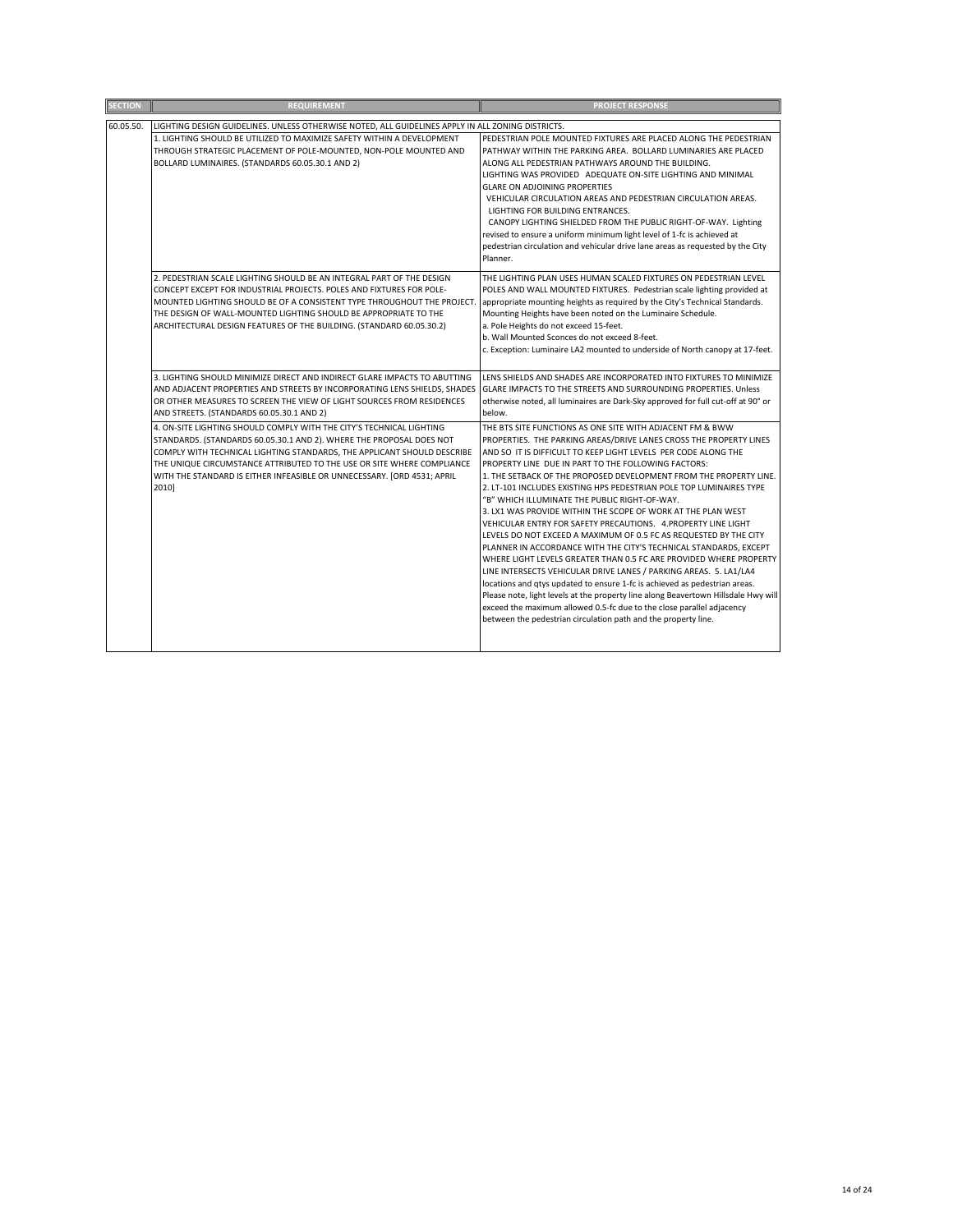| <b>SECTION</b> | <b>REQUIREMENT</b>                                                                                                                                                                                                                                                                                                                                                                                                                                                                                                                                                                                                                                                                                                                                                                                                                                                                                                                                                                                                                                                                                                                                                                                                                                                                                                                                                                                                                                                                                                                                                                                                                                                                                                                                                                                                                    | <b>PROJECT RESPONSE</b>                                                                                                                                                                                                                                                                                                                                                                                                                                                 |
|----------------|---------------------------------------------------------------------------------------------------------------------------------------------------------------------------------------------------------------------------------------------------------------------------------------------------------------------------------------------------------------------------------------------------------------------------------------------------------------------------------------------------------------------------------------------------------------------------------------------------------------------------------------------------------------------------------------------------------------------------------------------------------------------------------------------------------------------------------------------------------------------------------------------------------------------------------------------------------------------------------------------------------------------------------------------------------------------------------------------------------------------------------------------------------------------------------------------------------------------------------------------------------------------------------------------------------------------------------------------------------------------------------------------------------------------------------------------------------------------------------------------------------------------------------------------------------------------------------------------------------------------------------------------------------------------------------------------------------------------------------------------------------------------------------------------------------------------------------------|-------------------------------------------------------------------------------------------------------------------------------------------------------------------------------------------------------------------------------------------------------------------------------------------------------------------------------------------------------------------------------------------------------------------------------------------------------------------------|
| 60.10.         | FLOODPLAIN REGULATIONS                                                                                                                                                                                                                                                                                                                                                                                                                                                                                                                                                                                                                                                                                                                                                                                                                                                                                                                                                                                                                                                                                                                                                                                                                                                                                                                                                                                                                                                                                                                                                                                                                                                                                                                                                                                                                |                                                                                                                                                                                                                                                                                                                                                                                                                                                                         |
| 60.10.05.      | <b>PURPOSE</b>                                                                                                                                                                                                                                                                                                                                                                                                                                                                                                                                                                                                                                                                                                                                                                                                                                                                                                                                                                                                                                                                                                                                                                                                                                                                                                                                                                                                                                                                                                                                                                                                                                                                                                                                                                                                                        |                                                                                                                                                                                                                                                                                                                                                                                                                                                                         |
|                |                                                                                                                                                                                                                                                                                                                                                                                                                                                                                                                                                                                                                                                                                                                                                                                                                                                                                                                                                                                                                                                                                                                                                                                                                                                                                                                                                                                                                                                                                                                                                                                                                                                                                                                                                                                                                                       |                                                                                                                                                                                                                                                                                                                                                                                                                                                                         |
| 60.10.10.      | FLOODPLAIN DESIGNATION<br>1. CONSISTENT WITH CLEAN WATER SERVICES DESIGN AND CONSTRUCTION<br>STANDARDS, THE FLOODPLAIN IS THE FLOOD MANAGEMENT AREA AND SHALL<br>INCLUDE THOSE AREAS IDENTIFIED BY THE FEDERAL INSURANCE ADMINISTRATION IN<br>A SCIENTIFIC AND ENGINEERING REPORT ENTITLED "THE FLOOD INSURANCE STUDY<br>FOR WASHINGTON COUNTY, OREGON AND INCORPORATED AREAS," WITH<br>AMENDMENTS, DATED OCTOBER 19, 2018, WITH ACCOMPANYING FLOOD INSURANCE<br>RATE MAPS (FIRM), IS HEREBY ADOPTED BY REFERENCE AND DECLARED TO BE A PART<br>OF THIS ORDINANCE. THE CITY OF BEAVERTON SHALL NOTIFY THE U.S. DEPARTMENT<br>OF HOMELAND SECURITY'S FEDERAL EMERGENCY MANAGEMENT AGENCY AS SOON<br>AS POSSIBLE, BUT NO LATER THAN SIX MONTHS AFTER THE DATE SUCH INFORMATION<br>BECOMES AVAILABLE, OF ANY CHANGES TO THE BASE FLOOD ELEVATION, BY<br>SUBMITTING TECHNICAL OR SCIENTIFIC DATA. SUCH A SUBMISSION IS NECESSARY SO<br>THAT UPON CONFIRMATION OF THOSE PHYSICAL CHANGES AFFECTING FLOODING<br>CONDITIONS, RISK PREMIUM RATES AND FLOOD PLAIN MANAGEMENT<br>REQUIREMENTS WILL BE BASED UPON CURRENT DATA. THE FLOOD INSURANCE STUDY<br>AND REVISIONS ARE ON FILE WITH THE CITY ENGINEER AND THE CITY RECORDER. [ORD<br>3563; MAY 1987] [ORD 4130; DECEMBER 2000]. WHEN BASE FLOOD ELEVATION DATA<br>HAS NOT BEEN PROVIDED IN ACCORDANCE WITH THIS SECTION, THE CITY ENGINEER<br>SHALL OBTAIN, REVIEW, AND REASONABLY UTILIZE ANY BASE FLOOD ELEVATION AND<br>FLOODWAY DATA AVAILABLE FROM A FEDERAL, STATE, OR OTHER SOURCE IN ORDER<br>TO ADMINISTER CITY OF BEAVERTON CODE SECTION 9.05.060, SUBSECTIONS A AND D,<br>RELATING TO SITE DEVELOPMENT. FOR ALL DEVELOPMENT APPLICATIONS, THE BEST<br>AVAILABLE INFORMATION AS DETERMINED BY THE CITY ENGINEER SHALL BE USED IN<br>THE DETERMINATION OF THE FLOODPLAIN LIMITS. | THE BASE FLOOD ELEVATION WAS ESTABLISHED BY A PROFESSIONAL<br>ENGINEER USING THE FEMA FIRM MAPPING AND ASSOCIATED UPDATES TO<br>THESE MAPS. AN EXHIBIT WAS CREATED SHOWING THE BASIS FOR THE BFE<br>AND SUBMITTED TO THE CITY FOR REVIEW. THE CITY APPROVED THE BFE FOR<br>BASIS OF DESIGN FOR THIS DEVELOPMENT. THE FINISHED FLOOR ELEVATION<br>FOR THE BUILDINGS ARE SET 1 FOOT ABOVE THE BFE. A NO NET RISE EXHIBIT<br>HAS BEEN INCLUDED IN THE SUBMITTED MATERIALS. |
|                | 2. WHEN INTERPRETATION IS REQUESTED BY A PROPERTY OWNER, OR DESIGNEE<br>CONCERNING THE EXACT LOCATION OF THE BOUNDARIES OF THE AREAS OF SPECIAL<br>FLOOD HAZARDS (FOR EXAMPLE, WHERE THERE APPEARS TO BE A CONFLICT BETWEEN<br>A MAPPED BOUNDARY AND ACTUAL FIELD CONDITIONS), OR IF A DEVELOPMENT<br>APPLICATION IS RECEIVED FOR A SITE WHERE A FLOODPLAIN IS UNCLEAR OR LACKS AN<br>ESTABLISHED ELEVATION, THE CITY ENGINEER SHALL REQUIRE THE CONCERNED<br>PERSON OR APPLICANT TO PROVIDE A DETAILED HYDRAULIC DATA REPORT PREPARED<br>IN ACCORDANCE WITH STANDARD ENGINEERING PRACTICE BY A REGISTERED<br>ENGINEER WITH BACKGROUND IN THE AREA OF HYDROLOGY AND HYDRAULICS. THIS<br>REPORT SHALL INCLUDE, BUT IS NOT LIMITED TO, WATER PROFILES AND DISCHARGE<br>RATES FOR THE CHANNEL AND THE HYDROLOGY FOR THE TRIBUTARY AREAS. THE<br>REPORT MUST DOCUMENT THE BASE FLOOD ELEVATION AND SPECIFIC LIMITS OF<br>INUNDATION WITHIN A FLOODPLAIN DESIGNATED ON A FIRM MAP IN ZONE A OR IN<br>ZONE AO OR ALONG A STREAM CORRIDOR BEYOND THE FIRM STUDIED LIMITS. AFTER<br>REVIEW OF THE AVAILABLE DATA AND THE REPORT, THE BASE FLOOD ELEVATION<br>SHALL BE ESTABLISHED BY THE CITY ENGINEER. [ORD 4744; OCTOBER 2018] ALL<br>APPLICABLE FLOODPLAIN REGULATIONS FOR PRESERVATION FLOOD CONVEYANCE<br>AND FLOOD STORAGE OF SITES AND BUILDING ELEVATION REQUIREMENTS SHALL BE<br>DETERMINED FROM THE BASE FLOOD ELEVATION AS ESTABLISHED BY THE CITY<br>ENGINEER. A PERSON DISSATISFIED WITH THE CITY ENGINEER'S DECISION MAY APPEAL<br>THAT DECISION IN THE SAME MANNER AS PROVIDED IN BEAVERTON CODE SECTION<br>9.05.091.                                                                                                                                                                                                          | THERE IS NO NEED FOR A DETAILED HYDRAULIC DATA REPORT. THE FLOOD<br>ELEVATION WAS OBTAINED FROM THE FEMA FIRM MAPS AND COORDINATED<br>WITH THE CITY OF BEAVERTON TO MAKE SURE ALL PARTIES INVOLVED<br>ACKNOWLEDGE THE EXISTING BASE FLOOD ELEVATION.                                                                                                                                                                                                                    |
|                | 3. THE DEGREE OF FLOOD PROTECTION REQUIRED BY THIS ORDINANCE IS CONSIDERED<br>REASONABLE FOR REGULATORY PURPOSES AND IS BASED ON SCIENTIFIC AND<br>ENGINEERING CONSIDERATIONS. LARGE FLOODS CAN AND WILL OCCUR ON RARE<br>OCCASIONS. FLOOD HEIGHTS MAY BE INCREASED BY MAN-MADE OR NATURAL<br>CAUSES. THIS ORDINANCE DOES NOT IMPLY THAT LAND OUTSIDE THE AREAS OF<br>SPECIAL FLOOD HAZARDS OR USES PERMITTED WITHIN SUCH AREAS WILL BE FREE<br>FROM FLOODING OR FLOOD DAMAGES. THIS ORDINANCE SHALL NOT CREATE LIABILITY<br>ON THE PART OF THE CITY, ANY OFFICER OR EMPLOYEE THEREOF, OR THE FEDERAL<br>INSURANCE ADMINISTRATION, FOR ANY FLOOD DAMAGES THAT RESULT FROM<br>RELIANCE ON THIS ORDINANCE OR ANY ADMINISTRATIVE DECISION LAWFULLY MADE<br>HEREUNDER.                                                                                                                                                                                                                                                                                                                                                                                                                                                                                                                                                                                                                                                                                                                                                                                                                                                                                                                                                                                                                                                                    | ACKNOWLEDGED. THE FINISHED FLOOR ELEVATION FOR THE BUILDING HAS<br>BEEN SET AT 1 FOOT ABOVE THE BASE FLOOD ELEVATION BASED ON THE<br>ORDINANCE.                                                                                                                                                                                                                                                                                                                         |
|                | 4. UNCONTAINED AREAS OF HAZARDOUS MATERIALS, AS DEFINED BY THE<br>DEPARTMENT OF ENVIRONMENTAL QUALITY, ARE PROHIBITED IN THE FLOODPLAIN.<br>ANY STORAGE OR PLACEMENT OF MATERIALS IN THE FLOODPLAIN THAT WOULD<br>OBSTRUCT THE FLOW OF WATER OR REDUCE THE AVAILABLE FLOOD HOLDING<br>CAPACITY OF A SITE IS PROHIBITED.                                                                                                                                                                                                                                                                                                                                                                                                                                                                                                                                                                                                                                                                                                                                                                                                                                                                                                                                                                                                                                                                                                                                                                                                                                                                                                                                                                                                                                                                                                               | THERE ARE NO AREAS OF UNCONTAINED HAZARDOUS MATERIALS<br>ANTICIPATED FOR THIS PROJECT, NOR ANY PLACEMENT OR STORAGE OF<br>MATERIALS IN THE FLOOD PLAIN THAT WOULD OBSTRUCT THE FLOW OF<br>WATER OR REDUCE THE AVAILABLE FLOOD HOLDING CAPACITY.                                                                                                                                                                                                                         |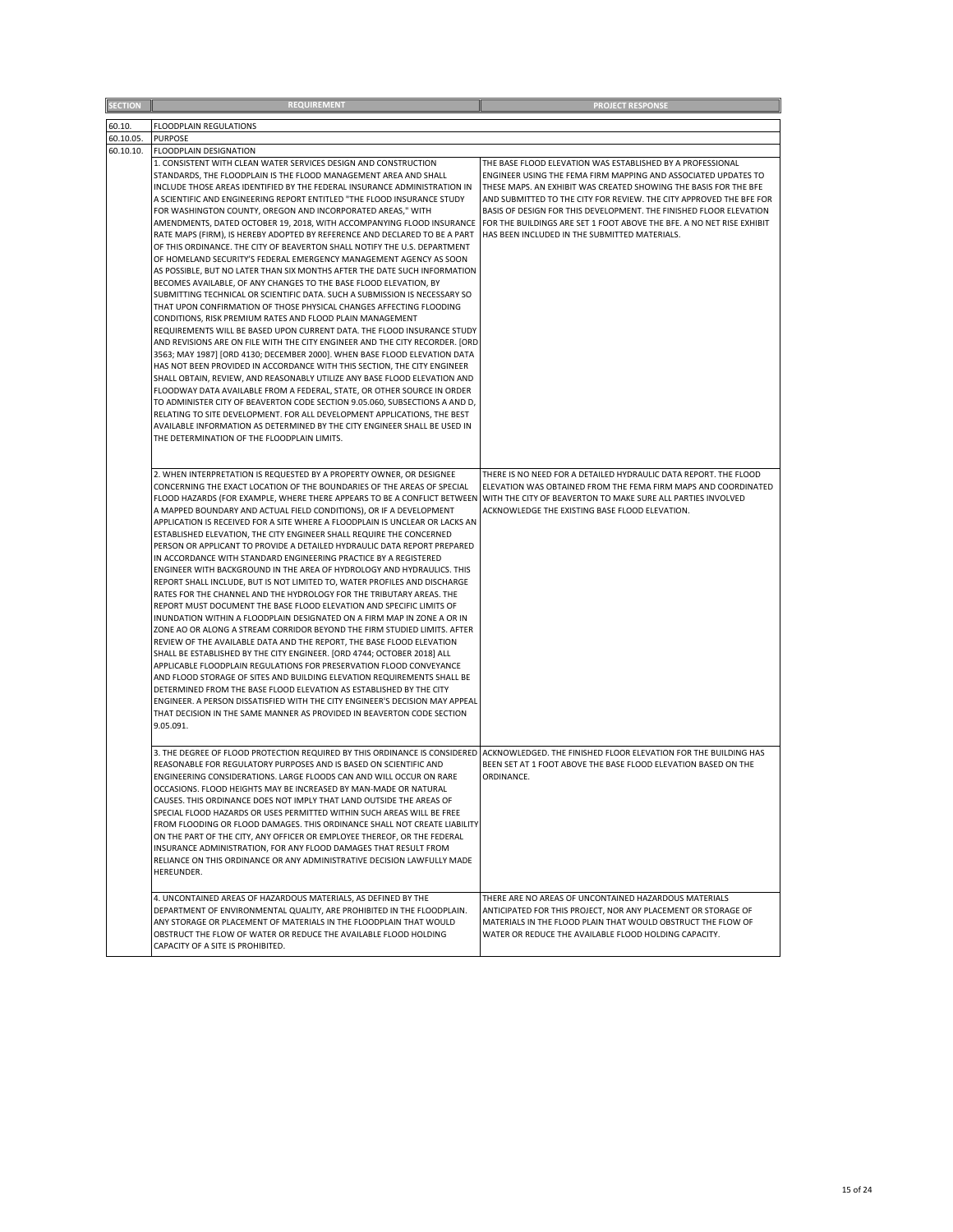| <b>SECTION</b> | <b>REQUIREMENT</b>                                                                                                                                                                                                                                                                                                                                                                                                                                                                                                                                                                                                                                                                                                                     | <b>PROJECT RESPONSE</b>                                                                                                                                                                                                                                                                                                                                                                                                                                           |
|----------------|----------------------------------------------------------------------------------------------------------------------------------------------------------------------------------------------------------------------------------------------------------------------------------------------------------------------------------------------------------------------------------------------------------------------------------------------------------------------------------------------------------------------------------------------------------------------------------------------------------------------------------------------------------------------------------------------------------------------------------------|-------------------------------------------------------------------------------------------------------------------------------------------------------------------------------------------------------------------------------------------------------------------------------------------------------------------------------------------------------------------------------------------------------------------------------------------------------------------|
| 60.10.15.      | DEVELOPMENT IN FLOODWAY                                                                                                                                                                                                                                                                                                                                                                                                                                                                                                                                                                                                                                                                                                                |                                                                                                                                                                                                                                                                                                                                                                                                                                                                   |
|                | 1. DEVELOPMENT IN THE FLOODWAY IS PROHIBITED, WITH THE FOLLOWING<br>EXCEPTIONS, PURSUANT TO THE SITE DEVELOPMENT ORDINANCE, WHICH REQUIRES<br>HYDROLOGICAL AND HYDRAULIC ANALYSES DEMONSTRATING THE PROPOSED<br>ENCROACHMENT WOULD NOT INCREASE FLOOD LEVELS DURING THE BASE FLOOD<br><b>DISCHARGE:</b><br>A. STORMWATER OUTFALL PIPES AND OTHER DRAINAGE; IMPROVEMENTS;<br><b>B. BRIDGES:</b><br>C. CULVERTS:<br>D. PUBLIC UTILITY LINES;<br>E. TRAILS OR BIKE PATHS;<br>F. ROADS AND OTHER USES IDENTIFIED ON THE CITY'S TRANSPORTATION PLAN: AND<br>G. STREAM HABITAT RESTORATION. INCLUDING VEGETATED CORRIDOR<br>ENHANCEMENT. [ORD 4744; OCTOBER 2018]<br>H. GRADING ASSOCIATED WITH A THROUGH G ABOVE. [ORD 4744; OCTOBER 2018]  | N/A AS THERE IS NO DEVELOPMENT IN THE FLOODWAY                                                                                                                                                                                                                                                                                                                                                                                                                    |
| 60.10.20.      | COMMERCIAL AND INDUSTRIAL USES IN THE FLOODWAY FRINGE<br>ALL COMMERCIAL AND INDUSTRIAL USES. IF ALLOWED IN THE PRIMARY ZONE ARE<br>ALLOWED IN THE FLOODWAY FRINGE IF THE PROPOSED DEVELOPMENT:<br>1. MEETS THE REQUIREMENTS OF BEAVERTON CODE SECTION 9.05:<br>2. MEETS THE REQUIREMENTS OF THE CITY ENGINEERING DESIGN MANUAL AND<br>STANDARD DRAWINGS:<br>3. MEETS THE REQUIREMENTS OF THE CLEAN WATER SERVICES DISTRICT DESIGN AND<br>CONSTRUCTION STANDARDS MANUAL BASED ON AFFIRMATIVE STATEMENTS IN<br>DOCUMENTATION FROM CWS; AND [ORD 4224; AUGUST 2002] [ORD 4392; JULY 2006]<br>4. HAS BEEN REVIEWED AND APPROVED BY THE APPROPRIATE CITY APPROVAL<br>AUTHORITY AS MEETING THE REQUIREMENTS AND STANDARDS OF THIS ORDINANCE. | THE COMMERCIAL DEVELOPMENT MEETS ALL THE REQUIREMENTS LISTED IN<br>THE BEAVERTON CODE 9.05, CITY ENGINEERING DESIGN MANUAL AND<br>STANDARD DRAWINGS AND CLEAN WATER DISTRICT. CITY APPROVAL HAS YET<br>TO BE DETERMINED THROUGH TO PERMITTING PROCESS. A BFE HAS BEEN<br>ESTABLISHED AND DESIGN/GRADING OF THE NEW DEVELOPMENT IS<br>ARRANGED IN A WAY THAT THERE IS NO NET RISE IN BEE. A STAMPED AND<br>SIGNED NO NET RISE MEMO HAS BEEN SUBMITTED TO THE CITY. |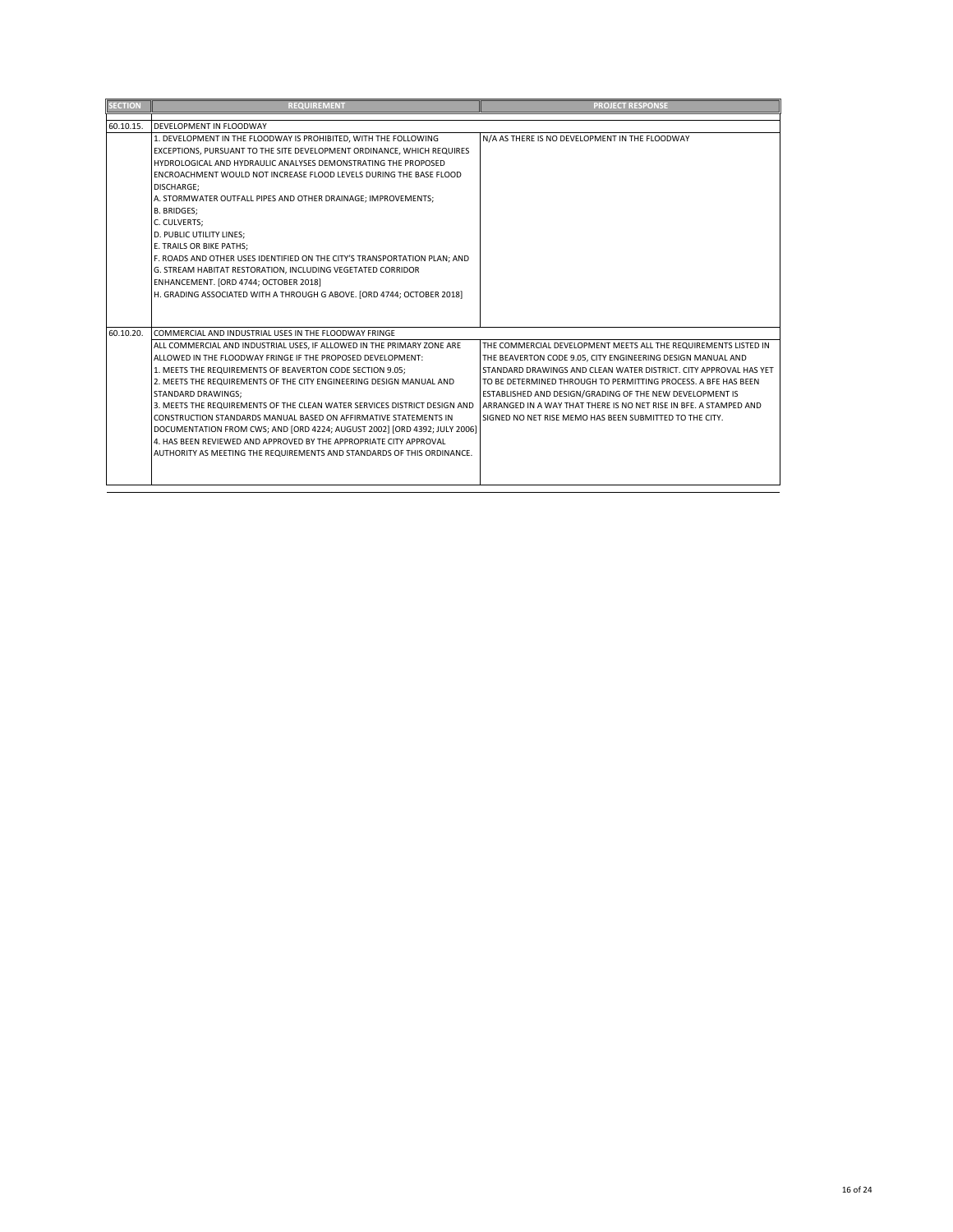| 60.25.                                                                                                                                                                                                                                                                                          | OFF-STREET LOADING REQUIREMENTS                                                                                                                                                                                                                                                                                                                                                       |                                                                                                                                                                                                                                                                           |
|-------------------------------------------------------------------------------------------------------------------------------------------------------------------------------------------------------------------------------------------------------------------------------------------------|---------------------------------------------------------------------------------------------------------------------------------------------------------------------------------------------------------------------------------------------------------------------------------------------------------------------------------------------------------------------------------------|---------------------------------------------------------------------------------------------------------------------------------------------------------------------------------------------------------------------------------------------------------------------------|
| 60.25.10.                                                                                                                                                                                                                                                                                       | <b>LOADING BERTH DESIGN</b>                                                                                                                                                                                                                                                                                                                                                           |                                                                                                                                                                                                                                                                           |
|                                                                                                                                                                                                                                                                                                 | 2. TYPE B BERTHS SHALL BE AT LEAST 30 FEET LONG BY 12 FEET WIDE BY 14 FEET 6<br>INCHES HIGH, INSIDE DIMENSIONS WITH 30 FEET MANEUVERING APRON.                                                                                                                                                                                                                                        | TYPE B LOADING BERTH ON THE NORTH SIDE OF THE BUILDING IS 30'-0" X 12'-<br>0"                                                                                                                                                                                             |
| 60.25.15.                                                                                                                                                                                                                                                                                       | NUMBER OF REQUIRED LOADING SPACES. THE FOLLOWING NUMBERS AND TYPES OF BERTHS SHALL BE PROVIDED FOR THE SPECIFIED USES. THE USES SPECIFIED<br>BELOW SHALL INCLUDE ALL STRUCTURES DESIGNED, INTENDED OR ARRANGED FOR SUCH USE. IN THE CASE OF A USE NOT SPECIFICALLY MENTIONED, THE<br>REQUIREMENTS FOR OFF-STREET LOADING FACILITIES SHALL BE THE SAME AS A USE WHICH IS MOST SIMILAR. |                                                                                                                                                                                                                                                                           |
|                                                                                                                                                                                                                                                                                                 | 4. RETAIL ESTABLISHMENTS AND RESTAURANTS:<br>7,000 - 24,000 SF REQUIRES 1 BERTH, TYPE B                                                                                                                                                                                                                                                                                               | BUILDING AREA IS 17,100 SF, ONE BERTH IS REQUIRED AND PROVIDED.                                                                                                                                                                                                           |
| 60.25.20.                                                                                                                                                                                                                                                                                       | LOADING FACILITIES LOCATION                                                                                                                                                                                                                                                                                                                                                           |                                                                                                                                                                                                                                                                           |
|                                                                                                                                                                                                                                                                                                 | 1. THE OFF-STREET LOADING FACILITIES REQUIRED FOR THE USES MENTIONED IN THIS<br>CODE SHALL BE IN ALL CASES ON THE SAME LOT OR PARCEL OF LAND AS THE<br>STRUCTURE THEY ARE INTENDED TO SERVE. IN NO CASE SHALL THE REQUIRED OFF-<br>STREET LOADING SPACE BE PART OF THE AREA USED TO SATISFY THE OFF-STREET<br>PARKING REQUIREMENTS.                                                   | THE PROPOSAL PROVIDES ONE ON-SITE OFF-STREET LOADING BERTH.                                                                                                                                                                                                               |
|                                                                                                                                                                                                                                                                                                 | 2. NO SPACE FOR LOADING OR UNLOADING VEHICLES SHALL BE SO LOCATED THAT A<br>VEHICLE USING SUCH LOADING SPACE PROJECTS INTO ANY PUBLIC STREET. LOADING<br>SPACE SHALL BE PROVIDED WITH ACCESS TO ANY ALLEY, OR IF NO ALLEY ADJOINS THE<br>LOT, WITH ACCESS TO A STREET. ANY REQUIRED FRONT, SIDE OR REAR YARD MAY BE<br>USED FOR LOADING UNLESS OTHERWISE PROHIBITED BY THIS CODE.     | OFF-STREET LOADING AREA PROVIDED WITHIN THE EXISTING PARKING FIELD.<br>SEE SHEET C4.0 FOR THE TURNING MOVEMENTS PLAN INTO THE LOADING<br>SPACE.                                                                                                                           |
| 60.30.                                                                                                                                                                                                                                                                                          | OFF-STREET PARKING                                                                                                                                                                                                                                                                                                                                                                    |                                                                                                                                                                                                                                                                           |
| 60.30.05.<br>OFF-STREET PARKING REQUIREMENTS. PARKING SPACES SHALL BE PROVIDED AND SATISFACTORILY MAINTAINED BY THE OWNER OF THE PROPERTY FOR EACH<br>BUILDING OR USE WHICH IS ERECTED, ENLARGED, ALTERED, OR MAINTAINED IN ACCORDANCE WITH THE REQUIREMENTS OF SECTIONS 60.30.05. TO 60.30.20. |                                                                                                                                                                                                                                                                                                                                                                                       |                                                                                                                                                                                                                                                                           |
|                                                                                                                                                                                                                                                                                                 |                                                                                                                                                                                                                                                                                                                                                                                       |                                                                                                                                                                                                                                                                           |
|                                                                                                                                                                                                                                                                                                 | 1. AVAILABILITY. REQUIRED PARKING SPACES SHALL BE AVAILABLE FOR PARKING<br>OPERABLE PASSENGER AUTOMOBILES AND BICYCLES OF RESIDENTS, CUSTOMERS,<br>PATRONS AND EMPLOYEES AND SHALL NOT BE USED FOR STORAGE OF VEHICLES OR<br>MATERIALS OR FOR PARKING OF TRUCKS USED IN CONDUCTING THE BUSINESS OR<br>USE.                                                                            | THE PROJECT IS PART OF THE BTS PARKING FIELD AND THUS THERE ARE NO<br>SEPARATE DESIGNATED PARKING SPACES FOR THE DIFFERENT BUILDINGS. THE<br>PROJECT WILL DEMONSTRATE HOW ALL THE REQUIRED PARKING SPACES FOR<br>THIS PARTICULAR BUILDING ARE MET WITHIN THE TOWN CENTER. |
|                                                                                                                                                                                                                                                                                                 | 2. VEHICLE PARKING. VEHICLE PARKING SHALL BE REQUIRED FOR ALL DEVELOPMENT<br>PROPOSED FOR APPROVAL AFTER NOVEMBER 6, 1996 UNLESS OTHERWISE EXEMPTED<br>BY THIS ORDINANCE. THE NUMBER OF REQUIRED VEHICLE PARKING SPACES SHALL BE<br>PROVIDED ACCORDING TO SECTION 60.30.10.5.                                                                                                         | VEHICLE PARKING STALLS PROVIDED ACCORDING TO SECTION 60.30.10.5. THE<br>SHARE PARKING AGREEMENT WILL REMAIN IN COMPLIANCE BETWEEN<br>BEAVERTON TOWN SQUARE AND MET LIFE.                                                                                                  |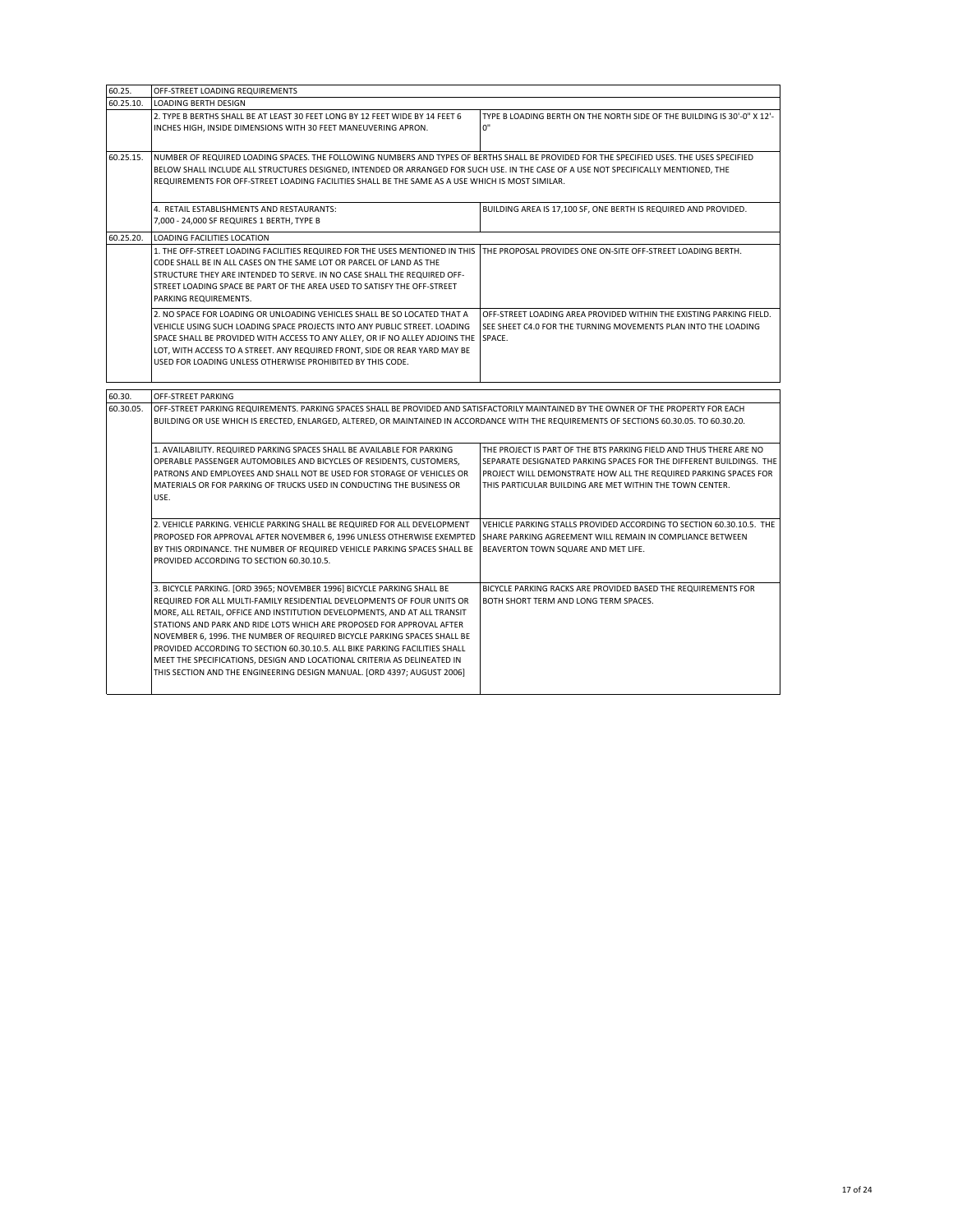|           | <b>REQUIREMENT</b>                                                                                                                                                                                                                                                                                                                                                                                                                                                                                                                                                                                                                                                                                                                                                                                                                                                                                                                                                                                                                                                                                                                                                                             | PROJECT RESPONSE                                                                                                                                                                                                                                                                                                                                                                                                                                                          |
|-----------|------------------------------------------------------------------------------------------------------------------------------------------------------------------------------------------------------------------------------------------------------------------------------------------------------------------------------------------------------------------------------------------------------------------------------------------------------------------------------------------------------------------------------------------------------------------------------------------------------------------------------------------------------------------------------------------------------------------------------------------------------------------------------------------------------------------------------------------------------------------------------------------------------------------------------------------------------------------------------------------------------------------------------------------------------------------------------------------------------------------------------------------------------------------------------------------------|---------------------------------------------------------------------------------------------------------------------------------------------------------------------------------------------------------------------------------------------------------------------------------------------------------------------------------------------------------------------------------------------------------------------------------------------------------------------------|
| 60.30.10. | NUMBER OF REQUIRED PARKING SPACES. EXCEPT AS OTHERWISE PROVIDED UNDER SECTION 60.30.10.11., OFF-STREET VEHICLE, BICYCLE, OR BOTH PARKING SPACES                                                                                                                                                                                                                                                                                                                                                                                                                                                                                                                                                                                                                                                                                                                                                                                                                                                                                                                                                                                                                                                |                                                                                                                                                                                                                                                                                                                                                                                                                                                                           |
|           | SHALL BE PROVIDED AS FOLLOWS:                                                                                                                                                                                                                                                                                                                                                                                                                                                                                                                                                                                                                                                                                                                                                                                                                                                                                                                                                                                                                                                                                                                                                                  |                                                                                                                                                                                                                                                                                                                                                                                                                                                                           |
|           | 2. PARKING CATEGORIES.                                                                                                                                                                                                                                                                                                                                                                                                                                                                                                                                                                                                                                                                                                                                                                                                                                                                                                                                                                                                                                                                                                                                                                         |                                                                                                                                                                                                                                                                                                                                                                                                                                                                           |
|           | A. VEHICLE CATEGORIES. CONTAINED IN THE TABLE AT SECTION 60.30.10.5.<br>ARE VEHICLE PARKING RATIOS FOR MINIMUM REQUIRED PARKING SPACES<br>AND MAXIMUM PERMITTED NUMBER OF VEHICLE PARKING SPACES TO BE<br>PROVIDED FOR EACH LAND USE, EXCEPT FOR THOSE USES WHICH ARE<br>LOCATED IN THE REGIONAL CENTER WHICH ARE GOVERNED BY SECTION<br>60.30.10.6. THESE REQUIREMENTS REFLECT THE PARKING REQUIREMENTS OF<br>TITLE 4 OF METRO'S REGIONAL TRANSPORTATION FUNCTIONAL PLAN. [ORD<br>4471; FEBRUARY 2008] [ORD 4584; JUNE 2012] [ORD 4686; JULY 2016]<br>5. REGIONAL CENTER PARKING DISTRICTS 1, 2, 3, 4, AND 5. LOCATED WITHIN<br>THE BOUNDARY OF THE REGIONAL CENTER ARE FIVE (5) PARKING DISTRICTS.<br>WITHIN THESE FIVE DISTRICTS, THE PARKING REQUIREMENTS OF SECTION<br>60.30.10.5.A. DO NOT APPLY. THE REQUIRED NUMBER OF PARKING SPACES<br>FOR REGIONAL CENTER PARKING ZONES 1, 2, 3, 4, AND 5 SHALL BE GOVERNED<br>BY SECTION 60.30.10.6. [ORD 4471; FEBRUARY 2008] [ORD 4584; JUNE 2012]<br>[ORD 4686; JULY 2016]                                                                                                                                                                      | DEVELOPMENT IS LOCATED AT REGIONAL CENTER PARKING ZONE 5 AND FALLS<br>UNDER THE BTS AND MET LIFE SHARED PARKING AGREEMENT.                                                                                                                                                                                                                                                                                                                                                |
|           | B. BICYCLE CATEGORIES. THE REQUIRED MINIMUM NUMBER OF SHORT-TERM<br>AND LONG-TERM BICYCLE PARKING SPACES FOR EACH LAND USE IS LISTED IN<br>SECTION 60.30.10.5.<br>1. SHORT-TERM PARKING. SHORT-TERM BICYCLE PARKING SPACES<br>ACCOMMODATE PERSONS THAT CAN BE EXPECTED TO DEPART WITHIN TWO<br>HOURS. SHORT-TERM BICYCLE PARKING IS ENCOURAGED TO BE LOCATED ON<br>SITE WITHIN 50 FEET OF A PRIMARY ENTRANCE, OR IF THERE ARE SITE,<br>SETBACK, BUILDING DESIGN, OR OTHER CONSTRAINTS, BICYCLE PARKING<br>SHALL BE LOCATED NO MORE THAN 100 FEET FROM A PRIMARY ENTRANCE IN<br>THE CLOSEST AVAILABLE AREA TO THE PRIMARY ENTRANCE AS DETERMINED<br>BY THE DECISION-MAKING AUTHORITY.<br>2. LONG-TERM PARKING. LONG-TERM BICYCLE PARKING SPACES<br>ACCOMMODATE PERSONS THAT CAN BE EXPECTED TO LEAVE THEIR BICYCLE<br>PARKED LONGER THAN TWO HOURS. COVER OR SHELTER FOR LONG-TERM<br>BICYCLE PARKING SHALL BE PROVIDED. SCHOOL BUILDINGS ARE EXEMPTED<br>FROM THE REQUIREMENT TO COVER LONG- TERM BICYCLE PARKING.<br>3. BICYCLE PARKING SHALL BE DESIGNED, COVERED, LOCATED, AND LIGHTED<br>TO THE STANDARDS OF THE ENGINEERING DESIGN MANUAL AND STANDARD<br>DRAWINGS. [ORD 4302, JUNE 2004] | SHORT-TERM AND LONG-TERM BICYCLE PARKING SPACES ARE PROVIDED<br>ACCORDING TO THE REQUIREMENT, WITH COVERAGE FOR LONG-TERM<br>BICYCLE PARKING SPACE. THE SHORT TERM BICYCLE SPACES ARE LOCATED AT<br>THE NORTH SIDE OF THE BUILDING. THE LONG TERM BICYCLE SPACES ARE<br>LOCATED ON THE EAST SIDE OF THE BUILDING WITH CANOPY COVER OVER THE<br>SPACES. SEE SECTION 340, ENGINEERING DESIGN MANUAL FOR BIKE RACK<br>STANDARDS. THE BIKE RACKS WILL FOLLOW THESE STANDARDS. |
|           | 5.B. PARKING RATIO REQUIREMENT FOR BICYCLES:<br>COMMERCIAL USES (RETAIL, INCLUDING SHOPPING CENTERS) REQUIRE 2 OR 1<br>SPACE(S) PER 12,000 SF FOR SHORT-TERM AND 2 OR 1 SPACE(S) PER 12,000 SF FOR<br>LONG-TERM.<br>COMMERCIAL USES (EATING, DRINKING ESTABLISHMENTS) REQUIRE 2 OR 1 SPACE(S)<br>PER 4,000 SF FOR SHORT-TERM AND 2 OR 1 SPACE(S) PER 4,000 SF FOR LONG-TERM.                                                                                                                                                                                                                                                                                                                                                                                                                                                                                                                                                                                                                                                                                                                                                                                                                   | RETAIL: PROVIDES 1 SPACES FOR SHORT-TERM BICYCLE PARKING, AND 1<br>COVERED SPACES FOR LONG-TERM BICYCLE PARKING.<br>RESTAURANT: PROVIDES 1 SPACES FOR SHORT-TERM BICYCLE PARKING, AND 1<br>COVERED SPACES FOR LONG-TERM BICYCLE PARKING. SEE SHEET A-102 FOR<br><b>BIKE RACK LOCATIONS.</b>                                                                                                                                                                               |
|           | 6. REGIONAL CENTER PARKING TABLES. THE FOLLOWING TABLES LIST THE REQUIRED<br>MINIMUM AND MAXIMUM VEHICLE PARKING REQUIREMENTS FOR LAND USE TYPES IN<br>THE REGIONAL CENTER. WITHIN THE BOUNDARY OF THE REGIONAL CENTER-OLD<br>TOWN (RC-OT), REGIONAL CENTER-TRANSIT-ORIENTED (RC- TO), AND REGIONAL<br>CENTER-EAST (RC-E) ARE FIVE (5) PARKING DISTRICTS. [ORD 4584; JUNE 2012] [ORD<br>4686; JULY 2016]<br>REQUIRED PARKING SPACES IN PARKING DISTRICT 5:<br>COMMERCIAL USES (RETAIL, INCLUDING SHOPPING CENTERS) REQUIRE 3 PER 1,000 SF.<br>COMMERCIAL USES (EATING, DRINKING ESTABLISHMENTS) REQUIRE 10 PER 1,000 SF                                                                                                                                                                                                                                                                                                                                                                                                                                                                                                                                                                        | DEVELOPMENT PROVIDES ADEQUATE PARKING STALLS BASED ON BOTH THE<br>CODE AND THE SHARE PARKING REQUIREMENT WITH FRED MEYER, BEYOND<br>THE MINIMUM REQUIREMENT. THE MINIMUM NUMBER OF STALLS IS 52<br>BASED ON 17,100 SF OF RETAIL / SHOPPING CENTER AT 3.0 STALLS PER 1,000<br>SQUARE FEET OF BUILDING AREA. SEE SHEET A-801 FOR PARKING STALL<br>LOCATIONS AND OVERALL PARKING REQUIREMENTS.                                                                               |
|           | 9. PARKING SPACE CALCULATION.                                                                                                                                                                                                                                                                                                                                                                                                                                                                                                                                                                                                                                                                                                                                                                                                                                                                                                                                                                                                                                                                                                                                                                  |                                                                                                                                                                                                                                                                                                                                                                                                                                                                           |
|           | A. MULTIPLE USES. IN THE CASE OF MULTIPLE USES, THE TOTAL<br>REQUIREMENTS FOR OFF-STREET VEHICLE AND BICYCLE PARKING FACILITIES<br>SHALL BE THE SUM OF THE REQUIREMENTS FOR THE VARIOUS USES<br>COMPUTED SEPARATELY.                                                                                                                                                                                                                                                                                                                                                                                                                                                                                                                                                                                                                                                                                                                                                                                                                                                                                                                                                                           | TOTAL NUMBER OF PROVIDED VEHICLE (52 STALLS) AND BICYCLE PARKING<br>SPACES (2 SHORT-TERM AND 2 LONG TERM) MEET THE REQUIREMENT BASED<br>ON THE SEPARATE USES.                                                                                                                                                                                                                                                                                                             |
|           |                                                                                                                                                                                                                                                                                                                                                                                                                                                                                                                                                                                                                                                                                                                                                                                                                                                                                                                                                                                                                                                                                                                                                                                                |                                                                                                                                                                                                                                                                                                                                                                                                                                                                           |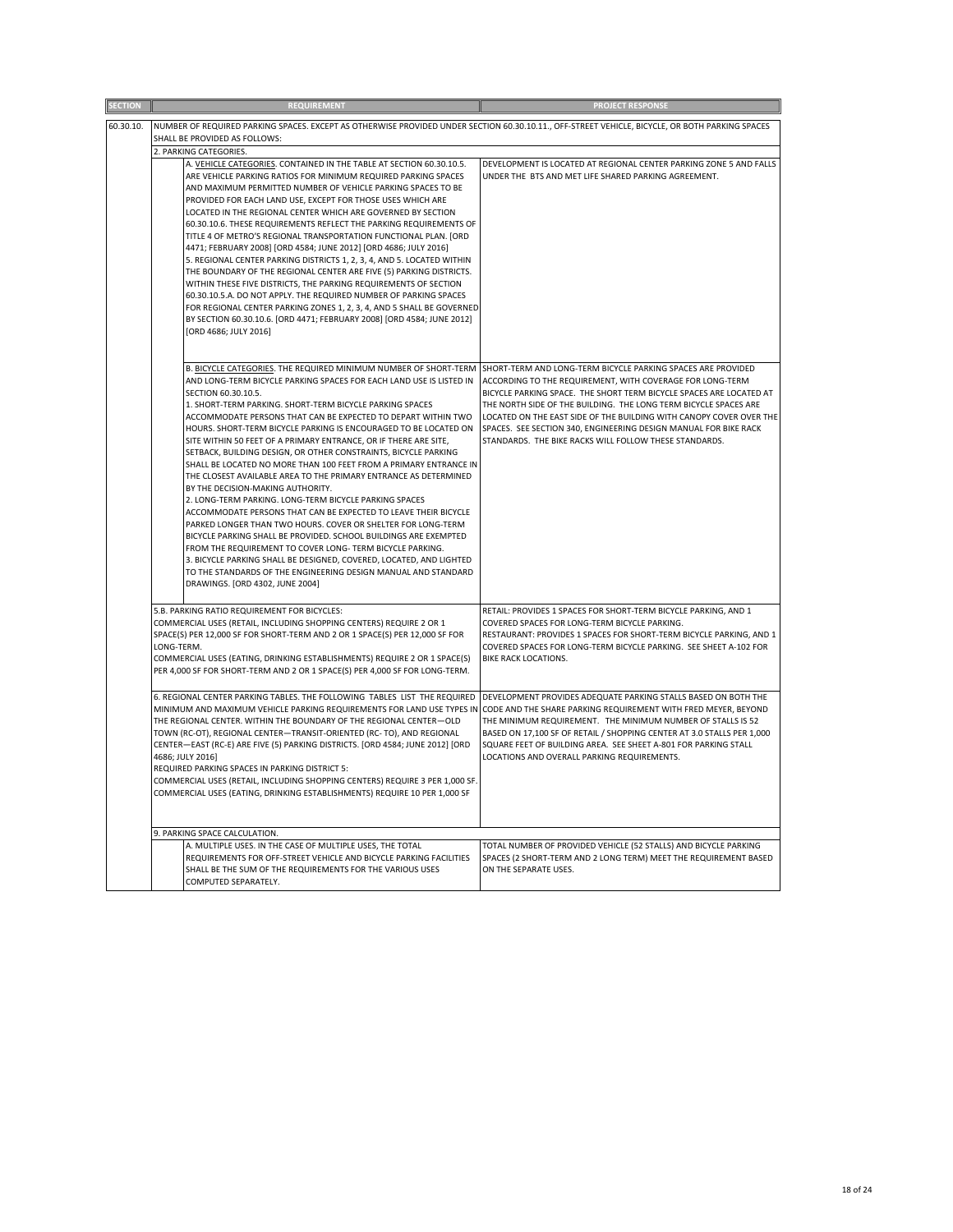| <b>SECTION</b> | <b>REQUIREMENT</b>                                                                                                                                                                              | <b>PROJECT RESPONSE</b>                                                                                                              |
|----------------|-------------------------------------------------------------------------------------------------------------------------------------------------------------------------------------------------|--------------------------------------------------------------------------------------------------------------------------------------|
| 60.30.10.      | 10. LOCATION OF VEHICLE PARKING.                                                                                                                                                                |                                                                                                                                      |
|                | A.ALL REQUIRED OFF-STREET PARKING SPACES SHALL BE PROVIDED ON THE<br>SAME PROPERTY AS THE USE REQUIRING THE SPACES, WITH THE FOLLOWING                                                          | ALL REQUIRED PARKING SPACES ARE LOCATED ON SITE.                                                                                     |
|                | <b>EXCEPTIONS:</b><br>1. BY APPROVING A PARKING DETERMINATION APPLICATION FOR SHARED                                                                                                            |                                                                                                                                      |
|                | PARKING, THE DECISION MAKING AUTHORITY MAY PERMIT THE REQUIRED                                                                                                                                  |                                                                                                                                      |
|                | OFF-STREET PARKING SPACES IN RESIDENTIAL, COMMERCIAL, AND<br>INDUSTRIAL ZONING DISTRICTS TO BE LOCATED ON ANY PROPERTY WITHIN                                                                   |                                                                                                                                      |
|                | 500 FEET OF THE PROPERTY WHERE THE USE REQUIRING THE PARKING IS<br>LOCATED: AND, IN MULTIPLE USE ZONING DISTRICTS, ON ANY LOT WITHIN                                                            |                                                                                                                                      |
|                | ANY DISTANCE. [ORD 4107; MAY 2000] [ORD 4224; AUGUST 2002] [ORD 4462;                                                                                                                           |                                                                                                                                      |
|                | JANUARY 2008] [ORD 4706; MAY 2017] [ORD 4757; MARCH 2019]<br>2. BY APPROVING A TEMPORARY DISPLACED PARKING APPLICATION, THE                                                                     |                                                                                                                                      |
|                | DECISION MAKING AUTHORITY MAY PERMIT PARKING DISPLACED BY<br>DEVELOPMENT TO BE LOCATED OFF SITE TEMPORARILY, IN ACCORDANCE                                                                      |                                                                                                                                      |
|                | WITH THE PROVISIONS OF SECTION 40.80.15.5. [ORD 4757; MARCH 2019]                                                                                                                               |                                                                                                                                      |
|                |                                                                                                                                                                                                 |                                                                                                                                      |
|                | 12. COMPACT CARS. COMPACT CAR PARKING SPACES MAY BE ALLOWED AS FOLLOWS:                                                                                                                         |                                                                                                                                      |
|                | B. FOR USES OTHER THAN RESIDENTIAL USES, TWENTY PERCENT (20%) OF THE LESS THAN 20% OF STALLS FOR COMPACT PARKING SPACES ON SITE.<br>REQUIRED VEHICLE PARKING SPACES FOR LONG TERM OR DESIGNATED | LOCATIONS INDICATED ON SITE PLAN (A-801)                                                                                             |
|                | EMPLOYEE PARKING LOTS MAY BE COMPACT SPACES. THE FACILITIES REVIEW<br>COMMITTEE MAY RECOMMEND ALLOWING MORE THAN TWENTY PERCENT                                                                 |                                                                                                                                      |
|                | (20%) OF THE REQUIRED PARKING SPACES TO BE USED FOR COMPACT CAR                                                                                                                                 |                                                                                                                                      |
|                | PARKING WHEN THE APPLICANT SHOWS THAT MORE COMPACT CAR SPACES<br>ARE APPROPRIATE. [ORD 4224; AUGUST 2002]                                                                                       |                                                                                                                                      |
| 60.30.15       | OFF-STREET PARKING LOT DESIGN                                                                                                                                                                   |                                                                                                                                      |
|                | PARKING ANGLE: 90                                                                                                                                                                               | PARKING DIMENSIONS MEETS REQUIREMENTS.                                                                                               |
|                | STALLS WIDTH: 8.5 FT (7.5 FT COMPACT)<br>STALLS DEPTH: 18.5 FT (15.0 FT COMPACT)                                                                                                                |                                                                                                                                      |
|                | AISLE WIDTH: 24 FT                                                                                                                                                                              |                                                                                                                                      |
| 60.30.20.      | OFF-STREET PARKING LOT CONSTRUCTION. EVERY PARCEL OF LAND HEREAFTER<br>DEVELOPED FOR USE AS A PARKING AREA SHALL CONFORM TO THE REQUIREMENTS                                                    | MEETS REQUIREMENTS.                                                                                                                  |
|                | OF THE ENGINEERING DESIGN MANUAL AND STANDARD DRAWINGS. [ORD 3293;                                                                                                                              |                                                                                                                                      |
|                | NOVEMBER 1982] [ORD 4302, JUNE 2004] [ORD 4332; JANUARY 2005]                                                                                                                                   |                                                                                                                                      |
| 60.55.         | TRANSPORTATION FACILITIES                                                                                                                                                                       |                                                                                                                                      |
| 60.55.10.      | <b>GENERAL PROVISIONS</b>                                                                                                                                                                       |                                                                                                                                      |
|                | 1. ALL PUBLIC AND PRIVATE TRANSPORTATION FACILITIES SHALL BE DESIGNED AND<br>IMPROVED IN ACCORDANCE WITH THE STANDARDS OF THIS CODE AND THE                                                     | ALL TRANSPORTATION FACILITIES HAVE BEEN DESIGNED BASED ON THE<br><b>INDICATED CODES</b>                                              |
|                | ENGINEERING DESIGN MANUAL AND STANDARD DRAWINGS. IN ADDITION, WHEN<br>DEVELOPMENT ABUTS OR IMPACTS A TRANSPORTATION FACILITY UNDER THE                                                          |                                                                                                                                      |
|                | JURISDICTION OF ONE OR MORE OTHER GOVERNMENTAL AGENCIES, THE CITY SHALL                                                                                                                         |                                                                                                                                      |
|                | CONDITION THE DEVELOPMENT TO OBTAIN PERMITS REQUIRED BY THE OTHER<br>AGENCIES.                                                                                                                  |                                                                                                                                      |
|                | 2. IN ORDER TO PROTECT THE PUBLIC FROM POTENTIALLY ADVERSE IMPACTS OF THE<br>PROPOSAL, TO FULFILL AN IDENTIFIED NEED FOR PUBLIC SERVICES RELATED TO THE                                         | SEE 60.55.15 AND 60.55.20 FOR TRAFFIC CAPACITY REQUIREMENTS. IN                                                                      |
|                | DEVELOPMENT, OR BOTH, DEVELOPMENT SHALL PROVIDE TRAFFIC CAPACITY, TRAFFIC                                                                                                                       | REGARDS TO TRANSPORTATION IMPROVEMENTS, THE CURBLINE OF<br>BEAVERTON HILLSSDALE HIGHWAY IS MAINTAINED AND THE SIDEWALK               |
|                | SAFETY, AND TRANSPORTATION IMPROVEMENTS IN ROUGH PROPORTION TO THE<br>IDENTIFIED IMPACTS OF THE DEVELOPMENT.                                                                                    | REALIGNED TO MEET THE CURRENT STANDARDS PER THE PRE-APPLICATION<br><b>INSTRUCTIONS.</b>                                              |
|                | 3. FOR APPLICATIONS THAT MEET THE THRESHOLD CRITERIA OF SECTION 60.55.15.                                                                                                                       | NEITHER SECTION TRIGGERS A TRAFFIC MANAGEMENT PLAN NOR A TRAFFIC                                                                     |
|                | (TRAFFIC MANAGEMENT PLAN) OR OF SECTION 60.55.20. (TRAFFIC IMPACT ANALYSIS),<br>THESE ANALYSES OR LIMITED ELEMENTS THEREOF MAY BE REQUIRED.                                                     | IMPACT ANALYSIS BASED ON THE CURRENT DEVELOPMENT. SEE ATTACHED<br>TRAFFIC PROFILE ASSESSMENT BY KITTELSON.                           |
|                | 4. THE DECISION-MAKING AUTHORITY MAY IMPOSE DEVELOPMENT CONDITIONS OF                                                                                                                           | NO ADDITIONAL DEVELOPMENT CONDITIONS HAVE BEEN INDICATED.                                                                            |
|                | APPROVAL PER SECTION 10.65.1. OF THIS CODE. CONDITIONS OF APPROVAL MAY BE                                                                                                                       |                                                                                                                                      |
|                | BASED ON THE TRAFFIC MANAGEMENT PLAN AND TRAFFIC IMPACT ANALYSIS.<br>ADDITIONAL STREET, BICYCLE, AND PEDESTRIAN CONNECTIONS MAY ALSO BE                                                         |                                                                                                                                      |
|                | REQUIRED PER 60.55.25. (STREET AND BICYCLE AND PEDESTRIAN CONNECTION<br>REQUIREMENTS).                                                                                                          |                                                                                                                                      |
|                | 5. DEDICATION OF RIGHT-OF-WAY SHALL BE DETERMINED BY THE DECISION-MAKING<br>AUTHORITY.                                                                                                          | PER PRE-APPLICATION MEETING NOTES AND INSTRUCTIONS THE PROPOSED<br>ROW WIDTH IS A MINIMUM OF 44.5 FEET. THE EXISTING ROW WIDTH IS 45 |
|                |                                                                                                                                                                                                 | FEET WIDE AND IS THUS ADEQUATE. NO ADDITIONAL ROW DEDICATION HAS<br>BEEN IMPLEMENTED.                                                |
|                | 6. TRAFFIC CALMING MAY BE APPROVED OR REQUIRED BY THE DECISION-MAKING                                                                                                                           | N/A NO TRAFFIC CALMING DEVICES ARE ANTICIPATED                                                                                       |
|                | AUTHORITY IN A DESIGN OF THE PROPOSED AND/OR EXISTING STREETS WITHIN THE<br>AREA OF INFLUENCE OR ANY ADDITIONAL LOCATIONS IDENTIFIED BY THE CITY                                                |                                                                                                                                      |
|                | ENGINEER. TRAFFIC CALMING MEASURES SHALL BE DESIGNED TO CITY STANDARDS.                                                                                                                         |                                                                                                                                      |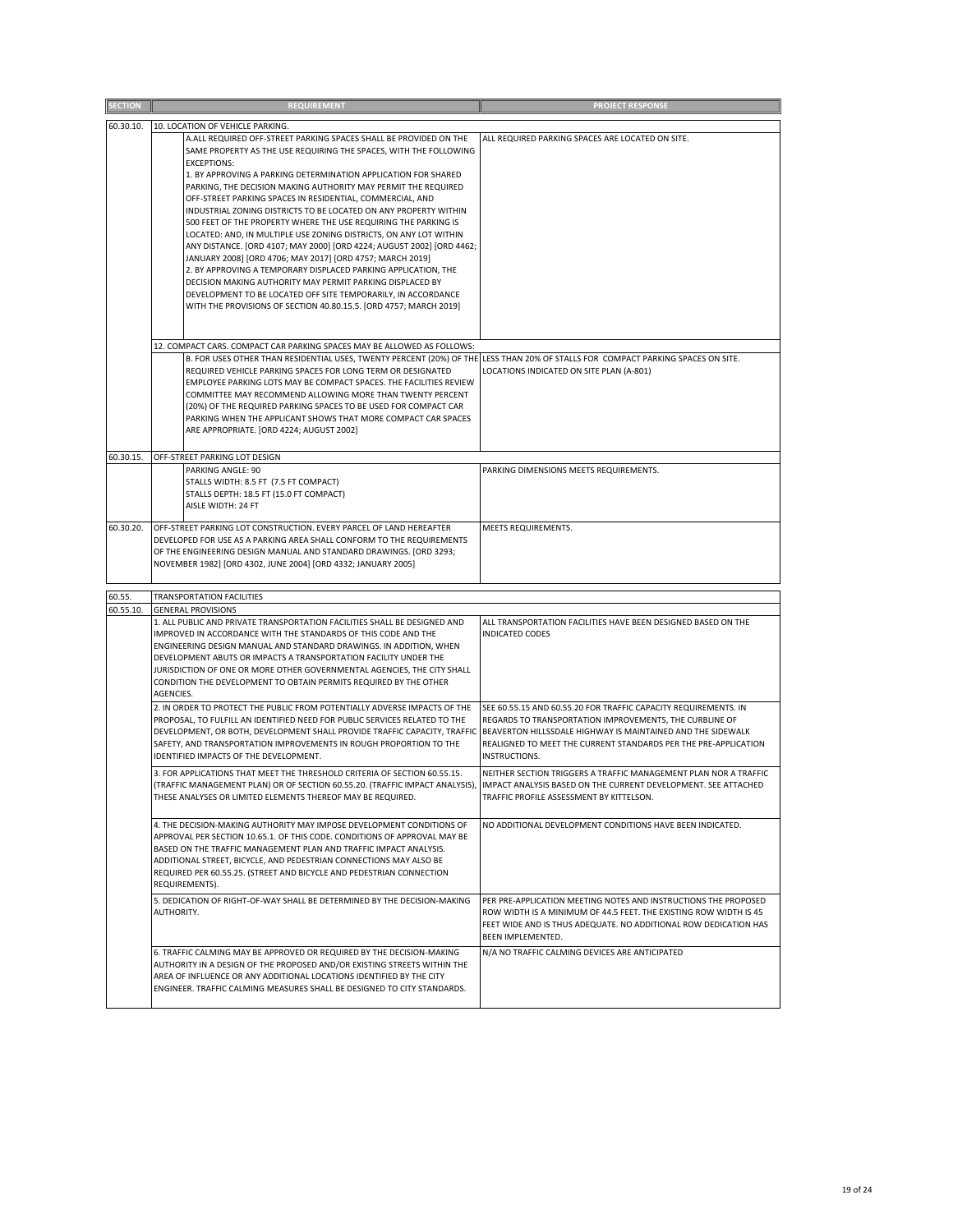| <b>SECTION</b> | <b>REQUIREMENT</b>                                                                                                                                                                                                                                                                                                                                                                                                                                                                                                                                                                                                                                                                                                                                                                                                                                                                                                                                                                                                                                                                                                                                                                                                                                                                                                                                                                                                                                                                                                                                                                                                                                   | <b>PROJECT RESPONSE</b>                                                                                              |
|----------------|------------------------------------------------------------------------------------------------------------------------------------------------------------------------------------------------------------------------------------------------------------------------------------------------------------------------------------------------------------------------------------------------------------------------------------------------------------------------------------------------------------------------------------------------------------------------------------------------------------------------------------------------------------------------------------------------------------------------------------------------------------------------------------------------------------------------------------------------------------------------------------------------------------------------------------------------------------------------------------------------------------------------------------------------------------------------------------------------------------------------------------------------------------------------------------------------------------------------------------------------------------------------------------------------------------------------------------------------------------------------------------------------------------------------------------------------------------------------------------------------------------------------------------------------------------------------------------------------------------------------------------------------------|----------------------------------------------------------------------------------------------------------------------|
| 60.55.10.      | 7. INTERSECTION PERFORMANCE SHALL BE DETERMINED USING THE HIGHWAY<br>CAPACITY MANUAL 2000 PUBLISHED BY THE TRANSPORTATION RESEARCH BOARD.<br>THE CITY ENGINEER MAY APPROVE A DIFFERENT INTERSECTION ANALYSIS METHOD<br>PRIOR TO USE WHEN THE DIFFERENT METHOD CAN BE JUSTIFIED. TERMS USED IN THIS<br>SUBSECTION ARE DEFINED IN THE HIGHWAY CAPACITY MANUAL 2000. AT A<br>MINIMUM, THE IMPACTS OF DEVELOPMENT ON A SIGNALIZED INTERSECTION SHALL<br>BE MITIGATED TO PEAK HOUR AVERAGE CONTROL DELAY NO GREATER THAN 65<br>SECONDS PER VEHICLE USING A SIGNAL CYCLE LENGTH NOT TO EXCEED 120 SECONDS.<br>THE VOLUME-TO-CAPACITY RATIO FOR EACH LANE GROUP FOR EACH MOVEMENT<br>SHALL BE IDENTIFIED AND CONSIDERED IN THE DETERMINATION OF INTERSECTION<br>PERFORMANCE. THE PEAK HOUR VOLUME-TO-CAPACITY (V/C) RATIO FOR EACH LANE<br>GROUP SHALL BE NO GREATER THAN 0.98. SIGNAL PROGRESSION SHALL ALSO BE<br>CONSIDERED. IF THE INTERSECTION IS UNDER COUNTY OR ODOT JURISDICTION, THE<br>V/C RATIO FOR EACH LAND GROUP SHALL NOT EXCEED THE V/C RATIO IMPOSED BY<br>THAT JURISDICTION. [ORD 4706; MAY 2017] AT A MINIMUM, THE IMPACTS OF<br>DEVELOPMENT ON A TWO-WAY OR AN ALL-WAY STOP-CONTROLLED INTERSECTION<br>SHALL BE MITIGATED TO A PEAK HOUR AVERAGE CONTROL DELAY OF NO GREATER<br>THAN 45 SECONDS PER VEHICLE. IF THE EXISTING CONTROL DELAY OR VOLUME-TO-<br>CAPACITY RATIO OF AN INTERSECTION IS GREATER THAN THE STANDARDS OF THIS<br>SUBSECTION, THE IMPACTS OF DEVELOPMENT SHALL BE MITIGATED TO MAINTAIN OR<br>REDUCE THE RESPECTIVE CONTROL DELAY OR VOLUME-TO-CAPACITY RATIO.                                                     | N/A NO MODIFICATIONS TO INTERSECTIONS ARE ANTICIPATED                                                                |
| 60.55.15.      | TRAFFIC MANAGEMENT PLAN                                                                                                                                                                                                                                                                                                                                                                                                                                                                                                                                                                                                                                                                                                                                                                                                                                                                                                                                                                                                                                                                                                                                                                                                                                                                                                                                                                                                                                                                                                                                                                                                                              |                                                                                                                      |
|                | WHERE DEVELOPMENT WILL ADD 20 OR MORE TRIPS IN ANY HOUR ON A RESIDENTIAL<br>STREET, A TRAFFIC MANAGEMENT PLAN ACCEPTABLE TO THE CITY ENGINEER SHALL BE<br>SUBMITTED IN ORDER TO COMPLETE THE APPLICATION. A RESIDENTIAL STREET IS ANY<br>PORTION OF A STREET CLASSIFIED AS A LOCAL STREET OR NEIGHBORHOOD ROUTE<br>AND HAVING ABUTTING PROPERTY ZONED R2, R4, R5, R7, OR R10. [ORD 4584; JUNE<br>2012]<br>1. FOR EACH DEVELOPMENT APPLICATION THAT REQUIRES A TRAFFIC MANAGEMENT<br>PLAN, THE PLAN SHALL IDENTIFY:<br>A. THE HOURS WHEN THE ADDED TRIPS FROM THE DEVELOPMENT WILL BE 20 OR<br>MORE VEHICLES PER HOUR.<br>B. THE EXISTING VOLUME OF TRIPS ON THE RESIDENTIAL STREET DURING EACH OF<br>THOSE SAME HOURS.<br>C. THE VOLUME OF TRIPS THAT THE DEVELOPMENT WILL ADD ON THE RESIDENTIAL<br>STREET DURING EACH OF THOSE SAME HOURS.<br>D. RECOMMENDED TRAFFIC MANAGEMENT STRATEGIES DESIGNED TO CITY<br>STANDARDS TO MITIGATE THE IMPACTS OF THE INCREASED TRIPS ATTRIBUTED TO THE<br>DEVELOPMENT. POTENTIAL TRAFFIC MANAGEMENT STRATEGIES INCLUDE, BUT ARE<br>NOT LIMITED TO, ANY COMBINATION OF SPEED HUMPS, CURB EXTENSIONS,<br>INTERSECTION TREATMENTS, AND TRAFFIC CONTROL DEVICES.<br>2. THE TRAFFIC MANAGEMENT PLAN SHALL DISCUSS WHETHER THE RECOMMENDED<br>IMPROVEMENTS BOTH ON-SITE AND OFF-SITE ARE JUSTIFIED, REASONABLY RELATED<br>TO, AND ROUGHLY PROPORTIONAL TO THE IMPACTS OF THE PROPOSED<br>DEVELOPMENT AND SHALL INCLUDE INFORMATION SUFFICIENT FOR THE CITY TO<br>ASSESS WHETHER THE PROPOSED MITIGATION STRATEGIES ARE REASONABLY<br>RELATED AND ROUGHLY PROPORTIONAL TO THE LEVEL OF IMPACT. [ORD 4103; MAY<br>2000] | N/A AS TRAFFIC DOES NOT AFFECT A RESIDENTIAL STREET. PROJECT IS<br>BOUNDED BY A STATE HIGHWAY.                       |
| 60.55.20.      | TRAFFIC IMPACT ANALYSIS<br>FOR EACH DEVELOPMENT PROPOSAL THAT EXCEEDS THE ANALYSIS THRESHOLD OF                                                                                                                                                                                                                                                                                                                                                                                                                                                                                                                                                                                                                                                                                                                                                                                                                                                                                                                                                                                                                                                                                                                                                                                                                                                                                                                                                                                                                                                                                                                                                      |                                                                                                                      |
|                | 60.55.20.2, THE APPLICATION FOR LAND USE OR DESIGN REVIEW APPROVAL SHALL<br>INCLUDE A TRAFFIC IMPACT ANALYSIS AS REQUIRED BY THIS CODE. THE TRAFFIC<br>IMPACT ANALYSIS SHALL BE BASED ON THE TYPE AND INTENSITY OF THE PROPOSED<br>LAND USE CHANGE OR DEVELOPMENT AND ITS ESTIMATED LEVEL OF IMPACT TO THE<br>EXISTING AND FUTURE LOCAL AND REGIONAL TRANSPORTATION SYSTEMS.<br>1. ENGINEER CERTIFICATION. THE TRAFFIC IMPACT ANALYSIS SHALL BE PREPARED AND<br>CERTIFIED BY A TRAFFIC ENGINEER OR CIVIL ENGINEER LICENSED IN THE STATE OF<br>OREGON.<br>2. ANALYSIS THRESHOLD.<br>A. A TRAFFIC IMPACT ANALYSIS IS REQUIRED WHEN THE PROPOSED LAND USE<br>CHANGE OR DEVELOPMENT WILL GENERATE 300 VEHICLES OR MORE PER DAY (VPD)<br>IN AVERAGE WEEKDAY TRIPS AS DETERMINED BY THE CITY ENGINEER. [ORD 4706; MAY<br>2017]<br>B. A TRAFFIC IMPACT ANALYSIS OR SOME ELEMENTS OF A TRAFFIC IMPACT ANALYSIS<br>MAY BE REQUIRED WHEN THE VOLUME THRESHOLD UNDER SUBSECTION A. OF THIS<br>SECTION IS NOT MET BUT THE CITY ENGINEER FINDS THAT THE TRAFFIC IMPACTS<br>ATTRIBUTABLE TO THE DEVELOPMENT HAVE THE POTENTIAL TO SIGNIFICANTLY<br>IMPACT THE SAFE AND EFFICIENT OPERATION OF THE EXISTING PUBLIC<br>TRANSPORTATION SYSTEM.                                                                                                                                                                                                                                                                                                                                                                                                                        | N/A AS TRAFFIC IMPACT ANALYS IS NOT BEING TRIGGERED BASED ON A<br>TRAFFIC PROFILE ASSESSMENT COMPLETED BY KITTELSON. |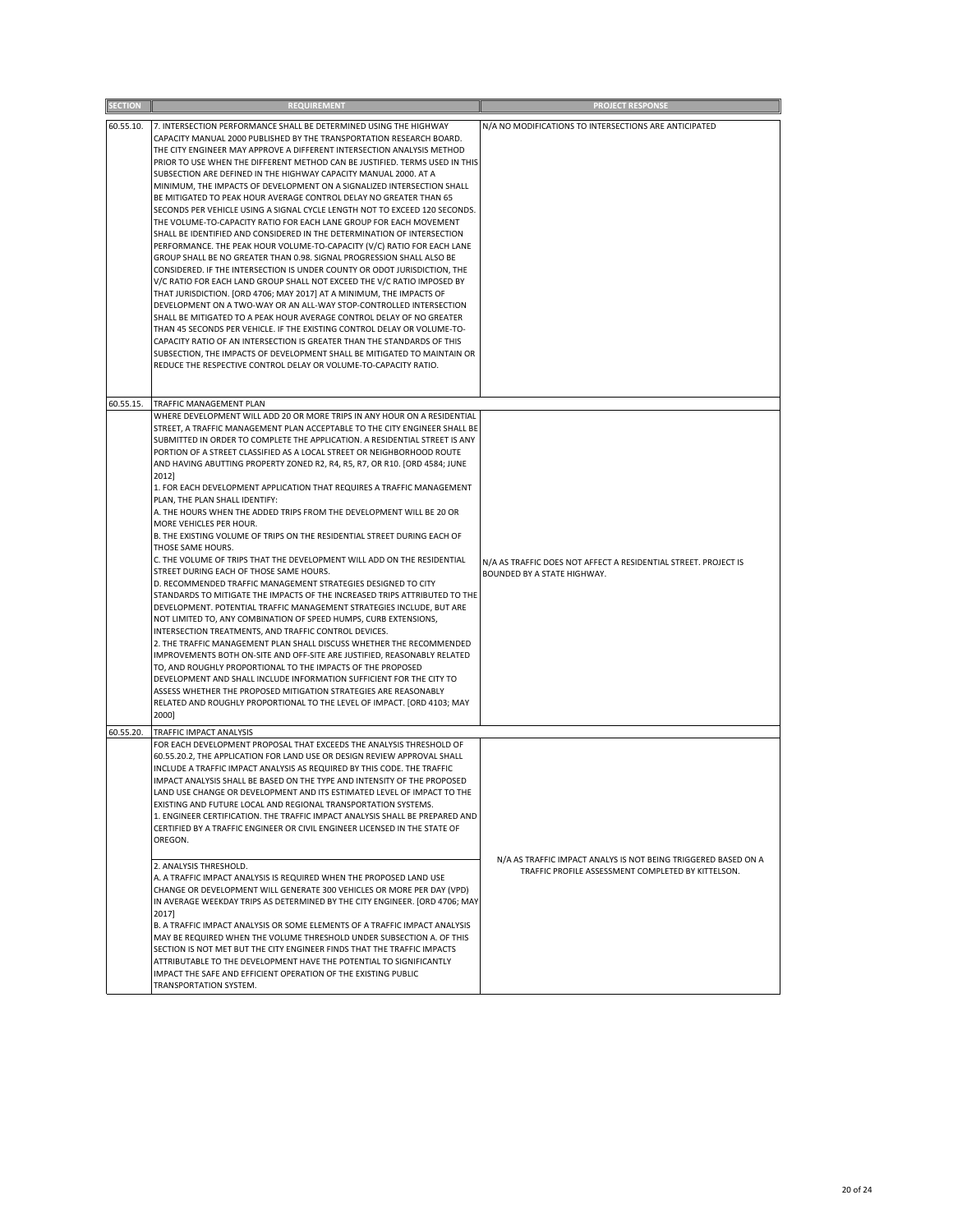| <b>SECTION</b> | <b>REQUIREMENT</b>                                                                                                                                                                                                                                                                                                                                                                                                                                                                                                                                                                                                                                                                                                                                                                                                                                                                                                                                                                                                                             | <b>PROJECT RESPONSE</b>                                                                                                                                                                                                                                                                                                                                                                                                                                                                        |
|----------------|------------------------------------------------------------------------------------------------------------------------------------------------------------------------------------------------------------------------------------------------------------------------------------------------------------------------------------------------------------------------------------------------------------------------------------------------------------------------------------------------------------------------------------------------------------------------------------------------------------------------------------------------------------------------------------------------------------------------------------------------------------------------------------------------------------------------------------------------------------------------------------------------------------------------------------------------------------------------------------------------------------------------------------------------|------------------------------------------------------------------------------------------------------------------------------------------------------------------------------------------------------------------------------------------------------------------------------------------------------------------------------------------------------------------------------------------------------------------------------------------------------------------------------------------------|
| 60.55.20.      | 3. STUDY AREA. THE TRAFFIC IMPACT ANALYSIS SHALL EVALUATE THE AREA OF<br>INFLUENCE OF THE PROPOSED DEVELOPMENT AND ALL SEGMENTS OF THE<br>SURROUNDING TRANSPORTATION SYSTEM WHERE USERS ARE LIKELY TO EXPERIENCE<br>A CHANGE IN THE QUALITY OF TRAFFIC FLOW. THE CITY ENGINEER MAY IDENTIFY<br>ADDITIONAL LOCATIONS FOR STUDY IF EXISTING TRAFFIC OPERATION, SAFETY, OR<br>PERFORMANCE IS MARGINAL OR SUBSTANDARD. PRIOR TO REPORT PREPARATION,<br>THE APPLICANT SHALL SUBMIT THE PROPOSED SCOPE AND ANALYSIS ASSUMPTIONS<br>OF THE TRAFFIC IMPACT ANALYSIS. THE CITY ENGINEER SHALL DETERMINE WHETHER<br>THE SCOPE AND ANALYSIS ASSUMPTIONS ARE ADEQUATE.<br>4. CONTENTS OF THE TRAFFIC IMPACT ANALYSIS REPORT. THE TRAFFIC IMPACT<br>ANALYSIS REPORT SHALL CONTAIN THE FOLLOWING INFORMATION ORGANIZED IN A<br><b>LOGICAL FORMAT:</b><br>A. EXECUTIVE SUMMARY<br>B. DESCRIPTION OF PROPOSED DEVELOPMENT<br>C. EXISTING CONDITIONS<br><b>D. TRAFFIC FORECASTS</b><br>E. TRAFFIC IMPACTS<br>F. MITIGATION IDENTIFICATION<br>G. RECOMMENDATIONS | N/A AS TRAFFIC IMPACT ANALYS IS NOT BEING TRIGGERED BASED ON A<br>TRAFFIC PROFILE ASSESSMENT COMPLETED BY KITTELSON.                                                                                                                                                                                                                                                                                                                                                                           |
| 60.55.25.      | STREET AND BICYCLE AND PEDESTRIAN CONNECTION REQUIREMENTS<br>1. ALL STREETS SHALL PROVIDE FOR SAFE AND EFFICIENT CIRCULATION AND ACCESS<br>FOR MOTOR VEHICLES, BICYCLES, PEDESTRIANS, AND TRANSIT. BICYCLE AND<br>PEDESTRIAN CONNECTIONS SHALL PROVIDE FOR SAFE AND EFFICIENT CIRCULATION<br>AND ACCESS FOR BICYCLES AND PEDESTRIANS                                                                                                                                                                                                                                                                                                                                                                                                                                                                                                                                                                                                                                                                                                           | THERE ARE THREE EXISTING ENTRANCES THAT ARE BEING MAINTAINED AND<br>OR UPGRADED AS NECESSARY. A REVISED PUBLIC SIDEWALK WILL LINE<br>BEAVERTON-HILLSDALE HIGHWAY. THE CURRENT ROW WIDTH WILL ALLOW<br>FOR FUTURE BICYCLE LANE UPGRADES WHICH IS NOT INCLUDED IN THIS<br>DEVELOPMENT. PEDESTRIAN AND BICYCLE ACCOMODATIONS AROUND THE<br>NEW DEVELOPMENT ON THE PRIVATE SIDE WILL ALLOW FOR INTEGRATION OF<br>THE PUBLIC ROW WITH THE PRIVATE DEVELOPMENT.                                      |
|                | 2. THE COMPREHENSIVE PLAN TRANSPORTATION ELEMENT FIGURES 6.1 THROUGH<br>6.23 AND TABLES 6.1 THROUGH 6.6 SHALL BE USED TO IDENTIFY ULTIMATE RIGHTOF-<br>WAY WIDTH AND FUTURE POTENTIAL STREET, BICYCLE, AND PEDESTRIAN<br>CONNECTIONS IN ORDER TO PROVIDE ADEQUATE MULTI-MODAL ACCESS TO LAND<br>USES, IMPROVE AREA CIRCULATION, AND REDUCE OUT-OF-DIRECTION TRAVEL                                                                                                                                                                                                                                                                                                                                                                                                                                                                                                                                                                                                                                                                             | BASED ON COORDINATION WITH THE CITY, A ROW WIDTH OF 44.5 FEET WAS<br>ESTABLISHED. WHICH WOULD INCLUDE A CENTER DRIVE LANE, INNER DRIVE<br>LANE, OUTER DRIVE LANE, BICYCLE LANE AND SIDEWALK IMPROVEMENTS. THE<br>EXISTING ROW WIDTH IS 45 FEET AND IS ADEQUATE TO MEET THESE<br>STANDARDS. THE CITY HAS INDICATED THAT THE EXISTING CURB LINE CAN<br>REMAIN AS IS BUT THAT THE NEW SIDEWALK WILL NEED TO FOLLOW THE<br>BACK OF ROW. THE SIDEWALK HAS BEEN REALIGNED TO MEET THESE<br>CRITERIA. |
|                | 3. WHERE A FUTURE STREET OR BICYCLE AND PEDESTRIAN CONNECTION LOCATION IS<br>NOT IDENTIFIED IN THE COMPREHENSIVE PLAN TRANSPORTATION ELEMENT, WHERE<br>ABUTTING PROPERTIES ARE UNDEVELOPED OR CAN BE EXPECTED TO BE REDEVELOPED LANE, OUTER DRIVE LANE, BICYCLE LANE AND SIDEWALK IMPROVEMENTS. THE<br>IN THE NEAR TERM, AND WHERE A STREET OR BICYCLE AND PEDESTRIAN CONNECTION EXISTING ROW WIDTH IS 45 FEET AND IS ADEQUATE TO MEET THESE<br>IS NECESSARY TO ENABLE REASONABLY DIRECT ACCESS BETWEEN AND AMONG<br>NEIGHBORING PROPERTIES, THE APPLICANT SHALL SUBMIT AS PART OF A COMPLETE<br>APPLICATION, A FUTURE CONNECTIONS PLAN SHOWING THE POTENTIAL<br>ARRANGEMENT OF STREETS AND BICYCLE AND PEDESTRIAN CONNECTIONS THAT<br>SHALL PROVIDE FOR THE CONTINUATION OR APPROPRIATE PROJECTION OF THESE<br>CONNECTIONS INTO SURROUNDING AREAS.                                                                                                                                                                                            | BASED ON COORDINATION WITH THE CITY, A ROW WIDTH OF 44.5 FEET WAS<br>ESTABLISHED. WHICH WOULD INCLUDE A CENTER DRIVE LANE, INNER DRIVE<br>STANDARDS. THE CITY HAS INDICATED THAT THE EXISTING CURB LINE CAN<br>REMAIN AS IS BUT THAT THE NEW SIDEWALK WILL NEED TO FOLLOW THE<br>BACK OF ROW. THE SIDEWALK HAS BEEN REALIGNED TO MEET THESE<br>CRITERIA.                                                                                                                                       |
|                | 4. STREETS AND BICYCLE AND PEDESTRIAN CONNECTIONS SHALL EXTEND TO THE<br>BOUNDARY OF THE PARCEL UNDER DEVELOPMENT AND SHALL BE DESIGNED TO<br>CONNECT THE PROPOSED DEVELOPMENT'S STREETS, BICYCLE CONNECTIONS, AND<br>PEDESTRIAN CONNECTIONS TO EXISTING AND FUTURE STREETS, BICYCLE<br>CONNECTIONS, AND PEDESTRIAN CONNECTIONS. A CLOSED-END STREET, BICYCLE<br>CONNECTION, OR PEDESTRIAN CONNECTION MAY BE APPROVED WITH A TEMPORARY<br>DESIGN.                                                                                                                                                                                                                                                                                                                                                                                                                                                                                                                                                                                              | SIDEWALKS AROUND THE DEVELOPMENT HAVE BEEN DESIGNED TO MEET UP<br>WITH THE PUBLIC ROW PEDESTRIAN ACCESSWAYS. SEVERAL DRIVEWAYS<br>ENTERING THE OVERALL AREA PROVIDE DIRECT VEHICULAR AND BICYCLE<br>ACCESS TO THE FACILITIES.                                                                                                                                                                                                                                                                  |
|                | 5. WHENEVER EXISTING STREETS AND BICYCLE AND PEDESTRIAN CONNECTIONS<br>ADJACENT TO OR WITHIN A PARCEL OF LAND ARE OF INADEQUATE WIDTH,<br>ADDITIONAL RIGHT-OF-WAY MAY BE REQUIRED BY THE DECISION-MAKING<br>AUTHORITY.                                                                                                                                                                                                                                                                                                                                                                                                                                                                                                                                                                                                                                                                                                                                                                                                                         | N/A BASED ON CITY DIRECTION FOR REQUIRED ROW WIDTH, THE EXISTING<br>ROW WIDTH IS ADEQUATE TO PROVIDE ALL THE REQUIRED FUNCTIONS.                                                                                                                                                                                                                                                                                                                                                               |
|                | 6. WHERE POSSIBLE, BICYCLE AND PEDESTRIAN CONNECTIONS SHALL CONVERGE WITH ONE ACCESS POINT TO THE OVERALL PROPERTY IS TRAFFIC-CONTROLLED, ONE<br>STREETS AT TRAFFIC-CONTROLLED INTERSECTIONS FOR SAFE CROSSING                                                                                                                                                                                                                                                                                                                                                                                                                                                                                                                                                                                                                                                                                                                                                                                                                                 | ACCESS POINT IS A ONE WAY IN ONLY AND THIRD ACCESS POINT IS TO A<br>LIMITED TRAVELLED STREET (SW LOMBARD PLACE).                                                                                                                                                                                                                                                                                                                                                                               |
|                | 7. BICYCLE AND PEDESTRIAN CONNECTIONS SHALL CONNECT THE ON-SITE<br>CIRCULATION SYSTEM TO EXISTING OR PROPOSED STREETS, TO ADJACENT BICYCLE<br>AND PEDESTRIAN CONNECTIONS, AND TO DRIVEWAYS OPEN TO THE PUBLIC THAT<br>ABUT THE PROPERTY. CONNECTIONS MAY APPROACH PARKING LOTS ON ADJOINING<br>PROPERTIES IF THE ADJOINING PROPERTY USED FOR SUCH CONNECTION IS OPEN TO<br>PUBLIC PEDESTRIAN AND BICYCLE USE, IS PAVED, AND IS UNOBSTRUCTED.                                                                                                                                                                                                                                                                                                                                                                                                                                                                                                                                                                                                   | ALL CONNECTIONS WITHIN THE DEVELOPMENT CONNECT EITHER DIRECT OR<br>INDIRECTLY WITH THE PUBLIC ROW.                                                                                                                                                                                                                                                                                                                                                                                             |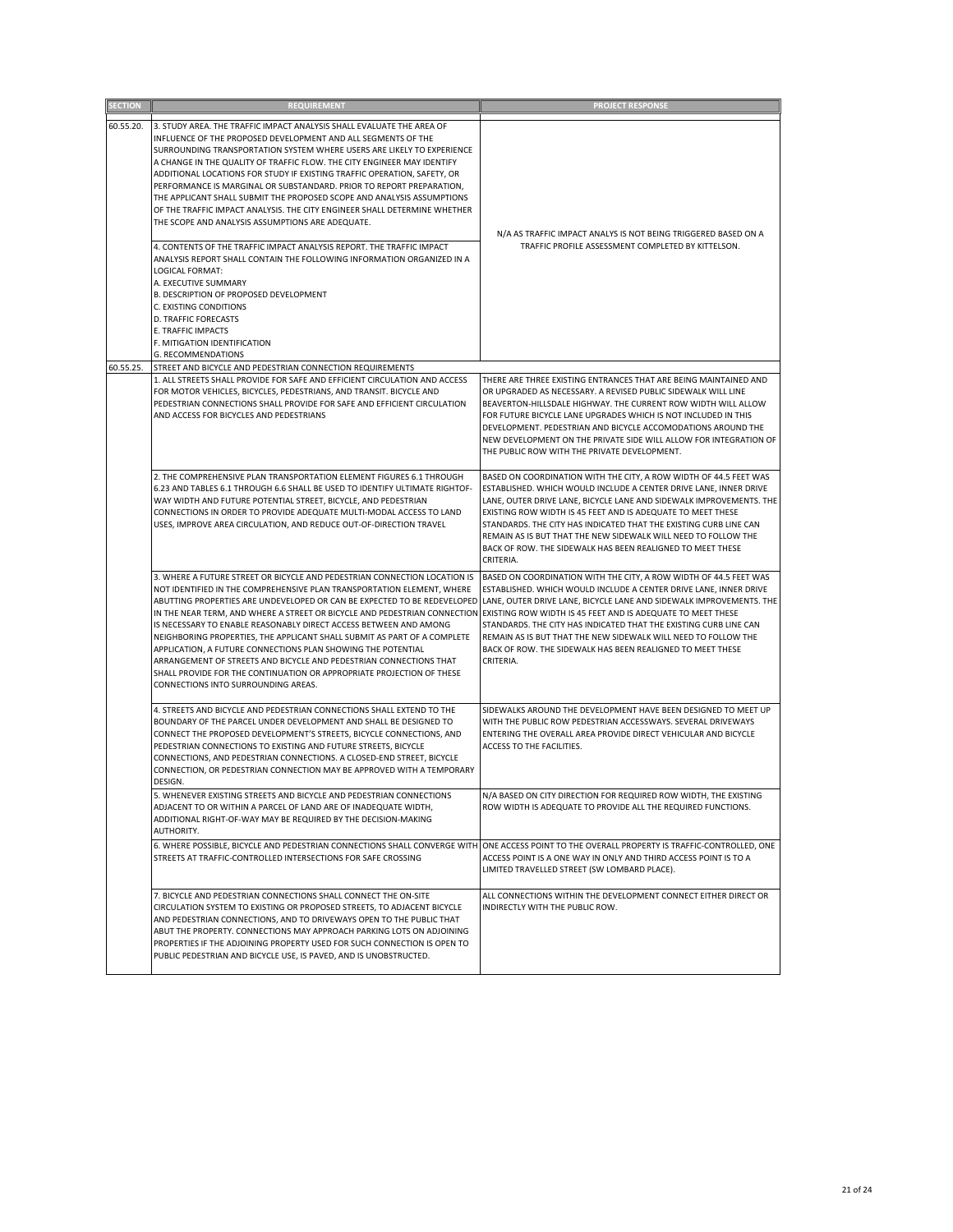| <b>SECTION</b> | <b>REQUIREMENT</b>                                                                                                                                                                                                                                                                                                                                                                                                                                                                                                                                                                                                                                                                                                                                                                                                                                                                                                                                                                                                                                                                                                                                                                                                                                                                                                                                                                                                                                                                                                                                                                                                                                                                                                                                                                                                                                                                                                                                                                                                                                                                                                                                                                                                                                                                    | <b>PROJECT RESPONSE</b>                                                                                                                                                                                                                                                                                                                                                                                                                                                                                                                                                                                                                                                                                                                                                                                                                                              |
|----------------|---------------------------------------------------------------------------------------------------------------------------------------------------------------------------------------------------------------------------------------------------------------------------------------------------------------------------------------------------------------------------------------------------------------------------------------------------------------------------------------------------------------------------------------------------------------------------------------------------------------------------------------------------------------------------------------------------------------------------------------------------------------------------------------------------------------------------------------------------------------------------------------------------------------------------------------------------------------------------------------------------------------------------------------------------------------------------------------------------------------------------------------------------------------------------------------------------------------------------------------------------------------------------------------------------------------------------------------------------------------------------------------------------------------------------------------------------------------------------------------------------------------------------------------------------------------------------------------------------------------------------------------------------------------------------------------------------------------------------------------------------------------------------------------------------------------------------------------------------------------------------------------------------------------------------------------------------------------------------------------------------------------------------------------------------------------------------------------------------------------------------------------------------------------------------------------------------------------------------------------------------------------------------------------|----------------------------------------------------------------------------------------------------------------------------------------------------------------------------------------------------------------------------------------------------------------------------------------------------------------------------------------------------------------------------------------------------------------------------------------------------------------------------------------------------------------------------------------------------------------------------------------------------------------------------------------------------------------------------------------------------------------------------------------------------------------------------------------------------------------------------------------------------------------------|
| 60.55.25.      | 8. TO PRESERVE THE ABILITY TO PROVIDE TRANSPORTATION CAPACITY, SAFETY, AND<br>IMPROVEMENTS, A SPECIAL SETBACK LINE MAY BE ESTABLISHED BY THE CITY FOR<br>EXISTING AND FUTURE STREETS, STREET WIDTHS, AND BICYCLE AND PEDESTRIAN<br>CONNECTIONS FOR WHICH AN ALIGNMENT, IMPROVEMENT, OR STANDARD HAS BEEN<br>DEFINED BY THE CITY. THE SPECIAL SETBACK AREA SHALL BE RECORDED ON THE PLAT.                                                                                                                                                                                                                                                                                                                                                                                                                                                                                                                                                                                                                                                                                                                                                                                                                                                                                                                                                                                                                                                                                                                                                                                                                                                                                                                                                                                                                                                                                                                                                                                                                                                                                                                                                                                                                                                                                              | BESIDES THE MINIMUM ZONING SETBACK REQUIREMENTS THERE HAS BEEN<br>NO INDICATION FROM THE CITY FOR A SPECIAL SETBACK PROVISION.                                                                                                                                                                                                                                                                                                                                                                                                                                                                                                                                                                                                                                                                                                                                       |
|                | 9. ACCESSWAYS ARE ONE OR MORE CONNECTIONS THAT PROVIDE BICYCLE AND<br>PEDESTRIAN PASSAGE BETWEEN STREETS OR A STREET AND A DESTINATION.<br>ACCESSWAYS SHALL BE PROVIDED AS REQUIRED BY THIS CODE AND WHERE FULL<br>STREET CONNECTIONS ARE NOT POSSIBLE DUE TO THE CONDITIONS DESCRIBED IN<br>SECTION 60.55.25.14.                                                                                                                                                                                                                                                                                                                                                                                                                                                                                                                                                                                                                                                                                                                                                                                                                                                                                                                                                                                                                                                                                                                                                                                                                                                                                                                                                                                                                                                                                                                                                                                                                                                                                                                                                                                                                                                                                                                                                                     | THERE ARE NO ACCESSWAYS INCLUDED IN THIS PROJECT.                                                                                                                                                                                                                                                                                                                                                                                                                                                                                                                                                                                                                                                                                                                                                                                                                    |
|                | 10. PEDESTRIAN CIRCULATION. [ORD 4487; AUGUST 2008]<br>A. WALKWAYS ARE REQUIRED BETWEEN PARTS OF A DEVELOPMENT WHERE THE<br>PUBLIC IS INVITED OR ALLOWED TO WALK.<br>B. A WALKWAY INTO THE DEVELOPMENT SHALL BE PROVIDED FOR EVERY 300 FEET OF<br>STREET FRONTAGE. A WALKWAY SHALL ALSO BE PROVIDED TO ANY ACCESSWAY<br>ABUTTING THE DEVELOPMENT.<br>C. WALKWAYS SHALL CONNECT BUILDING ENTRANCES TO ONE ANOTHER AND FROM<br>BUILDING ENTRANCES TO ADJACENT PUBLIC STREETS AND EXISTING OR PLANNED<br>TRANSIT STOPS. WALKWAYS SHALL CONNECT THE DEVELOPMENT TO WALKWAYS,<br>SIDEWALKS, BICYCLE FACILITIES, ALLEYWAYS AND OTHER BICYCLE OR PEDESTRIAN<br>CONNECTIONS ON ADJACENT PROPERTIES USED OR PLANNED FOR COMMERCIAL,<br>MULTIFAMILY, INSTITUTION OR PARK USE. THE CITY MAY REQUIRE CONNECTIONS TO<br>BE CONSTRUCTED AND EXTENDED TO THE PROPERTY LINE AT THE TIME OF<br>DEVELOPMENT.<br>D. WALKWAYS SHALL BE REASONABLY DIRECT BETWEEN PEDESTRIAN DESTINATIONS<br>AND MINIMIZE CROSSINGS WHERE VEHICLES OPERATE.<br>E. WALKWAYS SHALL BE PAVED AND SHALL MAINTAIN AT LEAST FIVE (5) FEET OF<br>UNOBSTRUCTED WIDTH. WALKWAYS BORDERING PARKING SPACES SHALL BE AT LEAST<br>SEVEN FEET WIDE UNLESS CONCRETE WHEEL STOPS, BOLLARDS, CURBING,<br>LANDSCAPING, OR OTHER SIMILAR IMPROVEMENTS ARE PROVIDED WHICH PREVENT<br>PARKED VEHICLES FROM OBSTRUCTING THE WALKWAY. STAIRS OR RAMPS SHALL BE<br>PROVIDED WHERE NECESSARY TO PROVIDE A REASONABLY DIRECT ROUTE. THE SLOPE<br>OF WALKWAYS WITHOUT STAIRS SHALL CONFORM TO CITY STANDARDS. [ORD 4782;<br><b>APRIL 2020]</b><br>F. THE AMERICANS WITH DISABILITIES ACT (ADA) CONTAINS DIFFERENT AND STRICTER<br>STANDARDS FOR SOME WALKWAYS. THE ADA APPLIES TO THE WALKWAY THAT IS THE<br>PRINCIPAL BUILDING ENTRANCE AND WALKWAYS THAT CONNECT TRANSIT STOPS AND<br>PARKING AREAS TO BUILDING ENTRANCES. WHERE THE ADA APPLIES TO A WALKWAY,<br>THE STRICTER STANDARDS OF ADA SHALL APPLY.<br>G. ON-SITE WALKWAYS SHALL BE LIGHTED TO 0.5 FOOT-CANDLE LEVEL AT INITIAL<br>LUMINANCE. LIGHTING SHALL HAVE CUT-OFF FIXTURES SO THAT ILLUMINATION DOES<br>NOT EXCEED 0.5 FOOT-CANDLE MORE THAN FIVE (5) FEET BEYOND THE PROPERTY<br>LINE. SPECIAL REQUIREMENTS TRANSPORTATION FACILITIES CHAPTER 60 SR - 251<br>08/10/2006 60.55.25. | A. PEDESTRIAN WALKWAYS ARE PROVIDED FROM EXISTING WALKWAYS AND<br>PUBLIC SIDEWALKS TO THE BUILDING ACCESS LOCATIONS AND ENTRIES.<br>B. THE WALKWAYS INTO THE PROJECT FROM THE PUBLIC SIDEWALK ARE<br>LOCATED AT 3 POINTS OF LESS THAN 300 FEET APART.<br>C.<br>THE WALKWAYS CONNECT BETWEEN ALL BUILDING ENTRIES AND PUBLIC<br>SIDEWALKS.<br>D.<br>WALKWAYS PROVIDE REASONALLY DIRECT CONNECTIONS AND MINIMIZE<br>CROSSINGS OF VEHICULAR PATHS IN THE PARKING AREA.<br>E. THE<br>WALKWAYS ARE PAVED AND AT LEAST 5 FEET WIDE. IN THE PARKING AREAS<br>THE WALKWAYS HAVE LANDSCAPE BUFFERS AND CURBING.<br>F. ADA STANDARDS APPLY TO ALL WALKWAYS PROVIDED.<br>G.<br>WALKWAYS ARE LIT WITH AT LEAST 0.5 FOOT CANDLES AS REQUIRED.<br>EXCEPTION: Light levels greater than 0.5-fc are provided where property line<br>intersects vehicular drive lane / parking areas. |
|                | 11. PEDESTRIAN CONNECTIONS AT MAJOR TRANSIT STOPS. COMMERCIAL AND<br>INSTITUTION BUILDINGS AT OR NEAR MAJOR TRANSIT STOPS SHALL PROVIDE FOR<br>PEDESTRIAN ACCESS TO TRANSIT THROUGH THE FOLLOWING MEASURES:<br>A. FOR DEVELOPMENT WITHIN 200 FEET OF A MAJOR TRANSIT STOP:<br>1. EITHER LOCATE BUILDINGS WITHIN 20 FEET OF THE PROPERTY LINE CLOSEST TO THE BROADWAY ST). FROM THIS TRANSIT STOP THE BTS SITE HAS A NETWORK OF<br>TRANSIT STOP, A TRANSIT ROUTE OR AN INTERSECTING STREET, OR PROVIDE A<br>PEDESTRIAN PLAZA AT THE TRANSIT STOP OR A STREET INTERSECTION;<br>2. PROVIDE A TRANSIT PASSENGER LANDING PAD ACCESSIBLE TO PERSONS WITH<br>DISABILITIES IF REQUIRED BY TRIMET AND THE CITY;<br>3. PROVIDE A REASONABLY DIRECT PEDESTRIAN CONNECTION BETWEEN THE TRANSIT<br>STOP AND BUILDING ENTRANCES ON THE SITE;<br>4. WHERE SUBSTANTIAL EVIDENCE OF PROJECTED TRANSIT RIDERSHIP OR OTHER<br>TRANSIT IMPACTS IS PRESENTED TO CONCLUDE BOTH THAT A NEXUS EXISTS BETWEEN<br>THE PROPOSED DEVELOPMENT AND PUBLIC TRANSIT AND THAT THE DEGREE OF<br>IMPACT PROVIDES REASONABLE JUSTIFICATION, THE CITY MAY REQUIRE THE<br>DEVELOPER TO GRANT A PUBLIC EASEMENT OR DEDICATE A PORTION OF THE PARCEL<br>FOR TRANSIT PASSENGER BENCH(ES), SHELTER, OR BOTH, AND, IF APPROPRIATE, THE<br>CONSTRUCTION OF A TRANSIT PASSENGER BENCH, SHELTER, OR BOTH; AND,<br>5. PROVIDE LIGHTING AT THE TRANSIT STOP TO CITY STANDARDS.<br>B. EXCEPT AS OTHERWISE PROVIDED IN SUBSECTION A. OF THIS SECTION, FOR<br>DEVELOPMENT WITHIN 300 FEET OF A MAJOR TRANSIT STOP, PROVIDE WALKWAYS<br>CONNECTING BUILDING ENTRANCES AND STREETS ADJOINING THE SITE, AND<br>PEDESTRIAN CONNECTIONS TO ADJOINING PROPERTIES, EXCEPT WHERE SUCH A<br>CONNECTION IS IMPRACTICABLE PURSUANT TO SUBSECTION 14. OF THIS SECTION.                                                                                                                                                                                                                                                                                                                                                                                                                                                                               | THE PROJECT SITE FOR BUILDING 01 IS LOCATED WITHIN THE BEAVERTON<br>TOWN SQUARE SITE. THERE IS NO MAJOR TRANSIT SITE WITHIN 200 FEET OF<br>THE PROJECT SITE FOR BUILDING 01. THERE IS A MAJOR TRANSIT STOP<br>WITHIN 200 FEET OF THE BTS SITE (LOCATED AT SW LOMBARD AVE AND SW<br>PEDESTRIAN SIDEWALKS AND WALKWAYS THAT CONNECT THE TRANSIT STOP<br>TO THE ENTRIES OF THE NEW 01 BUILDING. ALSO A PEDESTRIAN CAN USE<br>PUBLIC SIDEWALKS ON SW LOMBARD AVE AND TRAVEL TO SIDEWALKS ON SW<br>BEAVERTON-HILLSDALE HIGHWAY, WITH PEDESTRIAN CONNECTIONS AND<br>ENTRIES AT THIS LOCATION.                                                                                                                                                                                                                                                                              |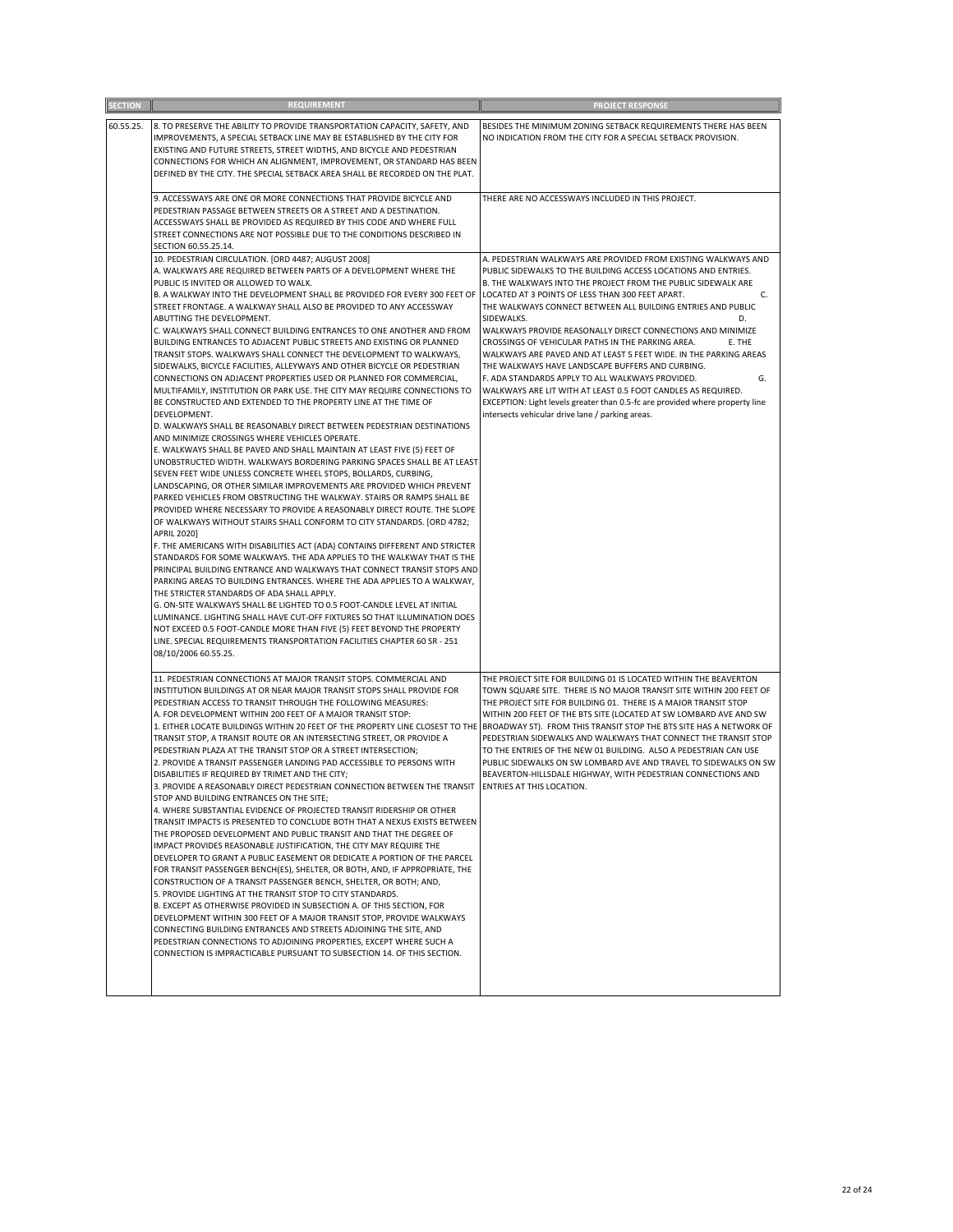| <b>SECTION</b> | <b>REQUIREMENT</b>                                                                                                                                                                                                                                                                                                                                                                                                                                                                                                                                                                                                                                                                                                                                                                                                                                                                                                                                                                                                                                                                                                                                                                                                                                                                                                                                                                                                                        | <b>PROJECT RESPONSE</b>                                                                                                                                                                                                                           |
|----------------|-------------------------------------------------------------------------------------------------------------------------------------------------------------------------------------------------------------------------------------------------------------------------------------------------------------------------------------------------------------------------------------------------------------------------------------------------------------------------------------------------------------------------------------------------------------------------------------------------------------------------------------------------------------------------------------------------------------------------------------------------------------------------------------------------------------------------------------------------------------------------------------------------------------------------------------------------------------------------------------------------------------------------------------------------------------------------------------------------------------------------------------------------------------------------------------------------------------------------------------------------------------------------------------------------------------------------------------------------------------------------------------------------------------------------------------------|---------------------------------------------------------------------------------------------------------------------------------------------------------------------------------------------------------------------------------------------------|
| 60.55.25.      | 12. ASSESSMENT, REVIEW, AND MITIGATION MEASURES (INCLUDING BEST<br>MANAGEMENT PRACTICES ADOPTED BY LOCAL AGENCIES) SHALL BE COMPLETED FOR<br>BICYCLE AND PEDESTRIAN CONNECTIONS LOCATED WITHIN THE FOLLOWING AREAS:<br>WETLANDS, STREAMS, AREAS NOTED AS SIGNIFICANT NATURAL RESOURCES OVERLAY<br>ZONES, SIGNIFICANT WETLANDS AND WETLANDS OF SPECIAL PROTECTION, AND<br>SIGNIFICANT RIPARIAN CORRIDORS WITHIN VOLUME III OF THE COMPREHENSIVE PLAN<br>STATEWIDE PLANNING GOAL 5 RESOURCE INVENTORY DOCUMENTS AND SIGNIFICANT<br>NATURAL RESOURCES MAP, AND AREAS IDENTIFIED IN REGIONAL AND/OR<br>INTERGOVERNMENTAL RESOURCE PROTECTION PROGRAMS. "ASSESSMENT" FOR THE<br>PURPOSES OF THIS SECTION MEANS TO ASSESS THE SITESPECIFIC DEVELOPMENT<br>COMPATIBILITY ISSUES. SITE-SPECIFIC COMPATIBILITY ISSUES INCLUDE BUT ARE NOT<br>LIMITED TO LIGHTING, CONSTRUCTION METHODS, DESIGN ELEMENTS, RARE PLANTS,<br>AND HUMAN/PET IMPACTS ON THE RESOURCE. "REVIEW" FOR THE PURPOSES OF THIS<br>SECTION INCLUDES BUT IS NOT LIMITED TO OBTAINING APPROPRIATE PERMITS FROM<br>APPROPRIATE RESOURCE AGENCIES. MITIGATION MEASURES, INCLUDING<br>APPROPRIATE USE RESTRICTIONS, REQUIRED BY LOCAL, STATE, AND FEDERAL<br>AGENCIES SHALL BE COMPLETED AS PART OF THE CONSTRUCTION PROJECT. IF THE<br>PROJECT WILL IRREPARABLY DESTROY THE RESOURCE, THEN THE RESOURCE WILL<br>TAKE PRECEDENCE OVER THE PROPOSED BICYCLE AND PEDESTRIAN CONNECTION. | N/A THIS IS NOT A MAJOR TRANSIT STOP, NOR IS IT LOCATED IN A NATURAL<br>RESOURCE AREA, PART OF A RESIDENTIAL FACILITY AND OR ARE SITE<br>PROPERTIES PROHIBITTING DEVELOPMENT                                                                      |
|                | 14. STREET AND BICYCLE AND PEDESTRIAN CONNECTION HINDRANCES. STREET,<br>BICYCLE, AND/OR PEDESTRIAN CONNECTIONS ARE NOT REQUIRED WHERE ONE OR<br>MORE OF THE FOLLOWING CONDITIONS EXIST:<br>A. PHYSICAL OR TOPOGRAPHIC CONDITIONS MAKE A GENERAL STREET, BICYCLE, OR<br>PEDESTRIAN CONNECTION IMPRACTICABLE. SUCH CONDITIONS INCLUDE BUT ARE NOT<br>LIMITED TO THE ALIGNMENTS OF EXISTING CONNECTING STREETS, FREEWAYS,<br>RAILROADS, SLOPES IN EXCESS OF CITY STANDARDS FOR MAXIMUM SLOPES,<br>WETLANDS OR OTHER BODIES OF WATER WHERE A CONNECTION COULD NOT<br>REASONABLY BE PROVIDED:<br>B. EXISTING BUILDINGS OR OTHER DEVELOPMENT ON ADJACENT LANDS PHYSICALLY<br>PRECLUDE A CONNECTION NOW, AND IN THE FUTURE, CONSIDERING THE POTENTIAL<br>FOR REDEVELOPMENT; OR, SPECIAL REQUIREMENTS TRANSPORTATION FACILITIES<br>CHAPTER 60 SR - 253 06/01/2012 60.55.25.14.<br>C. WHERE STREETS, BICYCLE, OR PEDESTRIAN CONNECTIONS WOULD VIOLATE<br>PROVISIONS OF LEASES, EASEMENTS, COVENANTS, OR RESTRICTIONS WRITTEN AND<br>RECORDED AS OF MAY 1, 1995, WHICH PRECLUDE A REQUIRED STREET, BICYCLE, OR<br>PEDESTRIAN CONNECTION                                                                                                                                                                                                                                                                                                             | THERE ARE NO HINDERANCES FOR THIS PROJECT                                                                                                                                                                                                         |
| 60.55.30       | MINIMUM STREET WIDTHS                                                                                                                                                                                                                                                                                                                                                                                                                                                                                                                                                                                                                                                                                                                                                                                                                                                                                                                                                                                                                                                                                                                                                                                                                                                                                                                                                                                                                     |                                                                                                                                                                                                                                                   |
|                | MINIMUM STREET WIDTHS ARE DEPICTED IN THE ENGINEERING DESIGN MANUAL.<br>[ORD 4418; FEBRUARY 2007]<br>1. ANY PROJECT-SPECIFIC MODIFICATIONS OF THE STANDARDS CONTAINED IN THE<br>ENGINEERING DESIGN MANUAL REGARDING THE WIDTHS OF FEATURES RELATING TO<br>THE MOVEMENT OF VEHICLES, INCLUDING BUT NOT LIMITED TO RIGHTS OF WAY,<br>TRAVEL LANES, PARKING LANES, BIKE LANES, DRIVEWAY APRONS, CURB RADII, OR<br>OTHER SUCH FEATURES SHALL BE PROCESSED IN ACCORDANCE WITH THE PROVISIONS<br>CONTAINED IN THE SECTION 145 DESIGN MODIFICATIONS OF THE ENGINEERING<br>DESIGN MANUAL. [ORD 4418; FEBRUARY 2007]<br>2. ANY PROJECT-SPECIFIC MODIFICATIONS OF THE STANDARDS OF THE ENGINEERING<br>DESIGN MANUAL RELATING TO THE LOCATION AND DIMENSIONS OF REQUIRED<br>STREET LANDSCAPING AND PEDESTRIAN FEATURES INCLUDING, BUT NOT LIMITED TO,<br>SIDEWALKS, PLANTER STRIPS, STREET TREES, STREET TREE WELLS, STREET TREE<br>EASEMENTS, OR STREET FURNITURE ARE SUBJECT TO THE PROCEDURES CONTAINED IN                                                                                                                                                                                                                                                                                                                                                                                                                                        | N/A NO MODIFICATIONS ARE ANTICIPATED                                                                                                                                                                                                              |
|                | CHAPTER 40 (APPLICATIONS). THE REQUIRED APPLICATION WILL DEPEND ON THE<br>SCOPE OF THE PROPOSED PROJECT AND THE TYPE OF APPLICATION FILED WITH THE<br>CITY. [ORD 4418; FEBRUARY 2007]<br>3. STREET TREES SHALL BE PLANTED AT A MAXIMUM LINEAR SPACING OF 30 FEET<br>ALONG STREET FRONTAGES OR IN ACCORDANCE WITH AN APPROVED STREET TREE<br>PLAN APPROVED BY THE CITY ARBORIST. PROPOSED TREE WELLS SHALL BE DESIGNED<br>TO MEET STANDARDS IN THE CITY ENGINEERING DESIGN MANUAL.                                                                                                                                                                                                                                                                                                                                                                                                                                                                                                                                                                                                                                                                                                                                                                                                                                                                                                                                                         | STREET TREES HAVE BEEN IMPLEMENTED BASED ON THE CITY ENGINEERING<br>DESIGN MANUAL AND SPACING ADHERED TO A MAXIMUM EXTENT FEASIBLE.<br>HOWEVER, STREET LIGHTS AND OR OTHER ELEMENTS REQUIRE EXTENDED<br>SPACING. REFER TO LANDSCAPE DRAWING L-101 |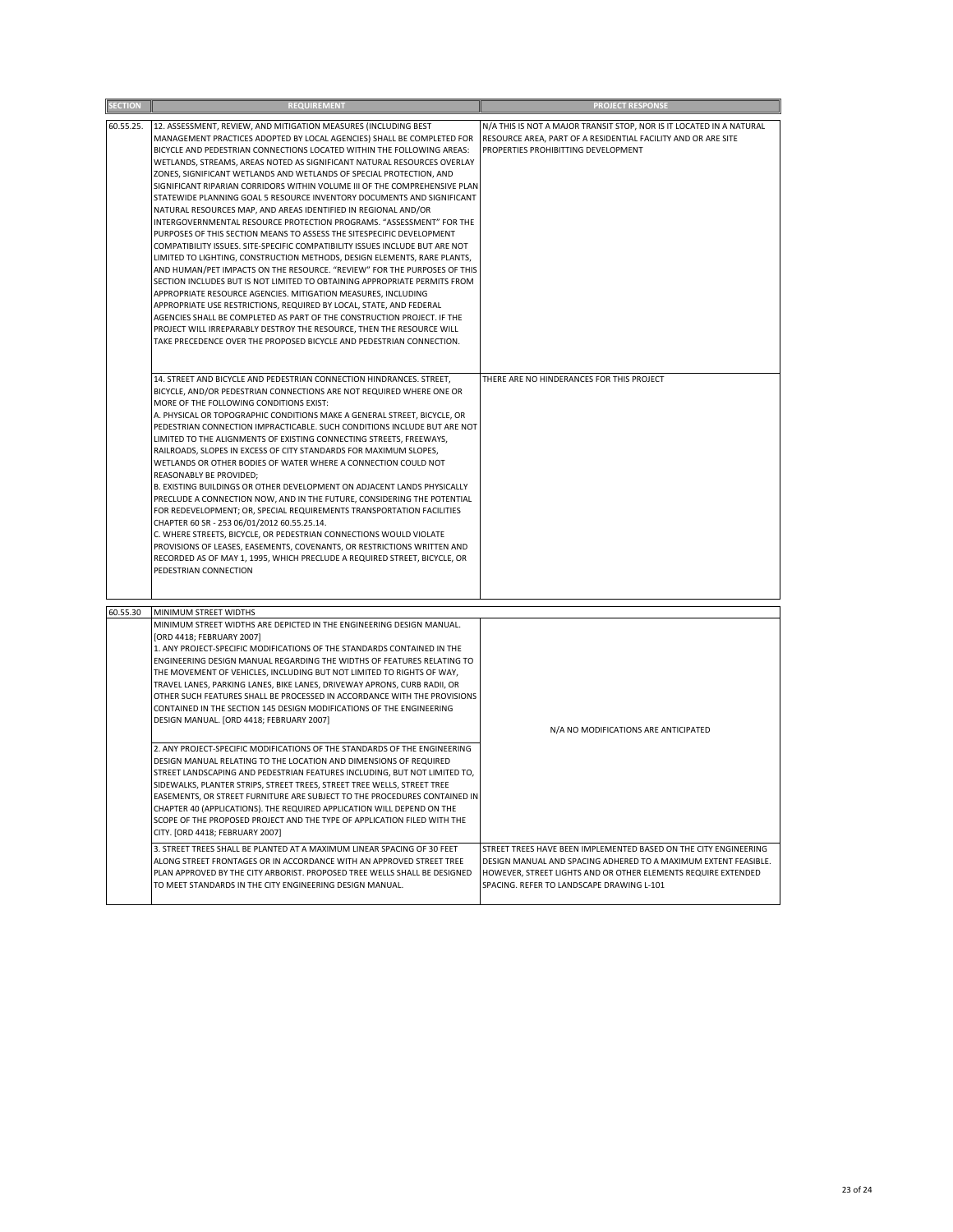| <b>SECTION</b> | <b>REQUIREMENT</b>                                                                                                                                                                                                                                                                                                                                                                                                                                                                                                                                                                                                                                                                                                                                                                                                                                                                                                                                                                                                                                                                                                                                                                                                                                                                                                                                                                                                                                                                                              | <b>PROJECT RESPONSE</b>                                                                                                                                                                                                                                                                                                                                                                                                                           |
|----------------|-----------------------------------------------------------------------------------------------------------------------------------------------------------------------------------------------------------------------------------------------------------------------------------------------------------------------------------------------------------------------------------------------------------------------------------------------------------------------------------------------------------------------------------------------------------------------------------------------------------------------------------------------------------------------------------------------------------------------------------------------------------------------------------------------------------------------------------------------------------------------------------------------------------------------------------------------------------------------------------------------------------------------------------------------------------------------------------------------------------------------------------------------------------------------------------------------------------------------------------------------------------------------------------------------------------------------------------------------------------------------------------------------------------------------------------------------------------------------------------------------------------------|---------------------------------------------------------------------------------------------------------------------------------------------------------------------------------------------------------------------------------------------------------------------------------------------------------------------------------------------------------------------------------------------------------------------------------------------------|
| 60.55.35.      | <b>ACCESS STANDARDS</b>                                                                                                                                                                                                                                                                                                                                                                                                                                                                                                                                                                                                                                                                                                                                                                                                                                                                                                                                                                                                                                                                                                                                                                                                                                                                                                                                                                                                                                                                                         |                                                                                                                                                                                                                                                                                                                                                                                                                                                   |
|                | 1. THE DEVELOPMENT PLAN SHALL INCLUDE STREET PLANS THAT DEMONSTRATE HOW<br>SAFE ACCESS TO AND FROM THE PROPOSED DEVELOPMENT AND THE STREET SYSTEM<br>WILL BE PROVIDED. THE APPLICANT SHALL ALSO SHOW HOW PUBLIC AND PRIVATE<br>ACCESS TO, FROM, AND WITHIN THE PROPOSED DEVELOPMENT WILL BE PRESERVED                                                                                                                                                                                                                                                                                                                                                                                                                                                                                                                                                                                                                                                                                                                                                                                                                                                                                                                                                                                                                                                                                                                                                                                                           | REFER TO ATTACHED DESIGN PLANS. THE THREE EXISTING ACCESS POINTS<br>WILL BE MAINTAINED AND UPGRADED AS NEEDED. THERE ARE NO NEW<br>STREETS, INTERSECTIONS AND OR DRIVEWAYS PROPOSED.                                                                                                                                                                                                                                                              |
|                | 2. NO MORE THAN 25 DWELLING UNITS MAY HAVE ACCESS ONTO A CLOSED-END<br>STREET SYSTEM UNLESS THE DECISION-MAKING AUTHORITY FINDS THAT IDENTIFIED<br>PHYSICAL CONSTRAINTS PRECLUDE COMPLIANCE WITH THE STANDARD AND THE<br>PROPOSED DEVELOPMENT IS STILL FOUND TO BE IN COMPLIANCE WITH THE<br>FACILITIES REVIEW CRITERIA OF SECTION 40.03. [ORD 4584; JUNE 2012]                                                                                                                                                                                                                                                                                                                                                                                                                                                                                                                                                                                                                                                                                                                                                                                                                                                                                                                                                                                                                                                                                                                                                 | N/A THERE ARE NO NEW DWELLING UNITS PROPOSED                                                                                                                                                                                                                                                                                                                                                                                                      |
|                | 3. INTERSECTION STANDARDS.<br>A. VISIBILITY AT INTERSECTIONS. ALL WORK ADJACENT TO PUBLIC STREETS AND<br>ACCESSWAYS SHALL COMPLY WITH THE STANDARDS OF THE ENGINEERING DESIGN<br>MANUAL EXCEPT IN REGIONAL AND TOWN CENTERS. [ORD 4462; JANUARY 2008]<br>1. THE SIGHT CLEARANCE AREA REQUIREMENTS FOR TOWN CENTERS AND REGIONAL<br>CENTERS SHALL BE DETERMINED ON A CASE-BYCASE BASIS BY THE DECISION-MAKING<br>AUTHORITY. IN MAKING ITS DETERMINATION, THE DECISION-MAKING AUTHORITY<br>SHALL CONSIDER THE SAFETY OF THE USERS OF THE INTERSECTION (INCLUDING<br>PEDESTRIANS, BICYCLISTS, AND MOTORISTS), DESIGN SPEEDS, THE INTERSECTION<br>SIGHT DISTANCE STANDARDS OF THE ENGINEERING DESIGN MANUAL AND STANDARD<br>DRAWINGS, AND OTHER APPLICABLE CRITERIA. [ORD 4111; JULY 2000]<br>2. THE REQUIREMENTS SPECIFIED IN 60.55.35.3.A. MAY BE LESSENED OR WAIVED BY<br>THE DECISION-MAKING AUTHORITY IF THE PROJECT WILL NOT RESULT IN AN UNSAFE<br>TRAFFIC SITUATION. IN MAKING ITS DETERMINATION, THE DECISION-MAKING<br>AUTHORITY SHALL CONSIDER THE SAFETY OF THE USERS OF THE INTERSECTION<br>(INCLUDING PEDESTRIANS, BICYCLISTS AND MOTORISTS), DESIGN SPEEDS, THE<br>INTERSECTION SIGHT DISTANCE STANDARDS OF THE ENGINEERING DESIGN MANUAL,<br>AND OTHER APPLICABLE CRITERIA.<br>B. INTERSECTION ANGLES AND ALIGNMENT AND INTERSECTION SPACING ALONG                                                                                                                                                  | 3.A<br>1. N/A THERE ARE NO NEW INTERSECTIONS OR INTERSECTION MODIFICATION<br><b>PORPOSED</b><br>2. N/A THERE ARE NO NEW INTERSECTIONS OR INTERSECTION MODIFICATION<br>PORPOSED.<br>3.B N/A THERE ARE NO NEW INTERSECTIONS OR INTERSECTION<br>MODIFICATION PORPOSED.                                                                                                                                                                               |
|                | STREETS SHALL MEET THE STANDARDS OF THE ENGINEERING DESIGN MANUAL AND<br>STANDARD DRAWINGS. 1. WHEN A HIGHWAY INTERCHANGE WITHIN THE CITY IS<br>CONSTRUCTED OR RECONSTRUCTED, A PARK AND RIDE LOT SHALL BE CONSIDERED.<br>C. DRIVEWAYS.<br>1. CORNER CLEARANCE FOR DRIVEWAYS. CORNER CLEARANCE AT SIGNALIZED<br>INTERSECTIONS AND STOP-CONTROLLED INTERSECTIONS, AND SPACING BETWEEN<br>DRIVEWAYS SHALL MEET THE STANDARDS OF THE ENGINEERING DESIGN MANUAL<br>AND STANDARD DRAWINGS.<br>2. SHARED DRIVEWAY ACCESS. WHENEVER PRACTICAL, ACCESS TO ARTERIALS AND<br>COLLECTORS SHALL SERVE MORE THAN ONE SITE THROUGH THE USE OF DRIVEWAYS<br>COMMON TO MORE THAN ONE DEVELOPMENT OR TO AN ON-SITE PRIVATE<br>CIRCULATION DESIGN THAT FURTHERS THIS REQUIREMENT. CONSIDERATION OF<br>SHARED ACCESS SHALL TAKE INTO ACCOUNT AT A MINIMUM PROPERTY OWNERSHIP,<br>SURROUNDING LAND USES, AND PHYSICAL CHARACTERISTICS OF THE AREA. WHERE<br>TWO OR MORE LOTS SHARE A COMMON DRIVEWAY, RECIPROCAL ACCESS EASEMENTS<br>BETWEEN ADJACENT LOTS MAY BE REQUIRED.<br>3. NO NEW DRIVEWAYS FOR DETACHED DWELLINGS SHALL BE PERMITTED TO HAVE<br>DIRECT ACCESS ONTO AN ARTERIAL OR COLLECTOR STREET EXCEPT IN UNUSUAL<br>CIRCUMSTANCES WHERE EMERGENCY ACCESS OR AN ALTERNATIVE ACCESS DOES NOT<br>EXIST. WHERE DETACHED DWELLING ACCESS TO A LOCAL RESIDENTIAL STREET OR<br>NEIGHBORHOOD ROUTE IS NOT PRACTICABLE, THE DECISIONMAKING AUTHORITY MAY<br>APPROVE ACCESS FROM A DETACHED DWELLING TO AN ARTERIAL OR COLLECTOR. | 3.C<br>1. THE EXISTING DRIVEWAYS ARE BEING MAINTAINED AND NO NEW<br>DRIVEWAYS ARE PROPOSED. THERE ARE NO ANTICIPATED CLEARANCE AND OR<br>VISIBILITY ISSUES THAT NEED TO BE RESOLVED.<br>2. ALL DRIVEWAYS ARE SHARED DRIVEWAY ACCESS POINTS AND SERVE<br>MULTIPLE COMMERCIAL PROPERTIES/FACILITIES. EASEMENTS AND LEGAL<br>REQUIREMENTS ARE CURRENTLY IN PLACE AND ARE NOT ANTICIPATED TO<br>CHANGE.<br>3. N/A THERE ARE NO NEW DWELLINGS PROPOSED |

END OF CHAPTER 60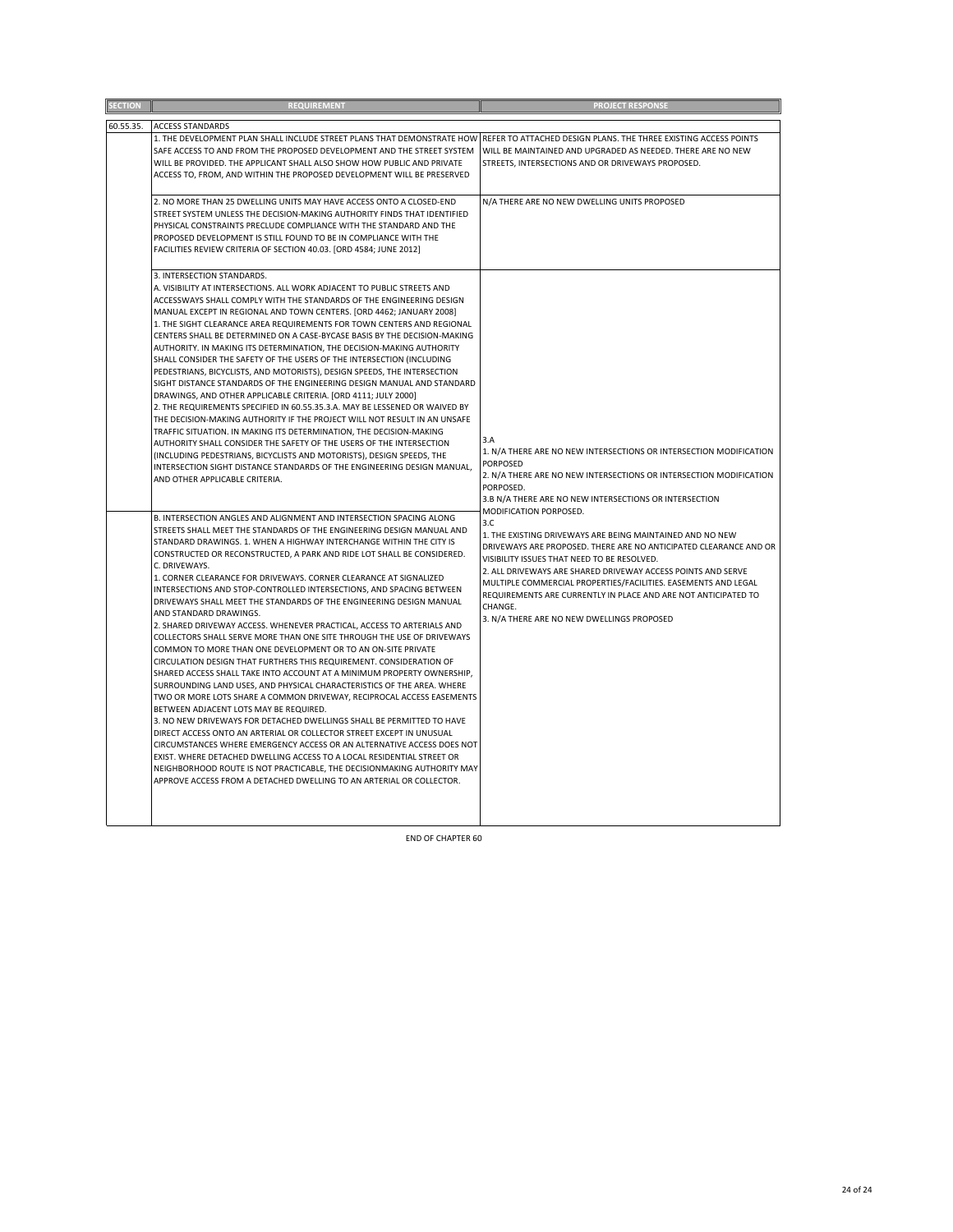**Received Planning Division** 04/13/2021

# **Beaverton Town Square LLC's Fourth Updated Written Statement and Additional Responses to the City of Beaverton's Fourth Completeness Review - DR 2020-0037**

# **Overview**

Please see the following information in further response to questions presented by the City of Beaverton's Completeness Review of DR 2020-0037, including that May 26, 2020 letter from the City of Beaverton to Alan Laster ("Second Letter") and the City of Beaverton's Third Completeness Review of DR 2020-0037, the result of which are set forth in that letter December 30, 2020 letter from the City of Beaverton to Alan Laster ("Third Letter"), and subsequent communications. The Second Letter and Third Letter requested the following additional information in narrative form: the availability of parking and compliance with city codes relating to parking, clarification of certain parking space counts, the use of space at the new commercial retail building, whether any critical or essential services or facilities will be located within the new building (there will be none), and whether the shopping center rate of a 3 to 1 ratio of parking spaces to 1000 sf of gross area to the new building is appropriate in this instance, how the parking will be managed at Building No. 2, and whether the parking lot located at the adjacent Buffalo Wild Wings may be used to access the loading berth located on the west side of the proposed building. The more recent requests addressed consent from adjacent property owners, site lighting, confirmation of the lot size, and parking stall counts. **This narrative should be read in combination with and alongside of the 24-page Written Statement of Code Provisions, which is included in this re-submission of the DR 2020-0037 Application.**

# **General Description**

Beaverton Town Square is a commercial retail mall next to the Fred Meyer store on SW Beaverton-Hillsdale Highway in Beaverton, Oregon. The BTS application requests authorization to build a new one-story commercial retail out-building of approximately 17,100 SF on the old Hollywood Video site and southwest of the main mall buildings. That building is hereafter referred to as "Building No. 1." The property's land-use is currently zoned for commercial use in the Regional-Center East zone and will remain under that use.

The old Hollywood Video structure has already been demolished and all the existing utility connections are capped. New utility connections will be made in accordance with utility plans that have been submitted as part of the application. The project site at present contains a leveled dirt pad where the building and surrounding sidewalks once sat. The remainder of the project site contains approximately a dozen existing trees, the old monument sign along SW Beaverton-Hillsdale Hwy., about 30 parking stalls (as part of the overall mall parking lot), and a loading dock pad with a transformer vault. The application submittal plans demonstrate the architectural design elements, including the floor plan, FAR, site parking, building elevations, building materials and the existing site survey; civil site design plans to address the flood plain, grading and utilities; lighting design for the site and building; and landscape design, including landscape areas/plant list, existing tree counts with mitigation and replacement strategies.

# Parking and Reciprocal Agreements

Parking (including ADA required stalls) are shared with the overall mall site, including Fred Meyer. There will be **no change in the number of parking stalls** because of replacement stalls that will be placed around the new building and the re-striping of the parking field directly north of Building 01 to make the parking field more efficient for the new site plan.

Beaverton Town Square has a reciprocal parking agreement with Metropolitan Life Insurance ( "Met Life") which is the owner of property leased by Fred Meyer, and a Declaration of the Covenants, Conditions, Restrictions, and Easements with Met Life (dated February 4, 1997 and recorded on December 22, 1998, and thereafter amended on January 26, 1999 and recorded on January 29, 1999) ("CC&Rs"). Those agreements are provided with this summary. The agreements allow for reciprocal use of the landowners' parking spaces. The CCRs require that the number of parking spaces are unchanged with additional development to BTS, unless

# 1 BEAVERTON TOWN SQUARE FOURTH UPDATED WRITTEN STATEMENT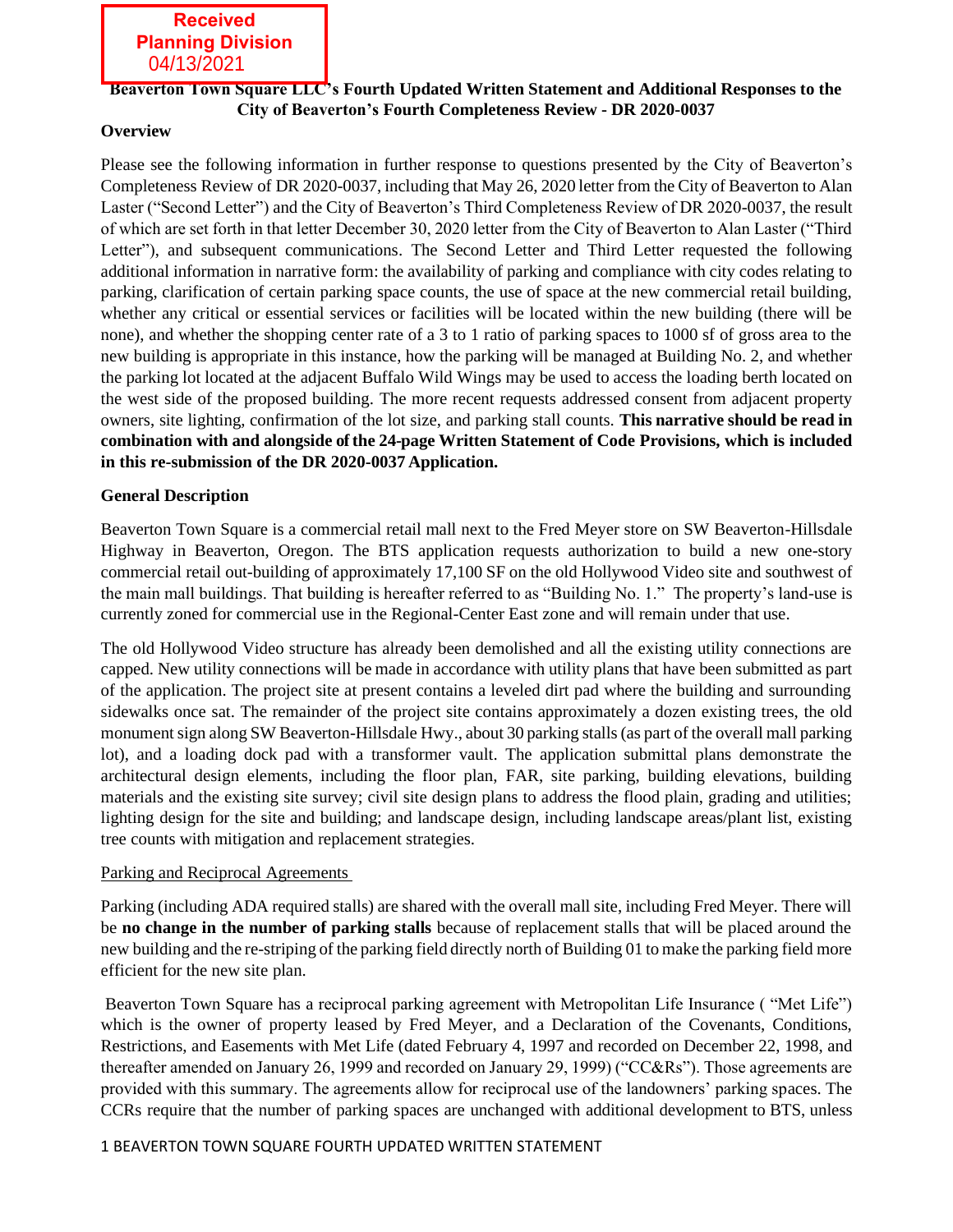otherwise consented to by MetLife. Section 3.2 of the CC&Rs requires that each owner,

"have sufficient parking spaces to meet the needs of the employees, customers, and invitees of Owner and its tenants, and to satisfy requirements of any applicable parking codes and regulations (without regard to or inclusion of the nonexclusive parking rights Common Area parking rights under this Declaration.)" Section 3.2 of the CCRs, page 8.

Since there will be no net change in the number of parking spaces as a result of the Building 01 construction, Beaverton Town Square is not and will not be in violation of the CC&Rs.

In direct response to the City's Third Letter under Section 1 A "Property Authorization" and Section 2Ac "Agreements with Abutting Properties", Beaverton Town Square also has a Reciprocal Access and Parking Agreement with Buffalo Wild Wings ("Buffalo Wild Wings Agreement") which addresses and covers the property owned by Beaverton Town Square and the adjacent property on which Buffalo Wild Wings conducts its business. A copy of the agreement is provided with this narrative. The Rose's Property and the McGill Property are collectively referred to as the "Real Property."

The Buffalo Wild Wings Agreement was made as of January 28, 1994 between Anita M. McGill and the EDA Company, doing business as Rose's Restaurant. The successors in interest to this agreement are Beaverton Town Square and Buffalo Wild Wings, respectively, and the successors are bound by this agreement as it states in relevant part that, "This Agreement shall be perpetual (except as provided below) and shall be appurtenant to and run with the land and shall be binding on and shall inure to the benefit of the parties hereto, their heirs, successors and assigns." Section 6 of the Buffalo Wild Wings Agreement.

Section 1 of the agreement provides for the parties' reciprocal use of and access to the respective properties. Section 1 states in relevant part:

"1. Grant of Non-Exclusive Parking and Access Right. Rose's, with respect to Rose's Property, and McGill with respect to the McGill Property, and the agents, independent contractors, tenants, and subtenants of Rose's and/or McGill *and the customers and other invitees of such parties*, shall have the nonexclusive right to use in common the parking and access road areas on the Real Property. *The rights granted herein shall include, but not be limited to, the right to cross from one property to the other and the right to use all parking areas, access roads and driveways located on the Real Property."* Emphasis added.

Buffalo Wild Wings Agreement, Section 1, page 1. The Buffalo Wild Wings Agreement was recorded in Washington County, Oregon on February 14, 1994 (No. 94014631).

This agreement, therefore, confirms that Beaverton Town Square invitees are entitled to maneuver on the Buffalo Wild Wings property in order to access the loading berth located on the north side of the proposed building.

# **Parking Stall Numbers/Ratios Satisfied**

Shared Parking – Section 1Cb – under the heading "TRANSPORTATION"

There are a total of 628 parking stalls on the Beaverton Town Square property. Of that number, 47 of those stalls are primarily on Beaverton Town Square property, but a portion of those stalls straddle at least one adjacent property (Met Life Property and/or the Buffalo Wild Wings Property). Nothing in the Parking Use Agreements (provided herein) prohibits or otherwise restricts Beaverton Town Square from using those 47 parking stalls in its calculations for purposes of meeting City Code. However, even if those 47 parking spaces were backed out of its parking ratio calculations (and we understand that the City will not be counting those spaces for the parking ration calculations), Beaverton Town Square would still have 584 parking stalls solely on its property which is sufficient to meet the city code regulations. The number of parking stalls needed to meet the 3/1 ratios(forshopping centers) and 10/1 ratios(for restaurants) is 574. The parking stalls were hand counted from the new proposed site plan.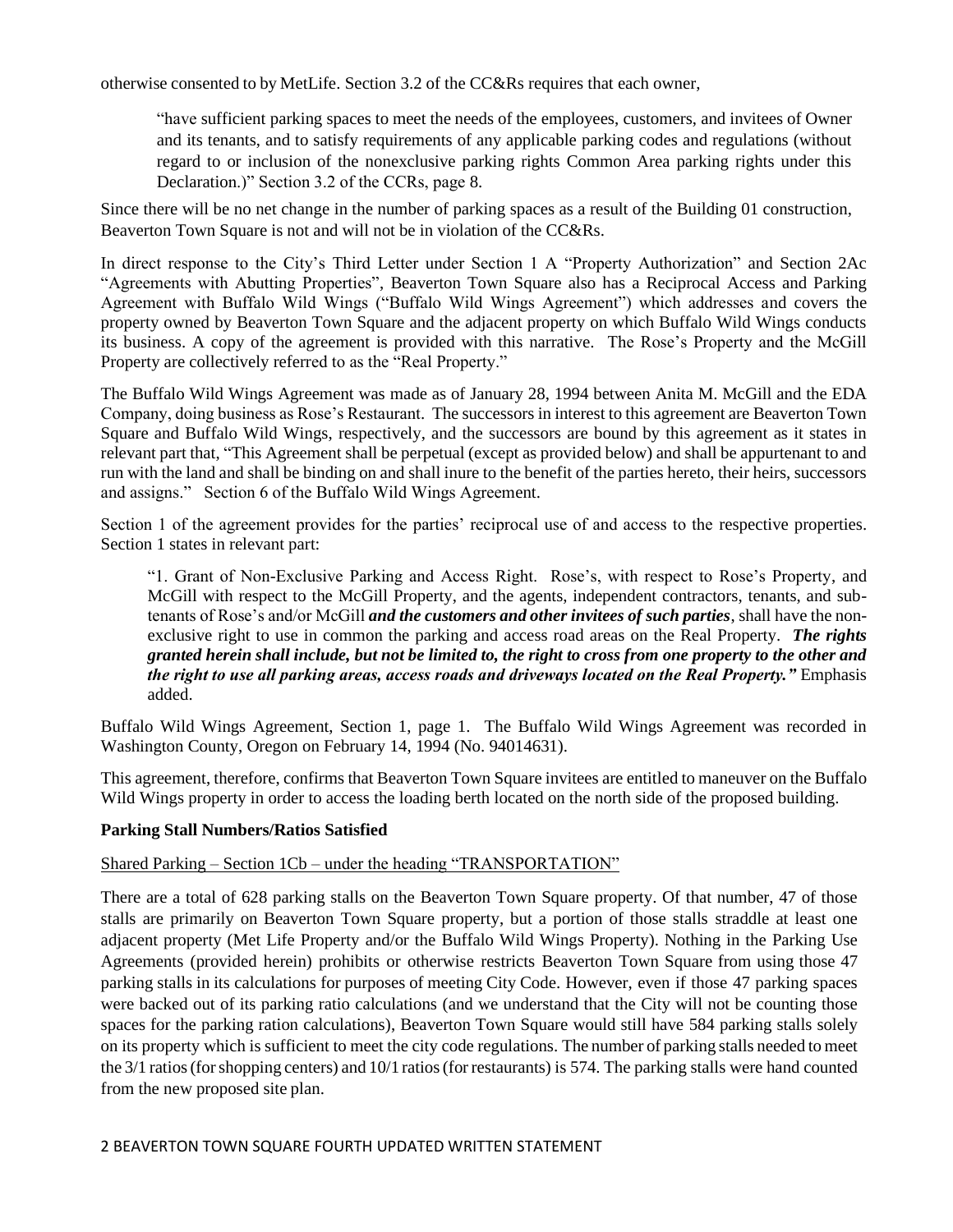# Other Parking Stalls Excluded from 581 Count- PD 2015-004

The City's Shared Parking Determination (PD 2015-004) approved Fred Meyer's use of 14 parking spaceson the Met Life property. Beaverton Town Square understands that those 14 stalls – which are not adjacent to the Met Life-Beaverton Town Square property line - cannot be used to calculate whether Beaverton Town Square meets the required ratios under Beaverton City Code. In direct response to the City's question on this point at Section 1 C b, those 14 parking stalls are **not** being used or considered in the Beaverton Town Square application or to meet the minimum parking requirements for development.

# **City Code Ratios**

The current number of stalls, after the adjustments stated above, results in a ratio of more than the 3 to 1 ratio required by City Land Use Code 60.30.10.6 for shopping centers. The current plan is to have one restaurant and three retail operations in Building 01, with just less than half of the space dedicated to the restaurant (on the east side of Building 01) and the majority of the space dedicated to the retail operations. The parking spaces used for retail shopping will turnover quickly. It is highly unlikely that the entire building will be used solely for restaurant use, especially given the difficulties that restaurants are facing during this COVD period. Thus, the 3 to 1 ratio should be acceptable. Beaverton Town Square previously reported the following estimates for tenant use, hours of operations, and employee counts. No tenants are signed at this point.

# **Tenant 1 / Restaurant:**

- The operation hours will be M-F 11AM to 11PM, Sat & Sun 8AM to 11PM
- Employees: Total (50) and max per shift of (20)

# **Tenant 2 / Retail:**

- The operation hours will be M-F 8AM to 6PM, Sat & Sun 9AM to 6PM
- Employees: Total  $(15)$  and max per shift of  $(8-10)$

# **Tenant 3 / Retail:**

- The operation hours will be every day from 6AM to 9PM
- Employees: Total (6) and max per shift of (2-4)

# **Tenant 4 / Retail:**

- The operation hours will be every day from 10AM to 8PM.
- Employees: Total  $(9)$  and max per shift of  $(2-3)$

# **Additional Responses to City of Beaverton Inquiries and Supplement Information**

# Floor Area Ratio/New Building – Section 1Aia of Second Letter

The City requested that Beaverton Town Square address 20.25.10E of the Planned Unit Development and Design Review Buildout Concept Plan in the narrative, and specifically how future development of the site can achieve the minimum development standard established by City Land Use Code 20.20.15.C.1. The Floor Area Requirements (FAR) for the RC-E District requires a minimum of a 0.30 FAR for the whole Beaverton Town Square. See City Land Use Code 20.20.15. The proposed development of Building No. 1 will not yet achieve the requirement for the whole site, as the current FAR is 0.24955 including Building No.1.

3 BEAVERTON TOWN SQUARE FOURTH UPDATED WRITTEN STATEMENT However, and according to City Land Use Code: 20.25.10.E, projects may use the Design Review Build-Out Concept Plan to demonstrate how future development will bring the development into compliance (See DRBCP in the application). Beaverton Town Square will reach compliance with the City's FAR requirements with a second building that will be developed on a second PAD, of not less than 25,902.8 square feet of floor area. That noted, a building design and proposal for additional parking serving Building 02 with the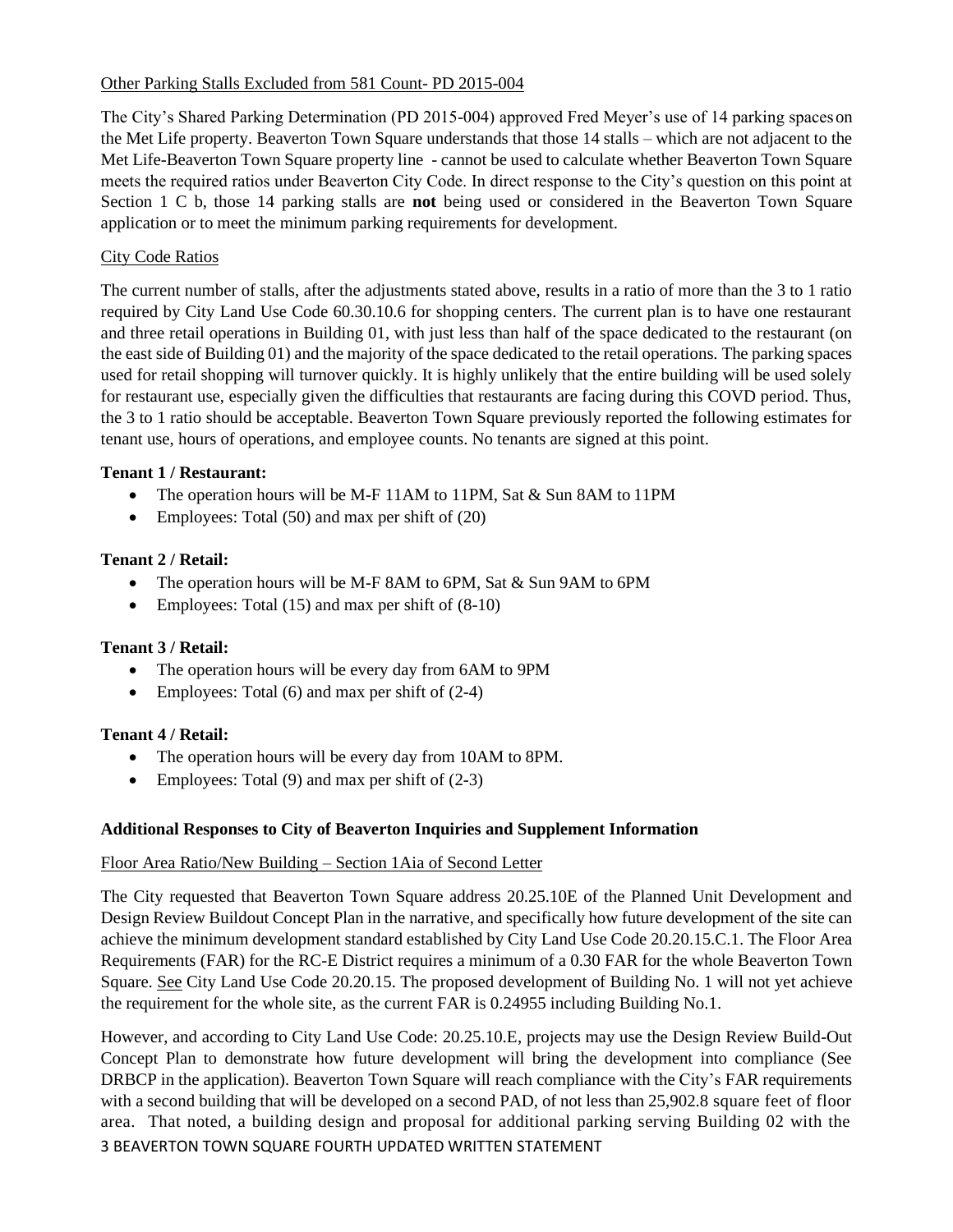requisite detail required by the City is included. See page A-803 (the DRCPB) of the Site Plans and Architectural Drawings. The credit union building that formerly occupied the second PADspace has been demolished and plans are to build on that location. No final decisions have been made as to the type of commercial development that will be placed at this location. Options include a mixed-use plan of retail and residential. See also, pages 1 and 3 of Beaverton Town Square's Written Statement of Code Provisions which further states:

"The Project will use the DRBCP process to demonstrate how the site will achieve the minimum FAR in future phases. In the next future phase, a new building of 25,902.8 SF will be added to bring the long term site requirement to 0.30 FAR. See the enclosed Plan on Sheet A-803 that graphically shows the long term plan." Page 1, Written Statement of Code Provisions.

"A Plan and narrative will be included in the DRBCP and not deferred to future phases of the DRCBP." Page 3, Written Statement of Code Provisions.

Beaverton Town Square has adequate parking to meet City Code and serve the proposed second building identified above as a retail and/or office space building, particularly if the 47 parking spaces that straddle the borders of the Beaverton Town Square-Fred Meyer and the Beaverton Town Square-Buffalo Wild Wings parking lots (which are currently not part of the parking space count) are added into a revised parking space count. But even if the 47 spaces are not used for the ratio count, and assuming *arguendo* that more parking is necessary based on a change of circumstances, one of Beaverton Town Square's options is set forth in the plan designs for Building 02 and parking, including parking capacity in Building 02.

Finally, we refer the City to pages 14 through 16 of the Written Statement of Code Provisions regarding Off Street Parking (City Code 60.30.05), Vehicle Categories, Bicycle Categories (see Sheet A-102), the Parking Ratio Requirement for Bicycles (Sheet A-102), Parking Space Calculation (52 parking stalls provided for Building 01 and two short term and two long term bicycle spaces), and the locations and dimensions of the parking spaces.

# Critical and Essential Facilities – Section 1Aib of Second Letter

The City requested clarification on whether critical and essential services or facilities are contemplated and how essential services will be provided to Building 01. See Section 1Aib at the City's Second Letter

BTS has reviewed the definitions for critical facilities and services and essential facilities and services stated at Chapter 90 of the Beaverton Development Code Plan. These are the definitions as they appear at Chapter 90 and in the City's Second Letter.

*Facilities, Critical. [ORD 4224; September 2002] For the purposes of Facilities Review critical facilities and services shall include public water, public sanitary sewer, storm water drainage, treatment, and detention, transportation, and fire protection. For the purposes of floodplain regulation and building construction hazard designations, critical facilities are defined as hospitals, significant medical care facilities, fire stations, police stations, storage of critical records, emergency community shelters, emergency operation centers, emergency management offices, and similar facilities. [ORD 4462; January 2008] [ORD 4692; November 2016]*

*Facilities, Essential. [ORD 4224; September 2002] Essential facilities and services shall include schools, transit improvements, police protection, and on-site pedestrian and bicycle facilities in the public right-of-way.*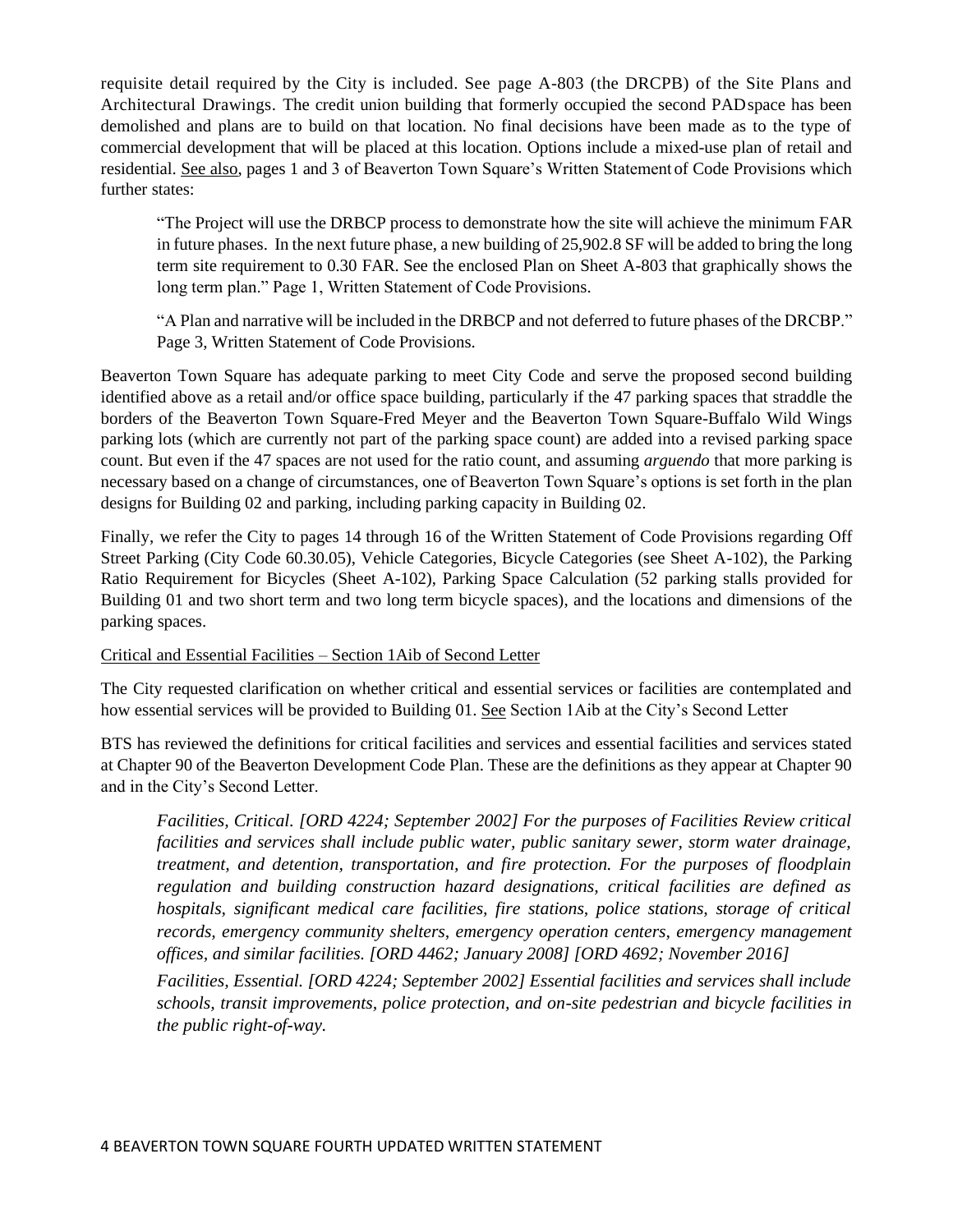In accordance with the Facilities Review Section and City Code 40.03A and 40.03B, all critical services – i.e., public water, public sanitary sewer, storm water drainage, treatment and detention, transportation and fire protection - are all addressed in the plans. There is an existing infrastructure for utilities in place that served the prior Hollywood Video business. The utility connections are capped. New utility connections will be made in accordance with utility plans that have been submitted as part of our application. See Sheet C2.0. The project site at present contains a leveled dirt pad where the building and surrounding sidewalks once sat. The application submittal plans include the civil site design plans to address the flood plain, grading and utilities, lighting design for the site and building. The Base Flood Elevation was established by professional engineers using the FEMA Firm Mapping. The Finished Floor Elevation is one foot above the BFE as required by the City. The proposed development plan does not infringe on the floodway. The commercial development meets all the requirements listed in the Beaverton City Code 9.05, City Engineering Design Manual and Standard Drawings and Clean Water District. City approval has yet to be determined through to permitting process. A BFE has been established and design/grading of the new development is arranged in a way that there is no net rise in BFE. A stamped and signed no net rise memo has been submitted to the city. See Sheet C1.0 for the Grading Plan.

Beaverton Town Square is already within the areas of police protection (provided by the Beaverton City Police Department and Washington County Sheriff's Office), fire protection (provided by the Beaverton Fire Department), and the plans reflect fire lanes and access. A fire lane is accommodated through the site within the parking field that is within 150'-0" of the new building, but not more than 123.5' to the furthest distance of the building. Street access off of SW Beaverton-Hillsdale Highway allows the fire department to reach the south side of the building from off site. Existing fire hydrants are also located around the building with close access to the fire lane. See Sheet FS-1 for the Fire Access Plan.

Criteria A and B of the Facilities Review Section and City Code 40.03 also require an explanation and description of essential and critical services that will be provided by tenants at Building 01, however, these criteria are not applicable. The explicit answer is no part of the development (Building 01) will be used to provide essential services nor will there be critical facilities located in Building 01. Building 01 will **not** have any tenants that provide any of the following services: public water, public sanitary sewer, storm water drainage, treatment, and detention, transportation, and fire protection. For the purposes of floodplain regulation and building construction hazard designation, Building No. 1 will **not** include any critical facilities, including hospitals, significant medical care facilities, fire stations, police stations, storage of critical records, emergency community shelters, emergency operation centers, emergency management offices, and similar facilities. Building No. 1 will **not** include/offer any essential facilities and services including schools (this is not a residential development, therefore, the school's criterion is inapplicable). There is already on-site pedestrian and bicycle facilities in the public right of way and the plans reflect improvements on each.

# Traffic Analysis – Section A1ie of Second Letter

A Traffic Trip Generation Profile letter, which was provided as part of the application, demonstrated that the project will not generate enough traffic to meet the City's threshold for requiring a Traffic Impact Analysis pursuant to City Code Section 60.55.20. City of Beaverton staff has already acknowledged that a Traffic Impact Analysis is not necessary for review and approval of the application. Access to the site will remain the same to and from Beaverton Hillsdale Highway and the plans demonstrate that site circulation (service trucks, cars and pedestrians) will not be impeded. No transit improvements are contemplated.